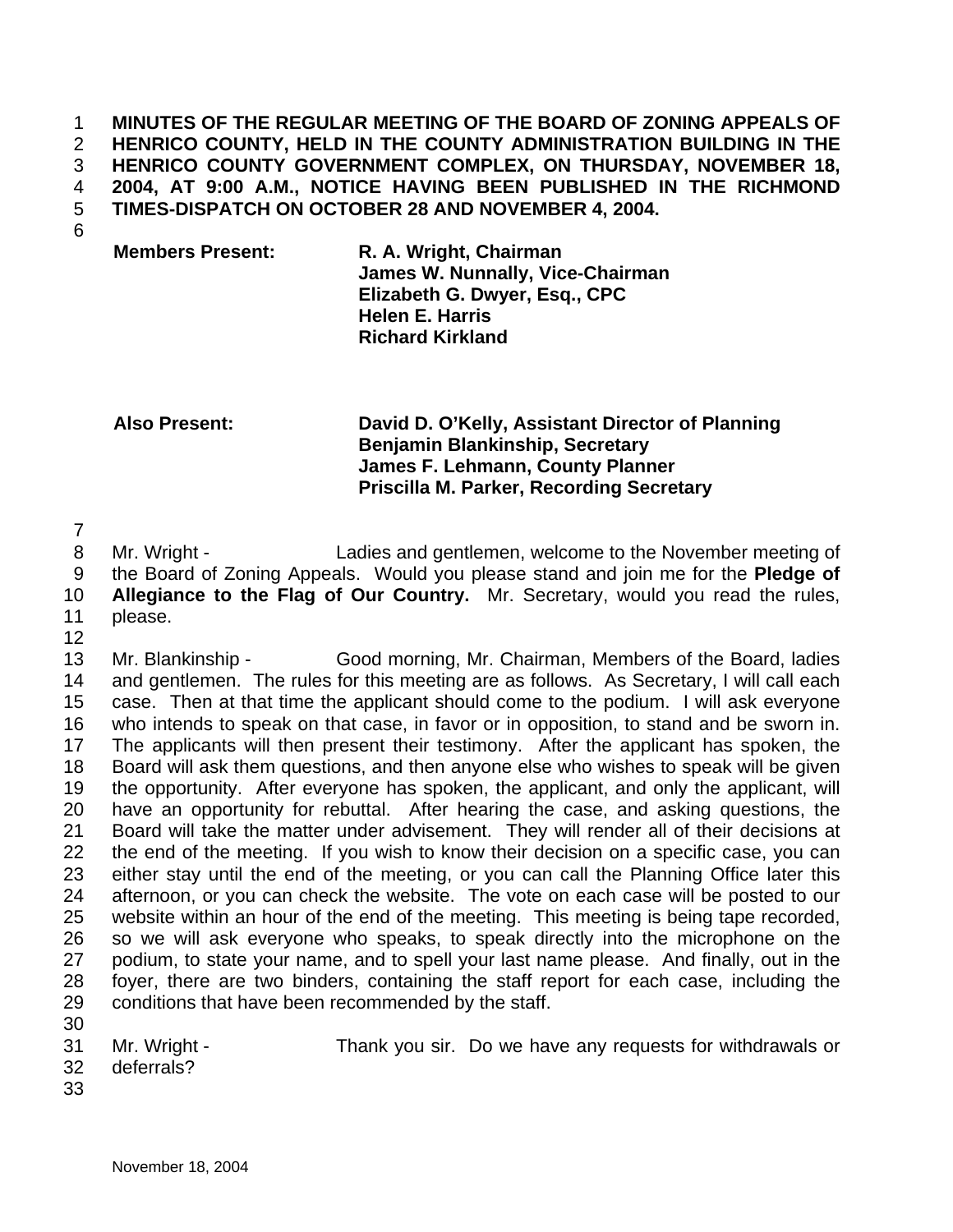34 35 36 37 38 Mr. Blankinship - Yes sir, there are two, A-124-2004, the first case on the agenda, has been withdrawn. That came in just yesterday by phone, so we don't have it in writing. A-141-2004, at the bottom of page 2 of the agenda, has been withdrawn, and that we do have in the file.

## 39 *Beginning at 9:00*

40

50

61

64

- 41 42 43 44 45 46 47 48 **A-124-2004 CADMUS GROUP** requests a variance from Section 24-94 to build a containment basin for fuel tank at 2905 Byrd Hill Road (Parcel 777-743-3330), zoned M-1, Light Industrial District (Brookland). The front yard setback is not met. The applicant proposes 19 feet front yard setback, where the Code requires 25 feet front yard setback. The applicant requests a variance of 6 feet front yard setback.
- 49 The Board allowed withdrawal of the application for the above-referenced variance.
- 51 52 53 54 55 56 57 58 59 60 **A-134-2004 WILLIAM E. MARANO** requests a variance from Sections 24-95(k) and 24-9 to build a one-family dwelling at 2801 Irisdale Avenue (Hermitage Park) (Parcel 777-746-9404), zoned R-4, One-family Residence District (Brookland). The minimum side yard setback and public street frontage requirement are not met. The applicant has 46 feet public street frontage and a minimum side yard setback of 8 feet, where the Code requires 50 feet public street frontage and a minimum side yard setback of 10 feet. The applicant requests a variance of 4 feet public street frontage and 2 feet side yard setback.
- 62 63 Mr. Wright - Does anyone else desire to speak with reference to this case? Would you raise your right hand and be sworn please?
- 65 66 Mr. Blankinship - Do you swear that the testimony you are about to give is the truth, the whole truth, and nothing but the truth, so help you God?
- 68 69 70 71 72 73 74 75 76 77 Mr. Marano - I do. William Marano. We have a lot 9 on Irisdale Avenue. We would like a variance in order to build a one-family dwelling. The lot is not wide enough across the front because years ago, back in the '50's, my father-in-law donated three feet of the land for the County to build a road through there for Woodrow Terrace. We're asking for a variance in order to build a house on that lot. It's a one-family dwelling. My mother-in-law owns the lot; she's 94 years old now, and she's living with her daughter, who right now has Alzheimer's. We don't know how much longer they can stay together in the home, and we would like to sell the lot to have money put aside in case my mother-in-law has to go into the nursing home.
- 78 79 Ms. Dwyer - Is it a one-and-a-half story house, is that what you're proposing?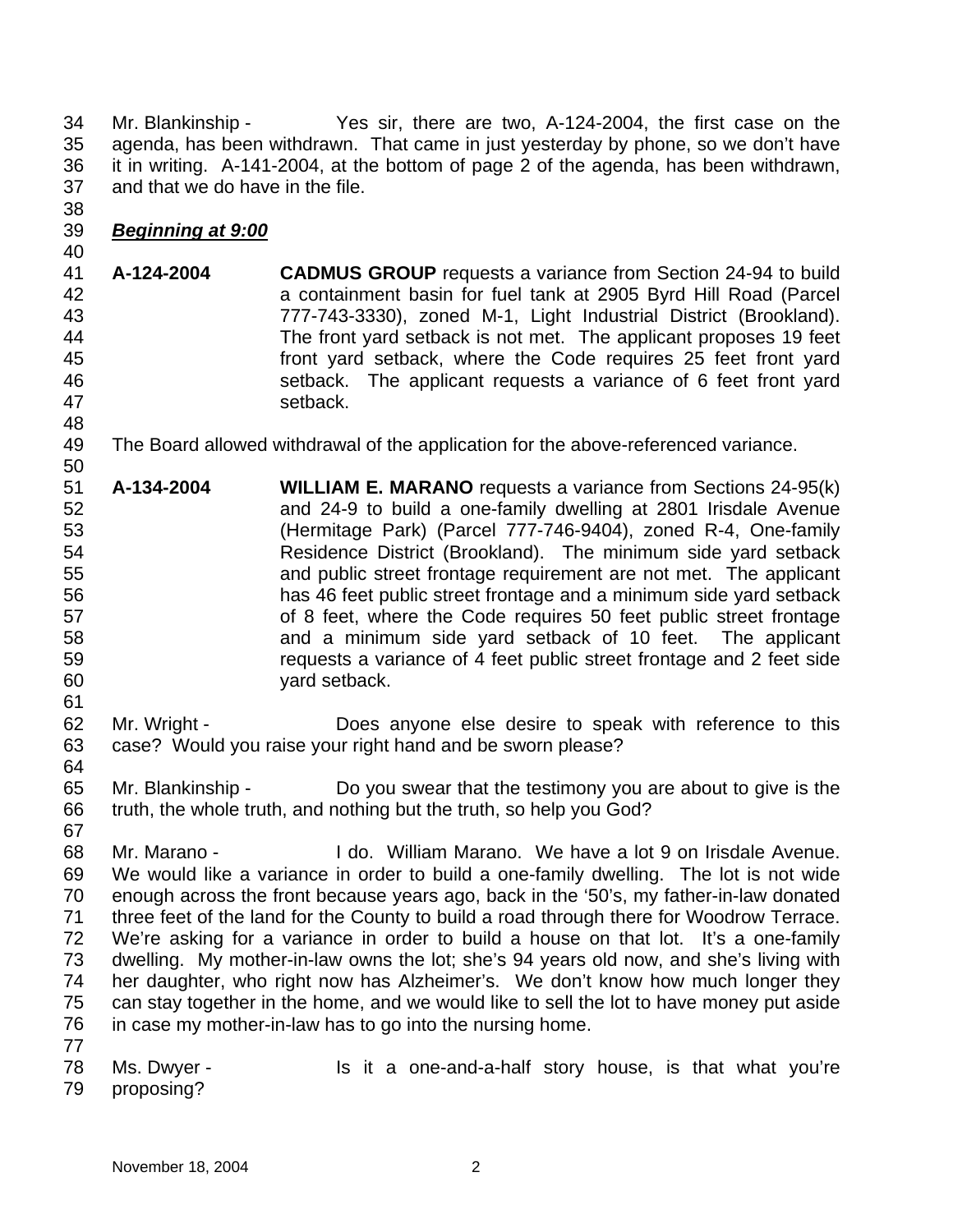| 80         |                              |                                                                                        |
|------------|------------------------------|----------------------------------------------------------------------------------------|
| 81         | Mr. Marano -                 | Yes, I think that's what the drawing shows.                                            |
| 82         |                              |                                                                                        |
| 83<br>84   | Ms. Dwyer -                  | Are you building it, or                                                                |
| 85         | Mr. Marano -                 | No, a contractor will be building it.                                                  |
| 86         |                              |                                                                                        |
| 87         | Ms. Dwyer -                  | This is farther away from the front lot line than the house                            |
| 88         | next door.                   |                                                                                        |
| 89         |                              |                                                                                        |
| 90         | Mr. Marano -                 | Yes, the house next door was the original one on that lot,                             |
| 91         |                              | and of course they didn't have any zoning things at that time, so they just built them |
| 92         |                              | wherever they wanted. Most all of the other houses built since then have been set back |
| 93         |                              | to the Code distance, I guess. I don't know how far they have to be back.              |
| 94         |                              |                                                                                        |
| 95         | Mr. Kirkland -               | Mr. Marano, where will the driveway be? I see you have a                               |
| 96         |                              | gravel driveway - is that going to be the driveway to the home on the side on Woodrow  |
| 97         | Terrace?                     |                                                                                        |
| 98         |                              |                                                                                        |
| 99         | Mr. Marano -                 | Yes, on Woodrow Terrace.                                                               |
| 100        |                              |                                                                                        |
| 101        | Mr. Nunnally -               | Do you have a contract on this, subject to this variance?                              |
| 102        |                              |                                                                                        |
| 103        | Mr. Marano -                 | Yes sir, we do.                                                                        |
| 104        |                              |                                                                                        |
| 105        | Mr. Nunnally -               | Who is the builder?                                                                    |
| 106        |                              |                                                                                        |
| 107        | Mr. Marano -                 | I don't know his name.                                                                 |
| 108        |                              |                                                                                        |
| 109        | Mr. Nunnally -               | You have a contract on it, and you don't know his name?                                |
| 110<br>111 | Mr. Marano -                 |                                                                                        |
| 112        |                              | The real estate lady                                                                   |
| 113        | Mr. Wright -                 | He's going to have to be sworn.                                                        |
| 114        |                              |                                                                                        |
| 115        | Mr. Blankinship -            | Do you swear that the testimony you are about to give is the                           |
| 116        |                              | truth, the whole truth, and nothing but the truth, so help you God?                    |
| 117        |                              |                                                                                        |
| 118        | Mr. Caskey -                 | Mark Caskey, and I'm the owner of Caskey<br>$\mathsf{I}$ do.                           |
| 119        | <b>Construction Company.</b> |                                                                                        |
| 120        |                              |                                                                                        |
| 121        | Mr. Nunnally -               | You're the one who's going to build the house?                                         |
| 122        |                              |                                                                                        |
| 123        | Mr. Caskey -                 | Right. We are going to build the house on that lot.                                    |
| 124        |                              |                                                                                        |
| 125        | Mr. Nunnally -               | How many square feet, or can you give us an idea?                                      |
|            |                              |                                                                                        |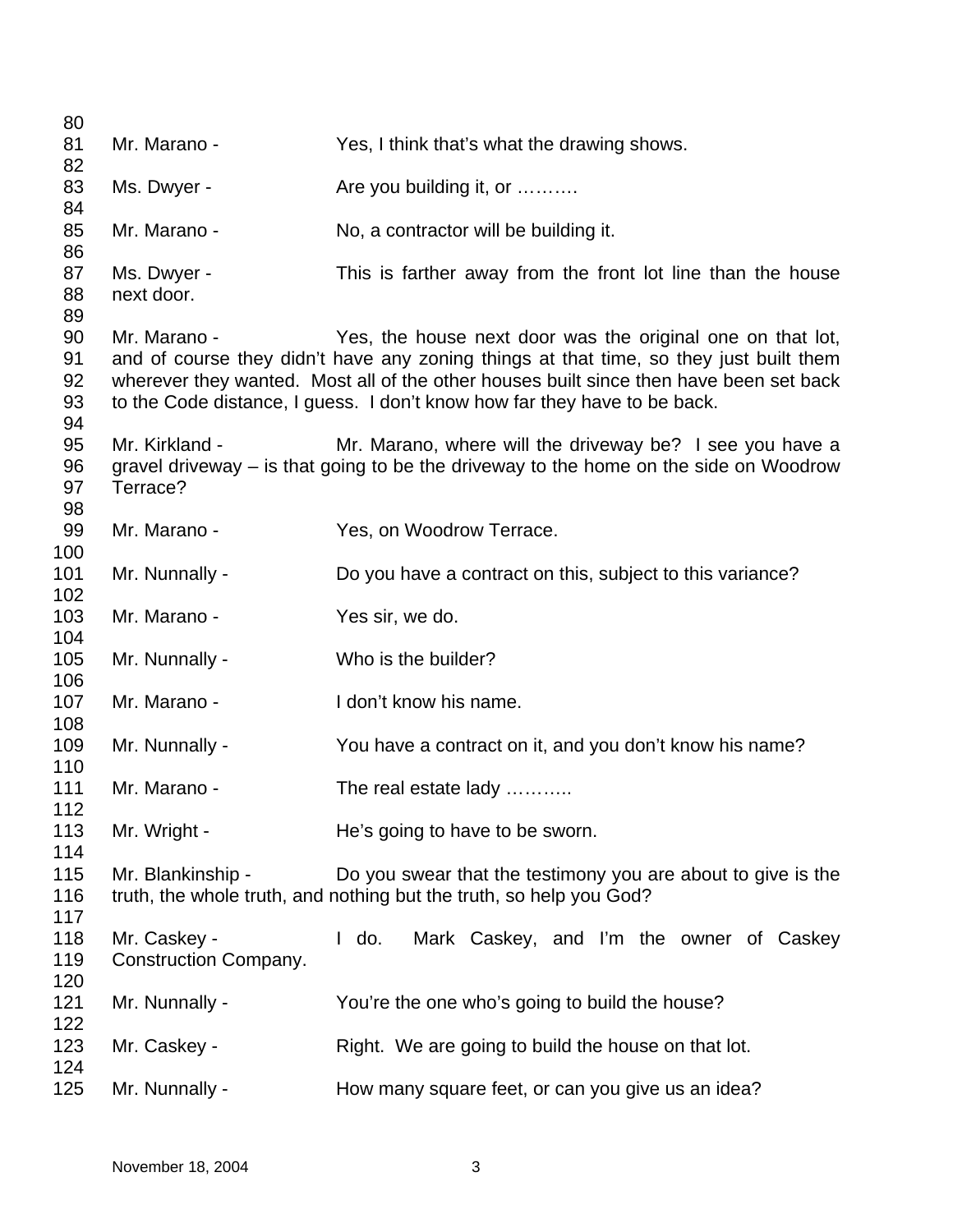126 127 128 129 130 131 132 133 134 135 136 137 138 139 140 141 142 143 144 145 146 147 148 149 150 151 152 153 154 155 156 157 158 159 160 161 162 163 164 165 166 167 168 169 170 Mr. Caskey - I submitted a set of floor plans for the house. I believe it has 1417 total square feet. It's a Cape Cod style house. There's two bedrooms upstairs and a bedroom downstairs, two full bathrooms. Mr. Kirkland - Is it vinyl sided? Mr. Caskey - The Yes it is proposed to have vinyl siding. And the foundation is of block and brick, brick front foundation, block on the sides. Mr. Wright - It looks as if this house will be set back further from the street than the house next door, 2803. Mr. Caskey - Right. The County requirements for R-4 have a twenty-five foot setback for the front yard. The house next door obviously didn't meet that. Again, I don't know why that wasn't the case originally when it was built, but we're planning to maintain the County setbacks when we build the house. Mr. Wright - Think it's fifty feet. Mr. Blankinship - It's a thirty-five foot setback. Mr. Caskey - I'm sorry; I thought it was twenty-five, but it's thirty-five. Mr. Wright - In your case report, you said the Code required fifty feet. Mr. Blankinship - Fifty feet public street frontage. Mr. Wright - So that's the frontage, okay. So his problem is frontage and not setback. Mr. Kirkland - The Mr. Blankinship, does this lot meet the square footage requirement for R-4? Mr. Blankinship - Yes sir, the exception standards require 6,000, and he's got 7,144. Mr. Wright - Any further questions of members of the Board? Is anyone here in opposition to this request? Hearing none, that concludes the case. Thank you very much for appearing. After an advertised public hearing and on a motion by Mr. Kirkland, seconded by Mr. Nunnally, the Board **granted** application **A-134-2004** for a variance to build one-family dwelling at 2801 Irisdale Avenue (Hermitage Park) (Parcel 777-746-9404). The Board granted the variance subject to the following condition: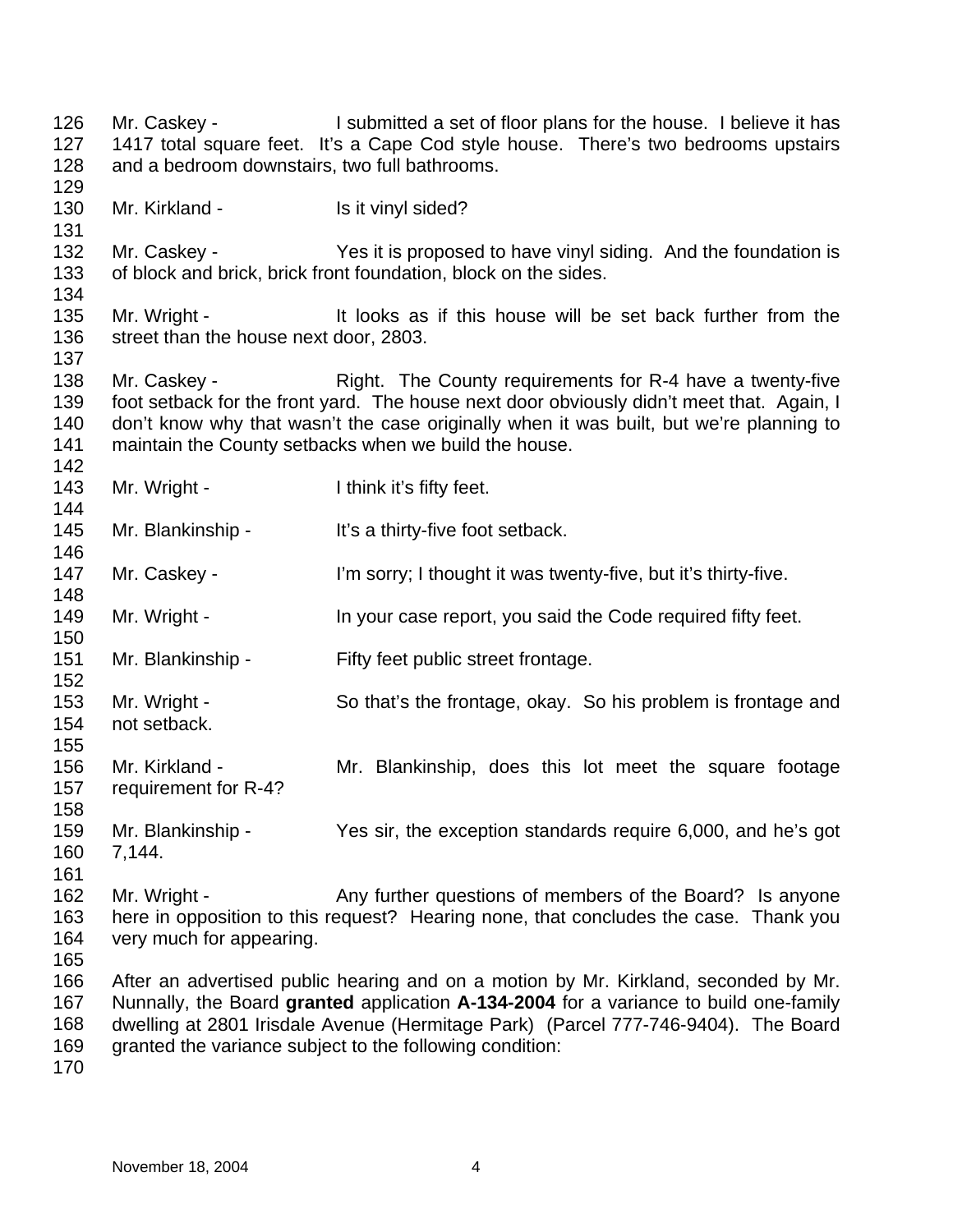171 172 173 1. Only the improvements shown on the plan filed with the application may be constructed pursuant to this approval. Any additional improvements shall comply with the applicable regulations of the County Code.

| 175 | Affirmative:  | Dwyer, Harris, Kirkland, Nunnally, Wright | 5 |
|-----|---------------|-------------------------------------------|---|
|     | 176 Negative: |                                           |   |
| 177 | Absent:       |                                           |   |

178

174

179 180 181 182 183 184 The Board granted this request, as it found from the evidence presented that, due to the unique circumstances of the subject property, strict application of the County Code would produce undue hardship not generally shared by other properties in the area, and authorizing this variance will neither cause a substantial detriment to adjacent property nor materially impair the purpose of the zoning regulations.

- 185 186 187 188 189 190 191 192 193 194 **A-136-2004 CHRISTINE N. ROGERS** requests a variance from Section 24-94 to build an attached carport at 2712 Timber Court (Terry Heights) (Parcel 771-762-4762), zoned R-3, One-family Residence District (Brookland). The minimum side yard setback and total side yard setback are not met. The applicant proposes 5 feet minimum side yard setback and 16 feet total side yard setback, where the Code requires 12 feet minimum side yard setback and 30 feet total side yard setback. The applicant requests a variance of 7 feet minimum side yard setback and 14 feet total side yard setback.
- 195 196 197 Mr. Wright - **Does anyone else desire to speak with reference to this** case? Would you raise your right hand and be sworn please?
- 198 199 200 Mr. Blankinship - Do you swear that the testimony you are about to give is the truth, the whole truth, and nothing but the truth, so help you God?
- 201 202 203 204 205 206 207 208 209 210 Ms. Rogers - I do. Christine Rogers. I built my house in 1967 in Terry Heights. We did not have garages or carports at that time. In the meantime, the side of my house where we're building the carport, gets extremely hot, and the cars get very, very hot. I'm not able to go out and stay in the sun, to do anything to my car like washing it or anything like that. The amount of yard that they allow us would not go any further than where the garage is. If you set it in the four feet, than it would make the left side of the garage completely useless at that time. For medical reasons, the garage is no good to me in getting in and out of my house and doing what I have to do, because it had to be set back when it was built, I think ten feet.

| 211 | Mr. Kirkland - | Ms. Rogers, do you use the garage at all. Do you put cars in |
|-----|----------------|--------------------------------------------------------------|
| 212 | the garage?    |                                                              |
| 213 |                |                                                              |
| 214 | Ms. Rogers -   | No.                                                          |
| 215 |                |                                                              |
| 216 | Mr. Kirkland - | What's it for then?                                          |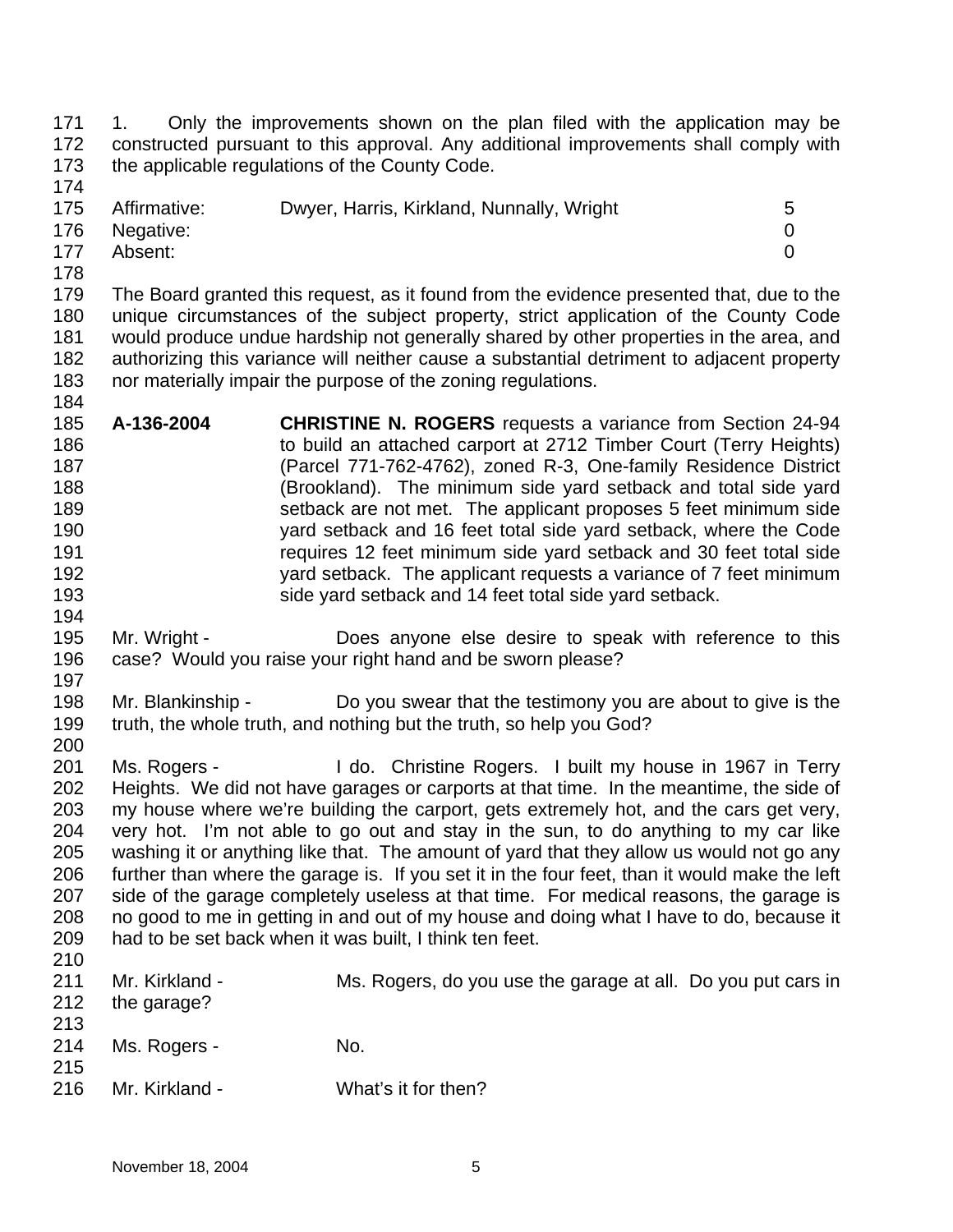| 217 |                                                     |                                                                                           |
|-----|-----------------------------------------------------|-------------------------------------------------------------------------------------------|
| 218 | Ms. Rogers -                                        | My husband's hobby equipment's in it now, but I can't,                                    |
| 219 |                                                     | driving all the way back to the garage is not helping me where I go right in that door.   |
| 220 |                                                     |                                                                                           |
| 221 | Ms. Harris -                                        | Ms. Rogers, are you going to tear down the old garage?                                    |
| 222 |                                                     |                                                                                           |
| 223 | Ms. Rogers -                                        | No.                                                                                       |
| 224 |                                                     |                                                                                           |
| 225 | Ms. Dwyer -                                         | You had two different drawings in your package, and one                                   |
| 226 |                                                     | showed a carport that I think showed a carport that is within the Code requirements, and  |
| 227 | one shows sort of a double carport that you desire. |                                                                                           |
| 228 |                                                     |                                                                                           |
| 229 | Ms. Rogers -                                        | It's a double carport because the amount allowed would                                    |
| 230 | completely block the left side of the door.         |                                                                                           |
| 231 |                                                     |                                                                                           |
| 232 | Ms. Dwyer -                                         | The problem with the smaller carport is what?                                             |
| 233 |                                                     |                                                                                           |
| 234 | Ms. Rogers -                                        | It would block the garage and make the garage useless on                                  |
| 235 | the left side.                                      |                                                                                           |
| 236 |                                                     |                                                                                           |
| 237 | Ms. Dwyer -                                         | So there's not enough distance between the carport and the                                |
| 238 |                                                     | garage to maneuver around to get in that other door? I couldn't tell from the picture. I  |
| 239 | see what you're saying.                             |                                                                                           |
| 240 |                                                     |                                                                                           |
| 241 | Mr. House -                                         | My name is David House, with Home Exterior Concepts, the                                  |
| 242 |                                                     | builder of the project. The garage sets back about twelve feet from the house, and you    |
| 243 |                                                     | couldn't maneuver a car, and then if you had a car in the carport, you would have to      |
| 244 |                                                     | literally back the car all the way out to the road each time you wanted to access the     |
| 245 | garage.                                             |                                                                                           |
| 246 |                                                     |                                                                                           |
| 247 | Mr. Wright -                                        | What type of construction would this be?                                                  |
| 248 |                                                     |                                                                                           |
| 249 | Mr. House -                                         | Frame. We're going to do frame construction, and a set of                                 |
| 250 | plans are in the drawing.                           |                                                                                           |
| 251 |                                                     |                                                                                           |
| 252 | Mr. Wright -                                        | Will it be open on the sides?                                                             |
| 253 |                                                     |                                                                                           |
| 254 | Mr. House -                                         | Yes sir. It will be open; it's a true carport. It will be open on                         |
| 255 |                                                     | the sides, having post construction tying it into the house, shingles matching the house, |
| 256 |                                                     | and siding would also match and conform to the house and the current structure.           |
| 257 |                                                     |                                                                                           |
| 258 | Mr. Wright -                                        | So you'd just have two supports, one on the front and one on                              |
| 259 | the back, and the rest would be open?               |                                                                                           |
| 260 |                                                     |                                                                                           |
| 261 | Mr. House -                                         | I believe the drawings are there; it's either two or three                                |
| 262 | supports.                                           |                                                                                           |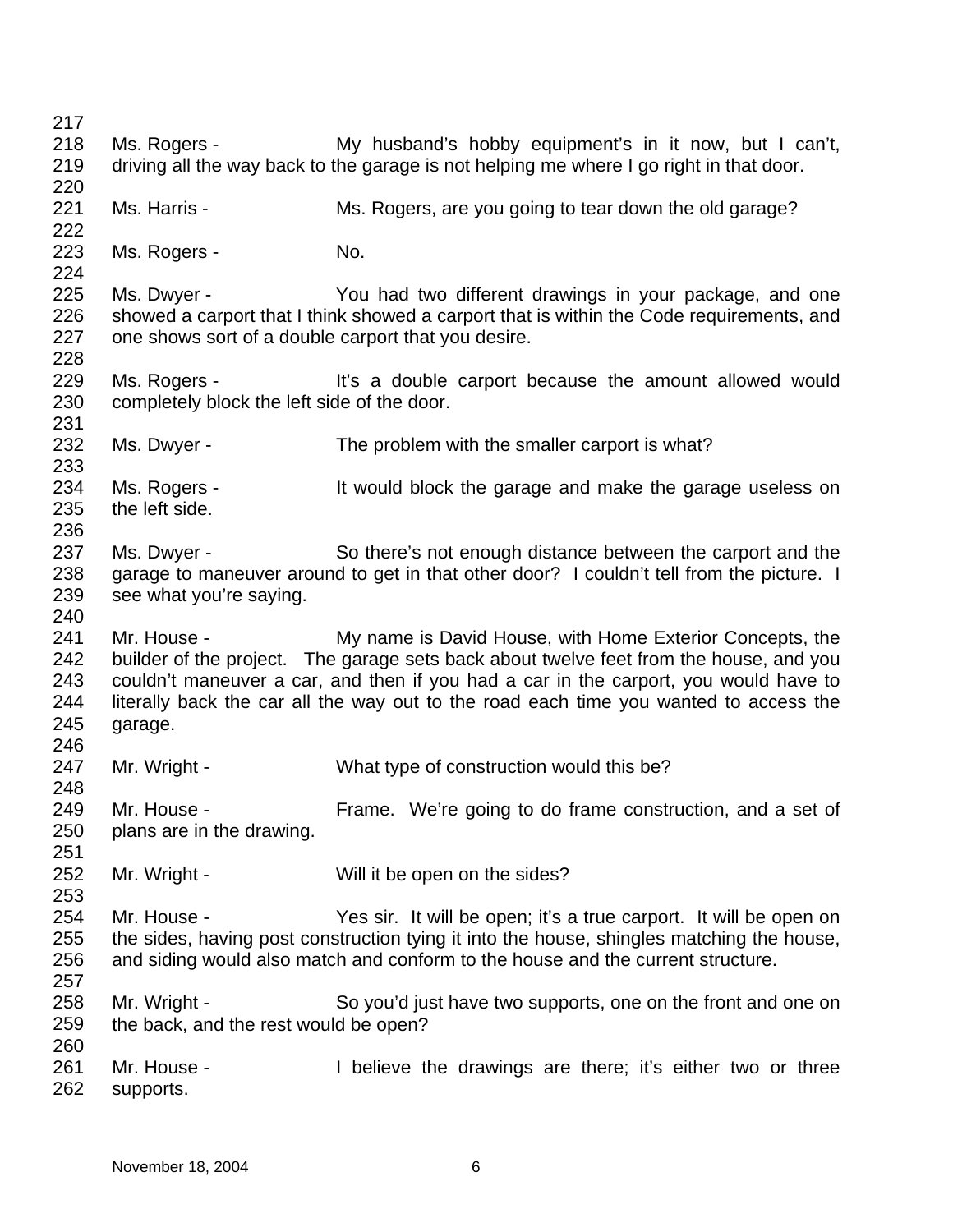| 263                      |                                                |                                                                                                                                 |                |
|--------------------------|------------------------------------------------|---------------------------------------------------------------------------------------------------------------------------------|----------------|
| 264                      | Ms. Rogers -                                   | It's four supports.                                                                                                             |                |
| 265                      |                                                |                                                                                                                                 |                |
| 266<br>267               | Mr. Wright -                                   | It shows six by six posts, and I don't know how many.                                                                           |                |
| 268<br>269<br>270        | Ms. Rogers -                                   | There's one out here in front; there's two that are going to be<br>against the house, and two that are going to be out further. |                |
| 271<br>272               | Mr. Wright -                                   | I'm more concerned with those on the side near your<br>neighbor. There will be two, one on the front and one on the back.       |                |
| 273<br>274<br>275<br>276 | Mr. House -<br>we needed to, we could add one. | Yes sir. That conforms, I believe with the current plans. If                                                                    |                |
| 277<br>278               | Ms. Harris -                                   | Do your neighbors know that you're going to build this<br>carport? Have they expressed their consent or                         |                |
| 279<br>280               | Ms. Rogers -                                   | Yes, I have letters from four of the neighbors who were in                                                                      |                |
| 281                      |                                                | there, and then the one that it would affect the most, next door, has written a letter in                                       |                |
| 282                      |                                                |                                                                                                                                 |                |
|                          | since he got notice.                           |                                                                                                                                 |                |
| 283                      |                                                |                                                                                                                                 |                |
| 284<br>285               | Ms. Dwyer -                                    | Is that the Hamlet?                                                                                                             |                |
| 286                      | Ms. Rogers -                                   | Yes.                                                                                                                            |                |
| 287                      |                                                |                                                                                                                                 |                |
| 288                      | Mr. Wright -                                   | Any further questions of members of the Board? Is anyone                                                                        |                |
| 289                      |                                                | here in opposition to this request? Hearing none, that concludes the case. Thank you                                            |                |
| 290<br>291               | very much for appearing.                       |                                                                                                                                 |                |
| 292                      |                                                | After an advertised public hearing and on a motion by Mr. Kirkland, seconded by Ms.                                             |                |
| 293                      |                                                | Dwyer, the Board granted application A-136-2004 for a variance to an attached carport                                           |                |
| 294                      |                                                | at 2712 Timber Court (Terry Heights) (Parcel 771-762-4762). The Board granted the                                               |                |
| 295                      | variance subject to the following conditions:  |                                                                                                                                 |                |
| 296                      |                                                |                                                                                                                                 |                |
| 297                      | 1.                                             | Only the improvements shown on the plan filed with the application may be                                                       |                |
| 298                      |                                                | constructed pursuant to this approval. Any additional improvements shall comply with                                            |                |
| 299                      | the applicable regulations of the County Code. |                                                                                                                                 |                |
| 300                      |                                                |                                                                                                                                 |                |
| 301<br>302               | 2.                                             | The new construction shall match the existing dwelling as nearly as practical.                                                  |                |
| 303                      | Affirmative:                                   | Dwyer, Harris, Kirkland, Nunnally, Wright                                                                                       | 5              |
| 304                      | Negative:                                      |                                                                                                                                 | 0              |
| 305                      | Absent:                                        |                                                                                                                                 | $\overline{0}$ |
| 306                      |                                                |                                                                                                                                 |                |
| 307                      |                                                | The Board granted this request, as it found from the evidence presented that, due to the                                        |                |
| 308                      |                                                | unique circumstances of the subject property, strict application of the County Code                                             |                |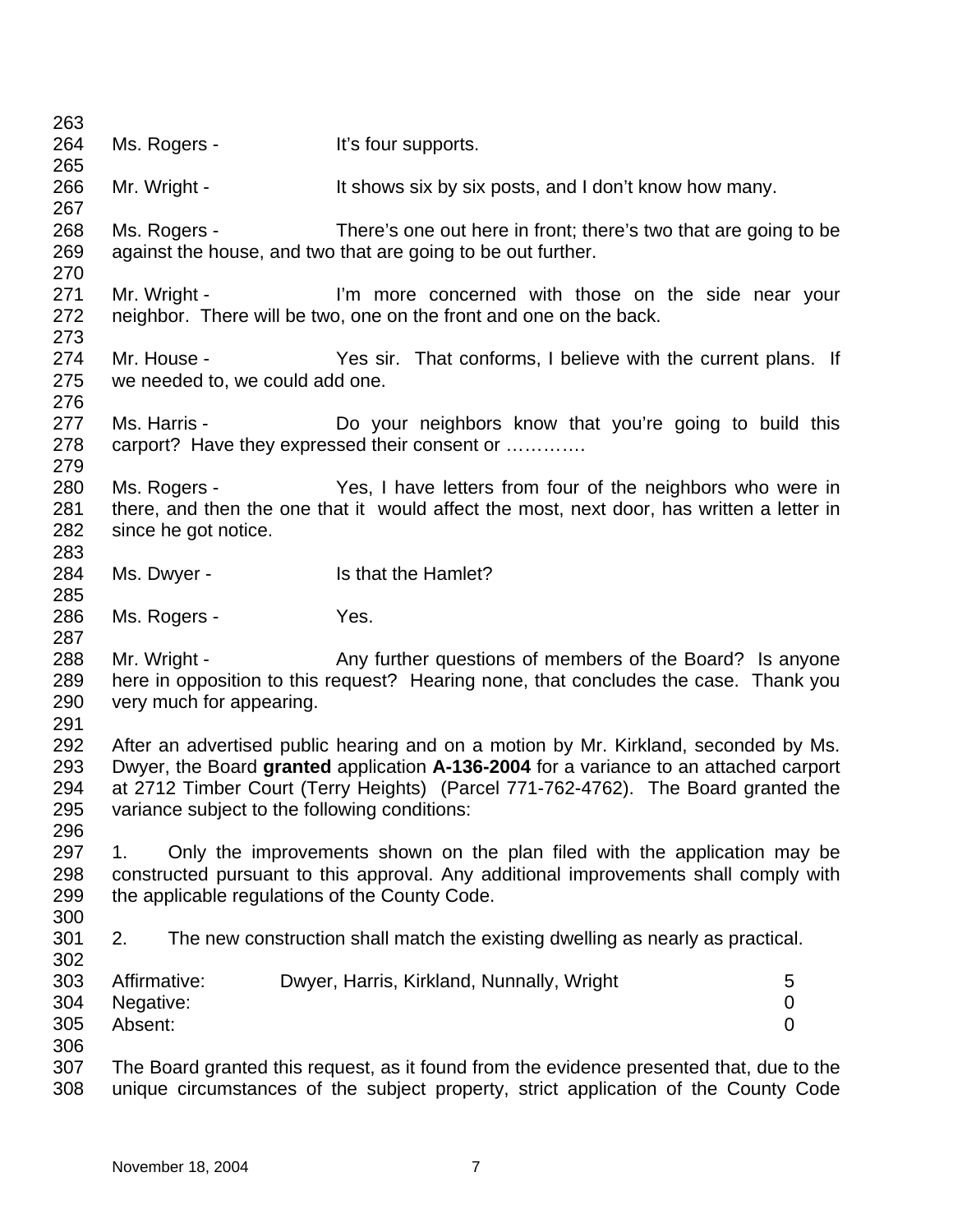- 309 310 311 would produce undue hardship not generally shared by other properties in the area, and authorizing this variance will neither cause a substantial detriment to adjacent property nor materially impair the purpose of the zoning regulations.
- 313 314 315 316 317 318 319 320 **A-137-2004 ERNEST CERVENY** requests a variance from Section 24-95(c)(4) to build a front porch at 9908 Royerton Drive (Laurel Park) (Parcel 771-761-9640), zoned R-3, One-family Residence District (Brookland). The front yard setback is not met. The applicant proposes 26 feet front yard setback, where the Code requires 35 feet front yard setback. The applicant requests a variance of 9 feet front yard setback.
- 321 322 323 Mr. Wright - Does anyone else desire to speak with reference to this case? Would you raise your right hand and be sworn please?
- 324 325 Mr. Blankinship - Do you swear that the testimony you are about to give is the truth, the whole truth, and nothing but the truth, so help you God?
- 326 327 328 329 330 331 332 333 334 335 336 337 Mr. Cerveny - I do. Ernest Cerveny. We are requesting a variance to build a front porch, and I will need about a nine-foot variance to meet that 35-foot restriction. Primarily, it's for my wife; she has arthritis in her lower back, and she has trouble getting in and out of the house. There's just a stoop on it, especially during inclement weather, and by having a porch, it would be easy to accommodate her to get out, get an umbrella up and, lock the door, and then leave the house and come back in the same way. That's primarily the reason for my request for the variance. We have a plan submitted with it also. It will have a shed roof, all exposed wood will be salt-treated, and the shad roof will have just a regular pine timber. It will be ten feet eastward and sixteen feet north and south.
- 338 339 340 Ms. Dwyer - Inoticed on the plan, the porch would have a shed roof with asbestos shingles? Why did you chose asbestos?
- 341 Mr. Cerveny - They're the roofing shingles.
- 343 Ms. Dwyer - Just the regular roofing? Maybe not asbestos, but .........
- 345 Mr. Cerveny - I said asbestos, but I meant like a regular roof shingles.
- 347 Ms. Dwyer - An asphalt maybe? It just kind of jumped out at me.
- 349 350 Mr. Wright - **Mr. Cerveny, do any other houses in this block have porches** that extend into the front yard like this one?
- 352 353 354 Mr. Cerveny - Not in the same block. Two blocks up, on Royerton, there's one at about 9719. I don't have a picture of that, but that's about the measurement of the same one, and that's the same distance from the road. There are several that have

342

344

346

348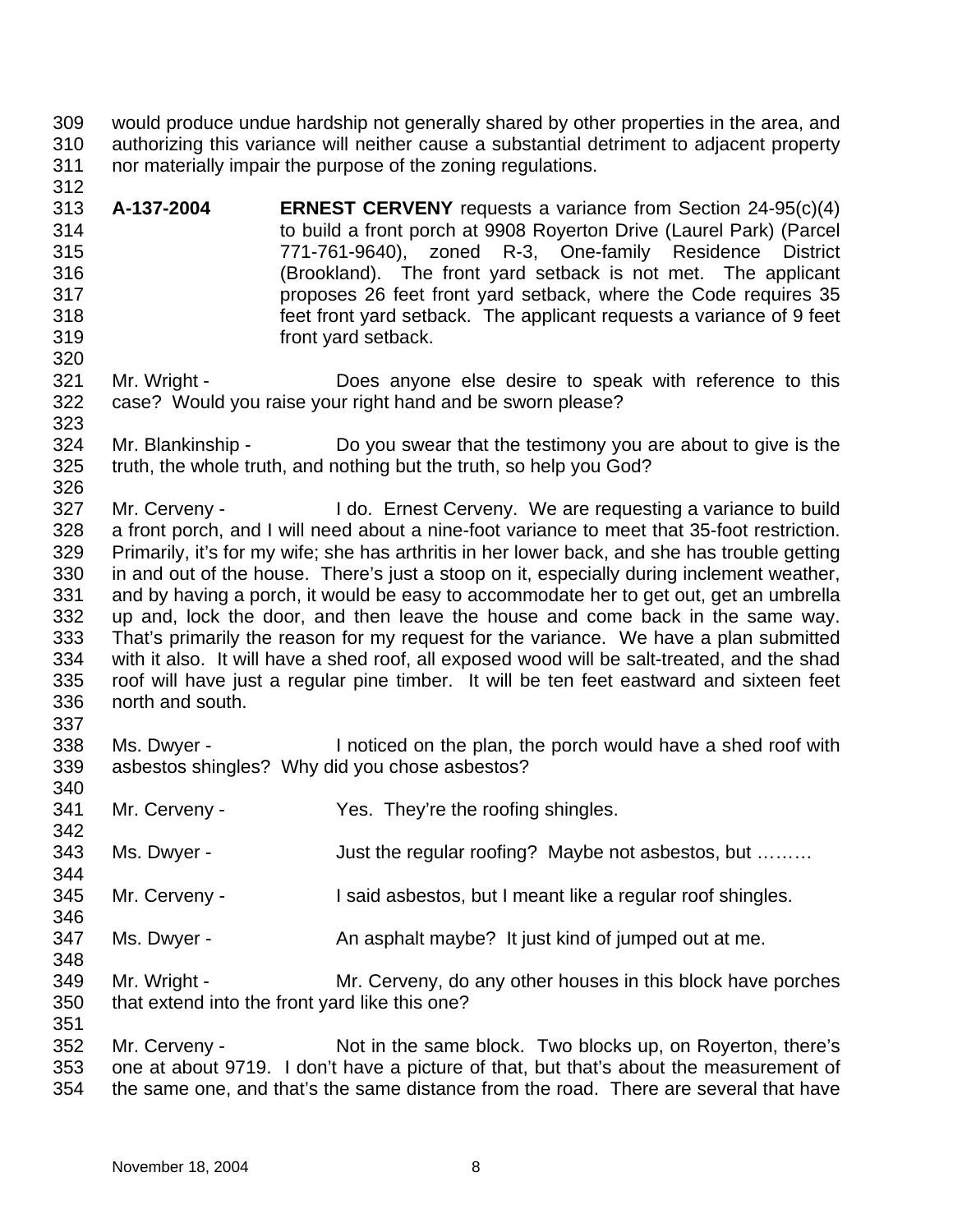355 356 357 358 359 360 361 362 363 364 365 366 367 368 369 370 371 372 373 374 375 376 377 378 379 380 381 382 383 384 385 386 387 388 389 390 391 392 393 394 395 396 397 398 399 just, not the stoop, but a deck. Ms. Dwyer - So the exterior of the porch would be the salt-treated timber and not the painted white porch ………… Mr. Cerveny - **Example 20** metal constant and the wanted salt-treated because of low maintenance and then all exposed wood with the exception of the roof would be pine, and that would be covered with paint or vinyl, and all the other exposed wood would be salt-treated wood. Ms. Dwyer - So the columns would be painted to match the trim of the house, or would they be …………….. Mr. Cerveny - ………. no, the columns would also be salt-treated. Ms. Dwyer - So they would not be painted or covered. So that would be somewhat different from the way the house looks, and one of the conditions that staff imposes is that the new construction shall match the existing dwelling, and you don't really have salt-treated, exposed wood on the existing house. Mr. Cerveny - It's vinyl clad. The only thing I could do would be vinyl clad the posts and the bottom part, and the railing. Ms. Dwyer - There are other materials, aluminum kinds of rails, that kind of thing that would be ……………. Mr. Cerveny - **Example 20** ............that would be a lot more expensive; the salt-treated would be less, and I plan to build it myself, and I'm using the salt-treated wood with the low maintenance, and I'm treating the wood itself with a conditioner. Ms. Cerveny - My name is Blanche Cerveny. We do have a carport in the back that is with the salt-treated lumber, and the driveway is lined with the salt-treated lumber also. Ms. Dwyer - Would you have a handicapped access, like a ramp, or would this be steps? Mr. Cerveny - This would be regular steps. Ms. Cerveny - The At this point. Mr. Wright - Any further questions of members of the Board? Is anyone here in opposition to this request? Hearing none, that concludes the case. Thank you very much for appearing.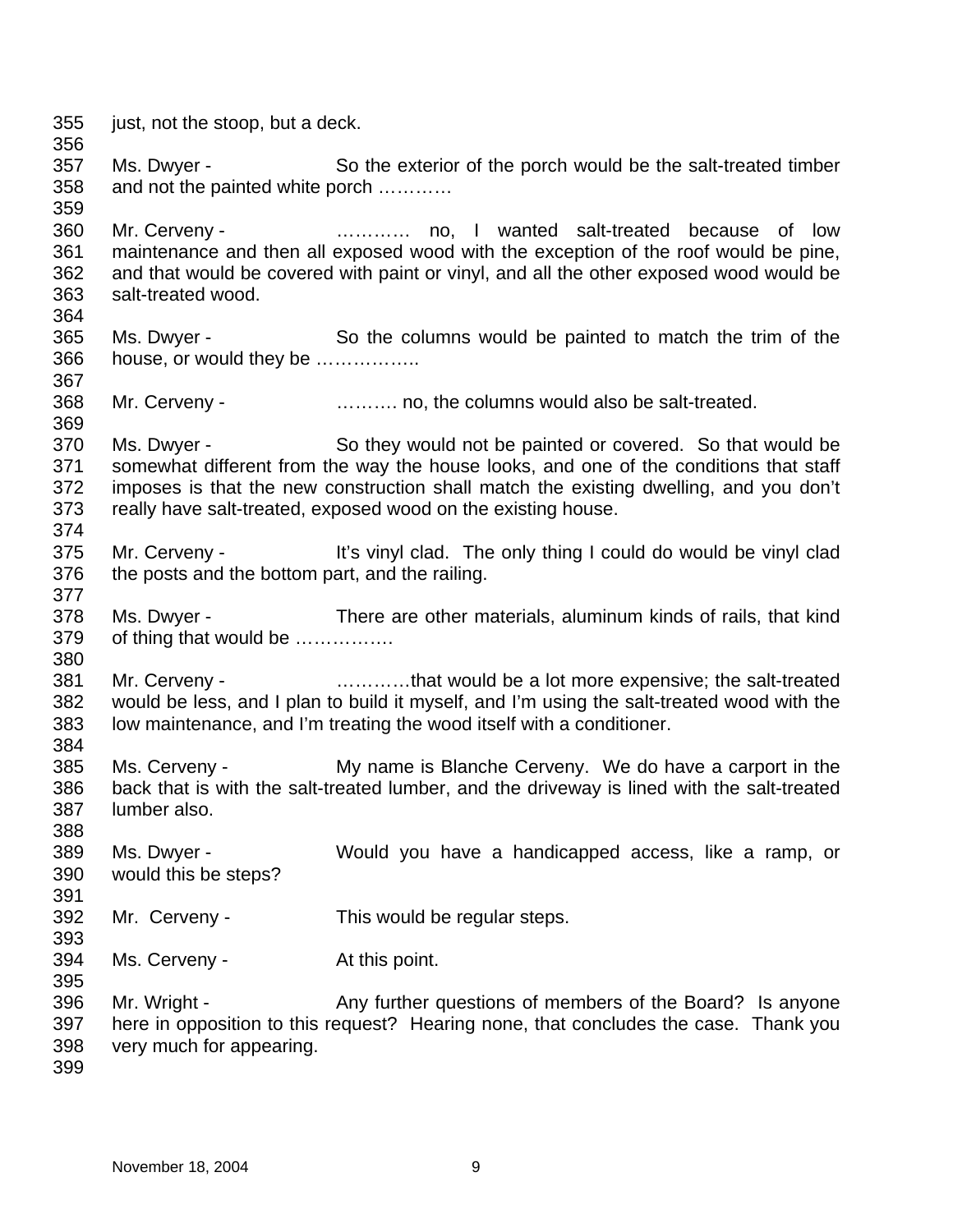400 401 402 403 404 After an advertised public hearing and on a motion by Ms. Harris, seconded by Mr. Kirkland, the Board **granted** application **A-137-2004** for a variance to build a front porch at 9908 Royerton Drive (Laurel Park) (Parcel 771-761-9640). The Board granted the variance subject to the following conditions:

405 406 407 408 1. Only the improvements shown on the plan filed with the application may be constructed pursuant to this approval. Any additional improvements shall comply with the applicable regulations of the County Code.

409 2. The new construction shall match the existing dwelling as nearly as practical.

| 410 |               |                                           |  |
|-----|---------------|-------------------------------------------|--|
| 411 | Affirmative:  | Dwyer, Harris, Kirkland, Nunnally, Wright |  |
|     | 412 Negative: |                                           |  |
| 413 | Absent:       |                                           |  |

414

420

428

415 416 417 418 419 The Board granted this request, as it found from the evidence presented that, due to the unique circumstances of the subject property, strict application of the County Code would produce undue hardship not generally shared by other properties in the area, and authorizing this variance will neither cause a substantial detriment to adjacent property nor materially impair the purpose of the zoning regulations.

- 421 422 423 424 425 426 427 **A-138-2004 JANE W. COLLINS** requests a variance from Section 24-41(e) to build a sunroom over the existing deck at 1723 Logwood Circle (Gayton Forest Townhouses) (Parcel 743-747-2652), zoned RTH, Residential Townhouse District (Tuckahoe). The rear yard setback is not met. The applicant proposes 20 feet rear yard setback, where the Code requires 30 feet rear yard setback. The applicant requests a variance of 10 feet rear yard setback.
- 429 430 431 Mr. Wright - **Does anyone else desire to speak with reference to this** case? Would you raise your right hand and be sworn please?
- 432 433 434 Mr. Blankinship - Do you swear that the testimony you are about to give is the truth, the whole truth, and nothing but the truth, so help you God?
- 435 436 437 438 Ms. Collins - I do. Jane W. Collins. I'm here requesting ten feet rear yard variance to build a sunroom over the existing deck at my home. The Code requires thirty feet, and the application proposes twenty feet , and the Code requires thirty feet, so I'm requesting ten feet variance.
- 439

- 440 441 442 Ms. Dwyer - Inotice that your next-door neighbor has a sunroom that seems to extend even further out than yours would. Did they obtain a variance?
- 443 Mr. Blankinship - I'm sure they did. It's mentioned in the report.
- 445 Ms. Dwyer - The report says that a number of the townhouses in your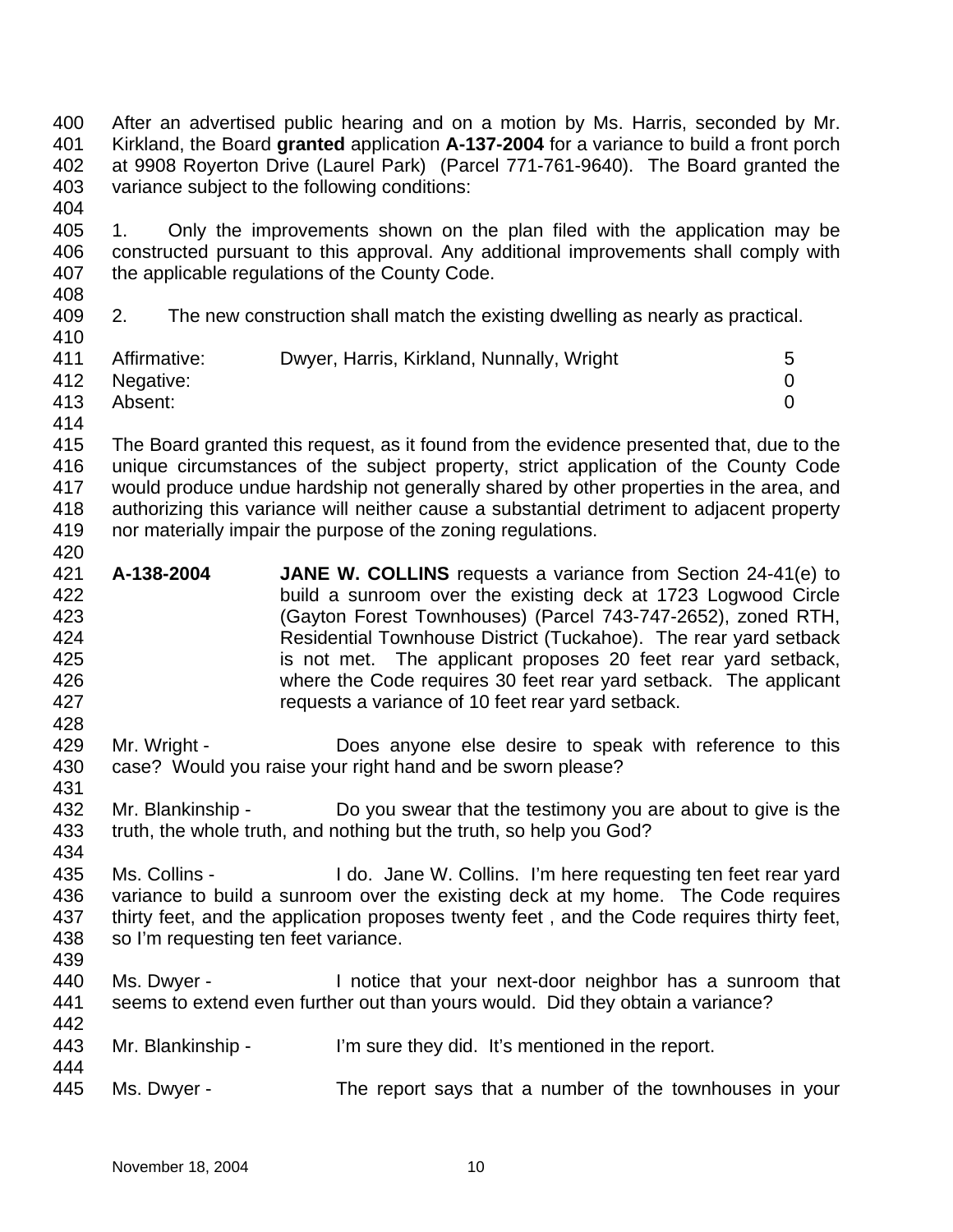446 447 448 449 450 451 452 453 454 455 456 457 458 459 460 461 462 463 464 465 466 467 468 469 470 471 472 473 474 475 476 477 478 479 480 481 482 483 484 485 486 487 488 489 490 491 neighborhood have built these. You have a fairly substantial berm behind your house that would shield the neighborhood behind you from any additional building that you would do. Ms. Collins - That's right. Ms. Dwyer - The neighbor on the other side, the staff report mentions that it is visible but it's a considerable distance from your home. Ms. Collins - About ten feet. Ms. Dwyer - It looked farther than that when I was out there, maybe twelve, at least from the rear yards. It looked to be a fairly large common area. Ms. Collins - I thought you meant my adjoining neighbor. Ms. Dwyer - No. I'm looking at the common area. Ms. Collins - Yes, it is a good distance. Mr. Wright - Any further questions of members of the Board? Is anyone here in opposition to this request? Hearing none, that concludes the case. Thank you very much for appearing. After an advertised public hearing and on a motion by Ms. Dwyer, seconded by Ms. Harris, the Board **granted** application **A-138-2004** for a variance to build sunroom over the existing deck at 1723 Logwood Circle (Gayton Forest Townhouses) (Parcel 743- 747-2652). The Board granted the variance subject to the following conditions: 1. Only the improvements shown on the plan filed with the application may be constructed pursuant to this approval. Any additional improvements shall comply with the applicable regulations of the County Code. 2. The new construction shall match the existing dwelling as nearly as practical. Affirmative: Dwyer, Harris, Kirkland, Nunnally, Wright 5 Negative: 0 Absent: 0 The Board granted this request, as it found from the evidence presented that, due to the unique circumstances of the subject property, strict application of the County Code would produce undue hardship not generally shared by other properties in the area, and authorizing this variance will neither cause a substantial detriment to adjacent property nor materially impair the purpose of the zoning regulations. **A-139-2004 ANN L. VOGT** requests a variance from Section 24-95(c)(1) to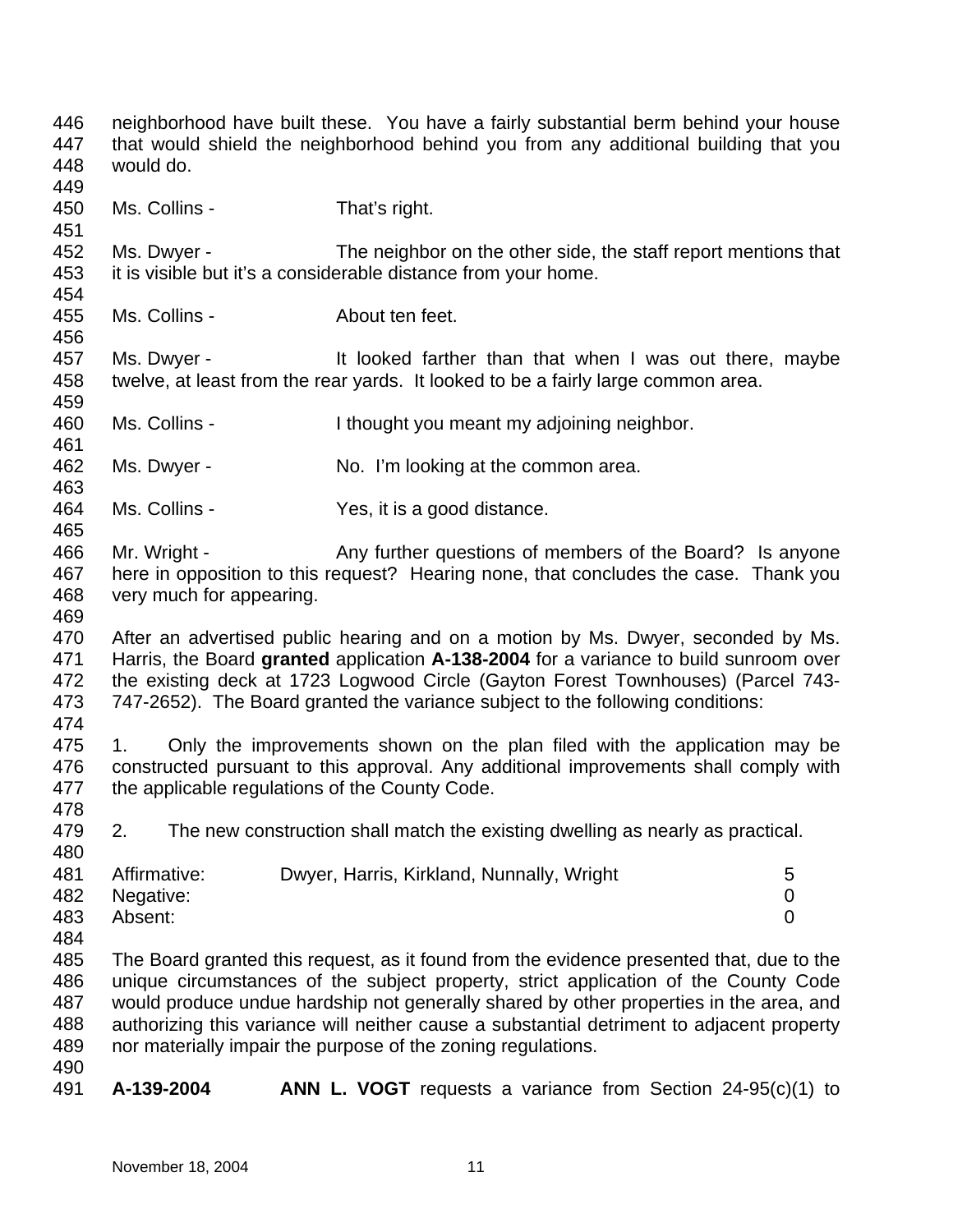- 492 493 494 495 496 497 build a storage room at 1409 Chowan Road (Forest Heights) (Parcel 759-742-9662), zoned R-3, One-family Residence District (Tuckahoe). The total side yard setback is not met. The applicant proposes 17 feet total side yard setback, where the Code requires 21 feet total side yard setback. The applicant requests a variance of 4 feet total side yard setback.
- 499 500 501 Mr. Wright - **Does anyone else desire to speak with reference to this** case? Would you raise your right hand and be sworn please?
- 502 503 504 Mr. Blankinship - Do you swear that the testimony you are about to give is the truth, the whole truth, and nothing but the truth, so help you God?
- 505 506 507 508 509 510 511 512 513 514 515 516 517 518 519 Ms. Vogt - I do. My name is Ann L. Vogt, and I own the property. Due to conversion by the previous owner, what used to be a school porch and a side utility storage room, was converted to an open-ended deck. That was a number of years ago. I just need an enclosed storage room, because there's no utility or storage area that's enclosed, but part of the house, because I need to store household equipment and supplies, and the closets in the house are very small, and they're just jam packed with stuff, and the addition would be on the side of the house, pretty inconspicuous. The neighbor next door has said it was fine with him. I have a letter in your packet from him. It would meet the addition building and construction would meet the rest of the house. It would be a concrete block foundation, and then it would be vinyl sided, and then it would be a roof that meets the same shingle coloring. The side door right now that I don't use, I can use to enclose the addition. It's a very small addition, but it would help me a great deal. It's twelve feet by four feet inside dimensions, and I am requesting a variance of the total side yard setback of a touch over three feet.
- 520 521 Ms. Dwyer - Ms. Vogt, did you mean that the side door would give you access to the new storage area?
- 523 524 525 Ms. Vogt - It would, and I have already two doors, one to the front and one to the back, so there are two exits already in the house, in addition to the side door, but it would give me access to that addition.
- 526 527 528 Ms. Dwyer - So you would not have another door from the addition outside?
- 530 531 532 Ms. Vogt - No, I wouldn't. Only a window, and right now I'm using part of the open-ended den area to put the drier in, which it would stay. I wouldn't intend to put any electrical or plumbing equipment in the room.
- 534 535 536 Ms. Harris - Ms. Vogt, in the picture that shows your house and part of your neighbor's house, is this the neighbor who sent the letter that we have a copy of?
- 537 Ms. Vogt - Yes.

522

529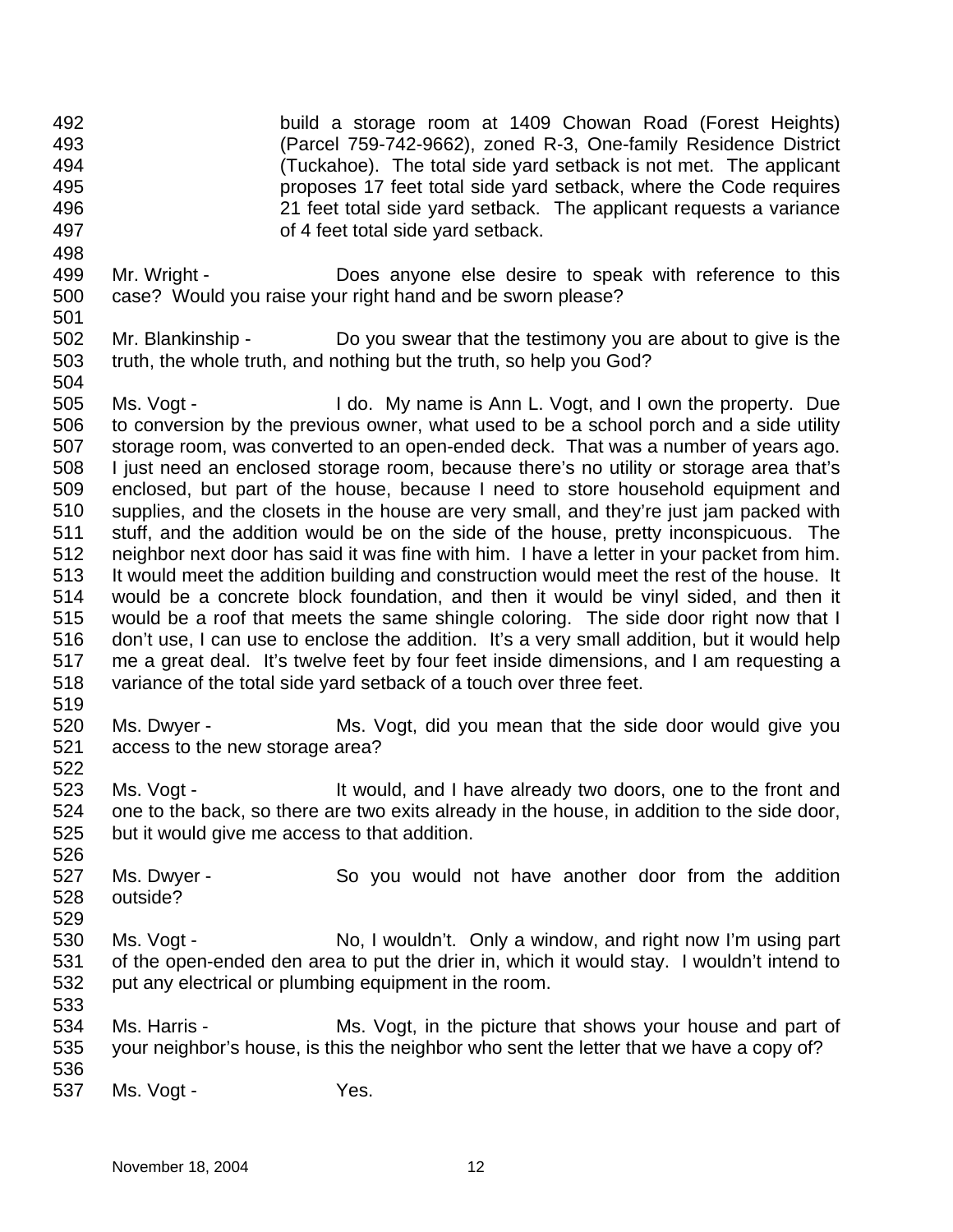| Ms. Dwyer -<br>house.<br>Ms. Vogt -<br>Mr. Wright - | And the roofline would be in line with the existing back of the<br>Yes. It would look fine.<br>This would be a full one-story addition? |                                                                                                                                                                                                                                                                                                                                                                                                                                                                                                                                                                                                                                                                                                                                                                                                                                                                                                                                                                                                                                                                                                                                                                                                                                                                                                                                                  |
|-----------------------------------------------------|-----------------------------------------------------------------------------------------------------------------------------------------|--------------------------------------------------------------------------------------------------------------------------------------------------------------------------------------------------------------------------------------------------------------------------------------------------------------------------------------------------------------------------------------------------------------------------------------------------------------------------------------------------------------------------------------------------------------------------------------------------------------------------------------------------------------------------------------------------------------------------------------------------------------------------------------------------------------------------------------------------------------------------------------------------------------------------------------------------------------------------------------------------------------------------------------------------------------------------------------------------------------------------------------------------------------------------------------------------------------------------------------------------------------------------------------------------------------------------------------------------|
|                                                     |                                                                                                                                         |                                                                                                                                                                                                                                                                                                                                                                                                                                                                                                                                                                                                                                                                                                                                                                                                                                                                                                                                                                                                                                                                                                                                                                                                                                                                                                                                                  |
|                                                     |                                                                                                                                         |                                                                                                                                                                                                                                                                                                                                                                                                                                                                                                                                                                                                                                                                                                                                                                                                                                                                                                                                                                                                                                                                                                                                                                                                                                                                                                                                                  |
|                                                     |                                                                                                                                         |                                                                                                                                                                                                                                                                                                                                                                                                                                                                                                                                                                                                                                                                                                                                                                                                                                                                                                                                                                                                                                                                                                                                                                                                                                                                                                                                                  |
|                                                     |                                                                                                                                         |                                                                                                                                                                                                                                                                                                                                                                                                                                                                                                                                                                                                                                                                                                                                                                                                                                                                                                                                                                                                                                                                                                                                                                                                                                                                                                                                                  |
|                                                     |                                                                                                                                         |                                                                                                                                                                                                                                                                                                                                                                                                                                                                                                                                                                                                                                                                                                                                                                                                                                                                                                                                                                                                                                                                                                                                                                                                                                                                                                                                                  |
|                                                     |                                                                                                                                         |                                                                                                                                                                                                                                                                                                                                                                                                                                                                                                                                                                                                                                                                                                                                                                                                                                                                                                                                                                                                                                                                                                                                                                                                                                                                                                                                                  |
|                                                     |                                                                                                                                         |                                                                                                                                                                                                                                                                                                                                                                                                                                                                                                                                                                                                                                                                                                                                                                                                                                                                                                                                                                                                                                                                                                                                                                                                                                                                                                                                                  |
| Ms. Vogt -                                          | Yes, it would just go straight into where the main part of the                                                                          |                                                                                                                                                                                                                                                                                                                                                                                                                                                                                                                                                                                                                                                                                                                                                                                                                                                                                                                                                                                                                                                                                                                                                                                                                                                                                                                                                  |
|                                                     |                                                                                                                                         |                                                                                                                                                                                                                                                                                                                                                                                                                                                                                                                                                                                                                                                                                                                                                                                                                                                                                                                                                                                                                                                                                                                                                                                                                                                                                                                                                  |
|                                                     |                                                                                                                                         |                                                                                                                                                                                                                                                                                                                                                                                                                                                                                                                                                                                                                                                                                                                                                                                                                                                                                                                                                                                                                                                                                                                                                                                                                                                                                                                                                  |
|                                                     |                                                                                                                                         |                                                                                                                                                                                                                                                                                                                                                                                                                                                                                                                                                                                                                                                                                                                                                                                                                                                                                                                                                                                                                                                                                                                                                                                                                                                                                                                                                  |
|                                                     |                                                                                                                                         |                                                                                                                                                                                                                                                                                                                                                                                                                                                                                                                                                                                                                                                                                                                                                                                                                                                                                                                                                                                                                                                                                                                                                                                                                                                                                                                                                  |
|                                                     |                                                                                                                                         |                                                                                                                                                                                                                                                                                                                                                                                                                                                                                                                                                                                                                                                                                                                                                                                                                                                                                                                                                                                                                                                                                                                                                                                                                                                                                                                                                  |
|                                                     |                                                                                                                                         |                                                                                                                                                                                                                                                                                                                                                                                                                                                                                                                                                                                                                                                                                                                                                                                                                                                                                                                                                                                                                                                                                                                                                                                                                                                                                                                                                  |
|                                                     |                                                                                                                                         |                                                                                                                                                                                                                                                                                                                                                                                                                                                                                                                                                                                                                                                                                                                                                                                                                                                                                                                                                                                                                                                                                                                                                                                                                                                                                                                                                  |
|                                                     |                                                                                                                                         |                                                                                                                                                                                                                                                                                                                                                                                                                                                                                                                                                                                                                                                                                                                                                                                                                                                                                                                                                                                                                                                                                                                                                                                                                                                                                                                                                  |
|                                                     |                                                                                                                                         |                                                                                                                                                                                                                                                                                                                                                                                                                                                                                                                                                                                                                                                                                                                                                                                                                                                                                                                                                                                                                                                                                                                                                                                                                                                                                                                                                  |
|                                                     |                                                                                                                                         |                                                                                                                                                                                                                                                                                                                                                                                                                                                                                                                                                                                                                                                                                                                                                                                                                                                                                                                                                                                                                                                                                                                                                                                                                                                                                                                                                  |
|                                                     |                                                                                                                                         |                                                                                                                                                                                                                                                                                                                                                                                                                                                                                                                                                                                                                                                                                                                                                                                                                                                                                                                                                                                                                                                                                                                                                                                                                                                                                                                                                  |
|                                                     |                                                                                                                                         |                                                                                                                                                                                                                                                                                                                                                                                                                                                                                                                                                                                                                                                                                                                                                                                                                                                                                                                                                                                                                                                                                                                                                                                                                                                                                                                                                  |
|                                                     |                                                                                                                                         |                                                                                                                                                                                                                                                                                                                                                                                                                                                                                                                                                                                                                                                                                                                                                                                                                                                                                                                                                                                                                                                                                                                                                                                                                                                                                                                                                  |
|                                                     |                                                                                                                                         |                                                                                                                                                                                                                                                                                                                                                                                                                                                                                                                                                                                                                                                                                                                                                                                                                                                                                                                                                                                                                                                                                                                                                                                                                                                                                                                                                  |
|                                                     |                                                                                                                                         |                                                                                                                                                                                                                                                                                                                                                                                                                                                                                                                                                                                                                                                                                                                                                                                                                                                                                                                                                                                                                                                                                                                                                                                                                                                                                                                                                  |
|                                                     |                                                                                                                                         |                                                                                                                                                                                                                                                                                                                                                                                                                                                                                                                                                                                                                                                                                                                                                                                                                                                                                                                                                                                                                                                                                                                                                                                                                                                                                                                                                  |
|                                                     |                                                                                                                                         |                                                                                                                                                                                                                                                                                                                                                                                                                                                                                                                                                                                                                                                                                                                                                                                                                                                                                                                                                                                                                                                                                                                                                                                                                                                                                                                                                  |
|                                                     |                                                                                                                                         |                                                                                                                                                                                                                                                                                                                                                                                                                                                                                                                                                                                                                                                                                                                                                                                                                                                                                                                                                                                                                                                                                                                                                                                                                                                                                                                                                  |
|                                                     |                                                                                                                                         | 5                                                                                                                                                                                                                                                                                                                                                                                                                                                                                                                                                                                                                                                                                                                                                                                                                                                                                                                                                                                                                                                                                                                                                                                                                                                                                                                                                |
|                                                     |                                                                                                                                         | 0                                                                                                                                                                                                                                                                                                                                                                                                                                                                                                                                                                                                                                                                                                                                                                                                                                                                                                                                                                                                                                                                                                                                                                                                                                                                                                                                                |
|                                                     |                                                                                                                                         | $\overline{0}$                                                                                                                                                                                                                                                                                                                                                                                                                                                                                                                                                                                                                                                                                                                                                                                                                                                                                                                                                                                                                                                                                                                                                                                                                                                                                                                                   |
|                                                     |                                                                                                                                         |                                                                                                                                                                                                                                                                                                                                                                                                                                                                                                                                                                                                                                                                                                                                                                                                                                                                                                                                                                                                                                                                                                                                                                                                                                                                                                                                                  |
|                                                     |                                                                                                                                         |                                                                                                                                                                                                                                                                                                                                                                                                                                                                                                                                                                                                                                                                                                                                                                                                                                                                                                                                                                                                                                                                                                                                                                                                                                                                                                                                                  |
|                                                     |                                                                                                                                         |                                                                                                                                                                                                                                                                                                                                                                                                                                                                                                                                                                                                                                                                                                                                                                                                                                                                                                                                                                                                                                                                                                                                                                                                                                                                                                                                                  |
|                                                     |                                                                                                                                         |                                                                                                                                                                                                                                                                                                                                                                                                                                                                                                                                                                                                                                                                                                                                                                                                                                                                                                                                                                                                                                                                                                                                                                                                                                                                                                                                                  |
|                                                     |                                                                                                                                         |                                                                                                                                                                                                                                                                                                                                                                                                                                                                                                                                                                                                                                                                                                                                                                                                                                                                                                                                                                                                                                                                                                                                                                                                                                                                                                                                                  |
|                                                     |                                                                                                                                         |                                                                                                                                                                                                                                                                                                                                                                                                                                                                                                                                                                                                                                                                                                                                                                                                                                                                                                                                                                                                                                                                                                                                                                                                                                                                                                                                                  |
|                                                     |                                                                                                                                         |                                                                                                                                                                                                                                                                                                                                                                                                                                                                                                                                                                                                                                                                                                                                                                                                                                                                                                                                                                                                                                                                                                                                                                                                                                                                                                                                                  |
| A-140-2004                                          | <b>ERIC WALKER</b> requests a variance from Section 24-9 to build a                                                                     |                                                                                                                                                                                                                                                                                                                                                                                                                                                                                                                                                                                                                                                                                                                                                                                                                                                                                                                                                                                                                                                                                                                                                                                                                                                                                                                                                  |
|                                                     | one-family dwelling at 11385 Mill Road (Parcel 766-773-4246                                                                             |                                                                                                                                                                                                                                                                                                                                                                                                                                                                                                                                                                                                                                                                                                                                                                                                                                                                                                                                                                                                                                                                                                                                                                                                                                                                                                                                                  |
|                                                     |                                                                                                                                         |                                                                                                                                                                                                                                                                                                                                                                                                                                                                                                                                                                                                                                                                                                                                                                                                                                                                                                                                                                                                                                                                                                                                                                                                                                                                                                                                                  |
|                                                     |                                                                                                                                         |                                                                                                                                                                                                                                                                                                                                                                                                                                                                                                                                                                                                                                                                                                                                                                                                                                                                                                                                                                                                                                                                                                                                                                                                                                                                                                                                                  |
|                                                     | (part)), zoned A-1, Agricultural District (Brookland). The public                                                                       |                                                                                                                                                                                                                                                                                                                                                                                                                                                                                                                                                                                                                                                                                                                                                                                                                                                                                                                                                                                                                                                                                                                                                                                                                                                                                                                                                  |
|                                                     | street frontage requirement is not met. The applicant has 0 feet                                                                        |                                                                                                                                                                                                                                                                                                                                                                                                                                                                                                                                                                                                                                                                                                                                                                                                                                                                                                                                                                                                                                                                                                                                                                                                                                                                                                                                                  |
|                                                     | public street frontage, where the Code requires 50 feet public street                                                                   |                                                                                                                                                                                                                                                                                                                                                                                                                                                                                                                                                                                                                                                                                                                                                                                                                                                                                                                                                                                                                                                                                                                                                                                                                                                                                                                                                  |
|                                                     | frontage. The applicant requests a variance of 50 feet public street                                                                    |                                                                                                                                                                                                                                                                                                                                                                                                                                                                                                                                                                                                                                                                                                                                                                                                                                                                                                                                                                                                                                                                                                                                                                                                                                                                                                                                                  |
|                                                     | frontage.                                                                                                                               |                                                                                                                                                                                                                                                                                                                                                                                                                                                                                                                                                                                                                                                                                                                                                                                                                                                                                                                                                                                                                                                                                                                                                                                                                                                                                                                                                  |
| Mr. Wright -                                        | Does anyone else desire to speak with reference to this                                                                                 |                                                                                                                                                                                                                                                                                                                                                                                                                                                                                                                                                                                                                                                                                                                                                                                                                                                                                                                                                                                                                                                                                                                                                                                                                                                                                                                                                  |
|                                                     | Mr. Wright -<br>1.<br>Affirmative:<br>Negative:<br>Absent:                                                                              | house is and just give me more room.<br>Any further questions of members of the Board? Is anyone<br>here in opposition to this request? Hearing none, that concludes the case. Thank you<br>very much for appearing.<br>After an advertised public hearing and on a motion by Ms. Dwyer, seconded by Mr.<br>Nunnally, the Board granted application A-139-2004 for a variance to build a a storage<br>room at 1409 Chowan Road (Forest Heights) (Parcel 759-742-9662). The Board<br>granted the variance subject to the following conditions:<br>Only the improvements shown on the plan filed with the application may be<br>constructed pursuant to this approval. Any additional improvements shall comply with<br>the applicable regulations of the County Code.<br>2. The new construction shall match the existing dwelling as nearly as practical.<br>Dwyer, Harris, Kirkland, Nunnally, Wright<br>The Board granted this request, as it found from the evidence presented that, due to the<br>unique circumstances of the subject property, strict application of the County Code<br>would produce undue hardship not generally shared by other properties in the area, and<br>authorizing this variance will neither cause a substantial detriment to adjacent property<br>nor materially impair the purpose of the zoning regulations. |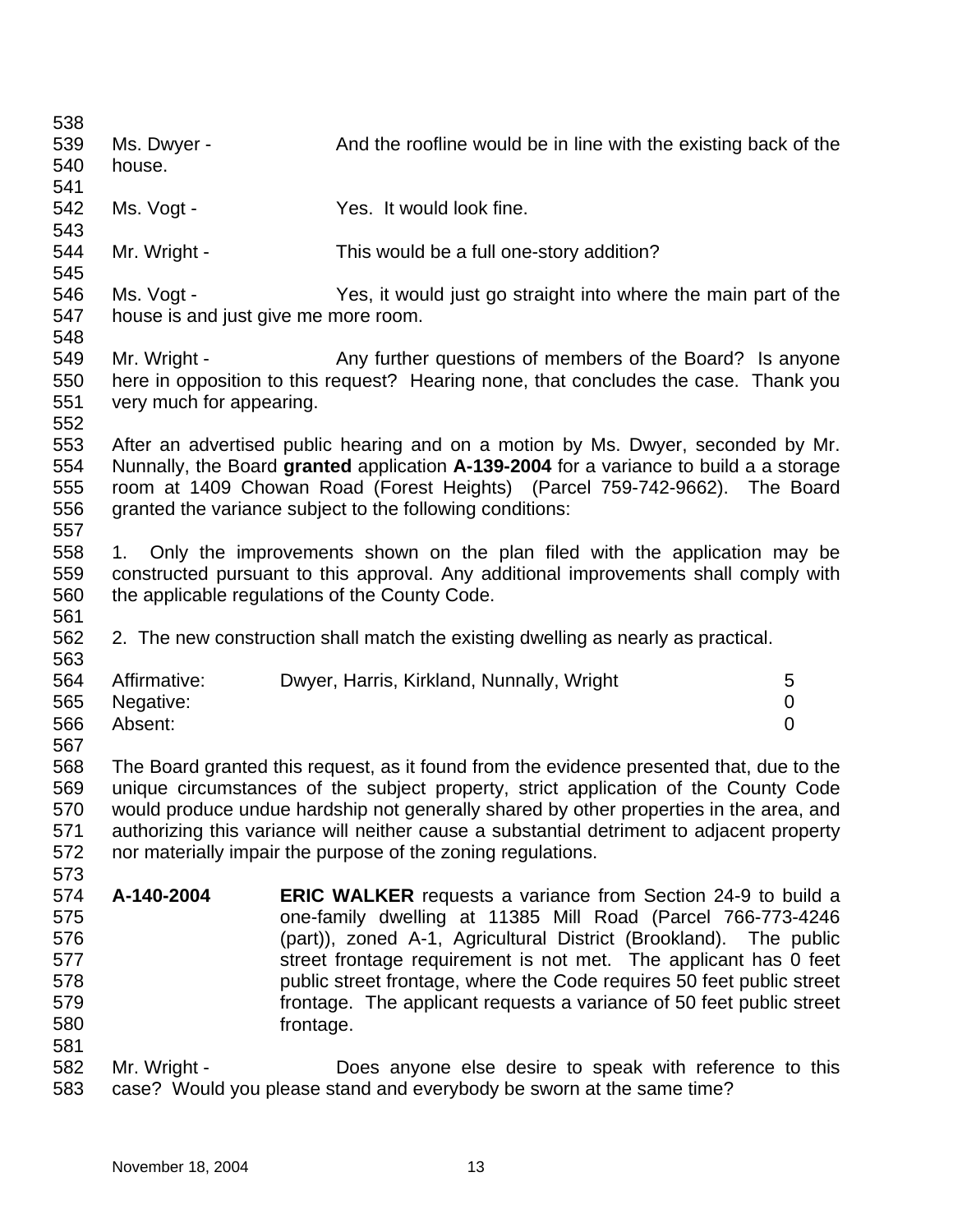585 586 587 588 589 590 591 592 593 594 595 596 597 598 599 600 601 602 603 604 605 606 607 608 609 610 611 612 613 614 615 616 617 618 619 620 621 622 623 624 625 626 627 628 629 Mr. Blankinship - Do you swear that the testimony you are about to give is the truth, the whole truth, and nothing but the truth, so help you God? Mr. Walker - The Muslim Cood morning; my name's Eric Walker. I'm here requesting a variance to build a single-family dwelling on Mill Road. This dwelling will be a two-story frame with two-car attached garage, side entry. I didn't give you guys copies of the foundation, but I would be happy to pass this around so you can see exactly what I propose building. I also have a copy of a plat that I got from Planning, which shows this parcel prior to I-295 being constructed, and at that time, this parcel would have allowed for or had more road frontage to legally split this parcel. So at that juncture, I'm requesting a variance to build this home. Mr. Wright – Mr. Blankinship, I believe there's an error in our report. It says this property adjoins Interstate 64; that should be I-295. Mr. Blankinship - Yes sir, it certainly should. Mr. Kirkland - The Mr. Walker, are you planning to build a house right now in the back, I assume, of the piece of the property. Are you going to build one in the front too, eventually? Is that what the deal is? Mr. Walker - That is correct. Mr. Kirkland - You need the easement to get to the one in the back? Mr. Walker - That's correct. Mr. Kirkland - That has rather steep topography going down into that lot. Mr. Walker - The Music of the does, and I intend on accessing the parcel, if you're looking from the road to the parcel, closer to the left, because that lends itself to not being so steep there. Mr. Kirkland - It looks like there was an old roadbed there right along Mill, that went right over into the property. Mr. Walker - The I believe so. I've walked the property several times, and that's the conclusion I've come to. Mr. Kirkland - Now you have an option, I assume, to buy this and to do all this, correct. Mr. Walker - Correct, and I have a contract which is contingent on 1) getting this variance approved, and 2) getting a building permit.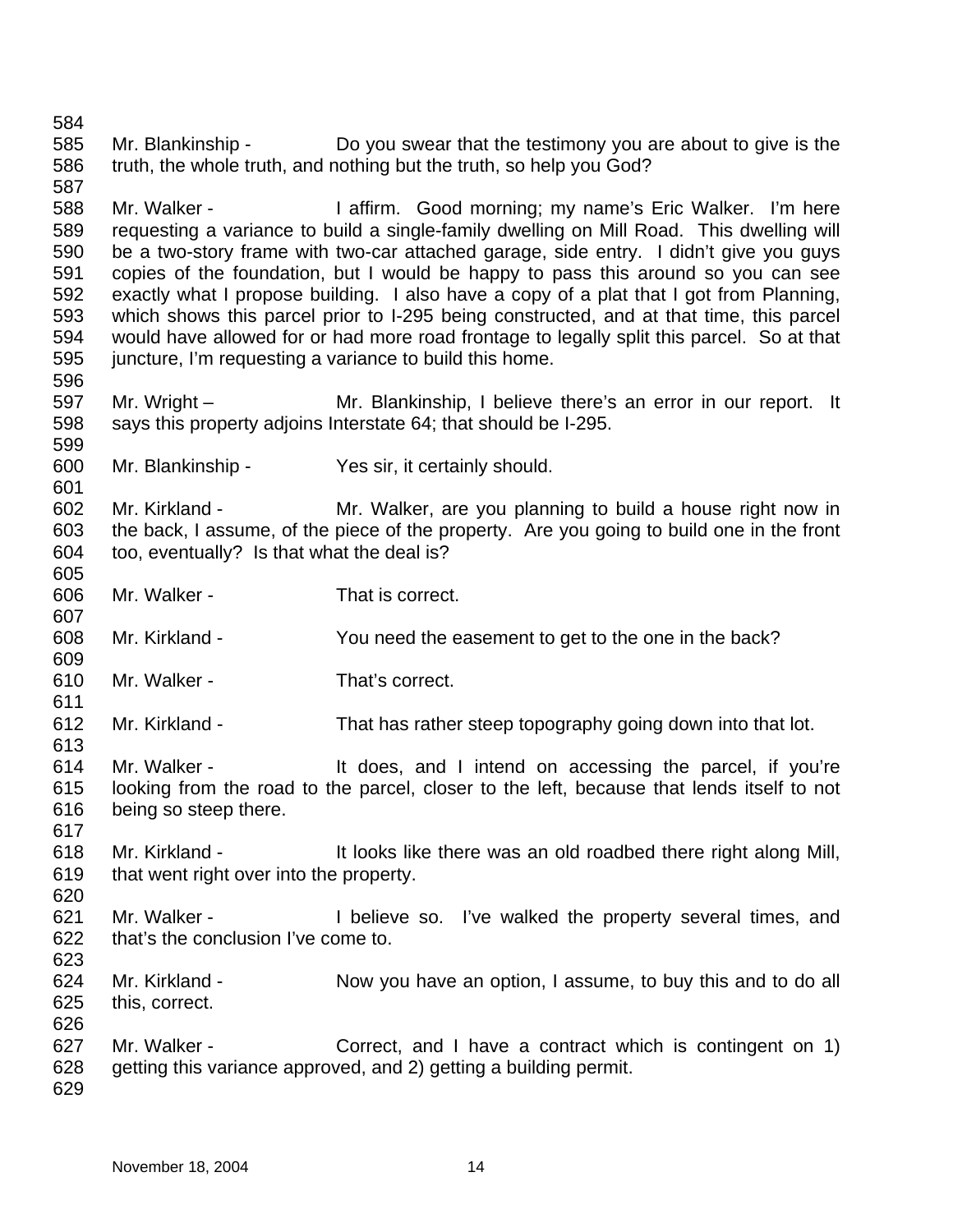630 631 632 633 634 635 636 637 638 639 640 641 642 643 644 645 646 647 648 649 650 651 652 653 654 655 656 657 658 659 660 661 662 663 664 665 666 667 668 669 670 671 672 673 674 675 Mr. Kirkland - What size lots surround this property? Mr. Walker - The Muslim of mistaken, the adjacent subdivision, Holly Grove, consists of one-acre lots. If you go to the south of 295, there's a residential development that was developed a year or two ago, which, if I'm not mistaken, are thirdacre lots. What I'm proposing is two one-acre, plus, lots. Mr. Wright - Mr. Walker, how would this house face? Mr. Walker - What I'm proposing is to face the parcel in the front, the house is to be parallel to the road, and the parcel behind, somewhat to be comparable to that. Mr. Wright - So you're saying the house would face Mill Road? Mr. Walker - **Both houses would generally face Mill Road, correct.** Mr. Kirkland - Is the reason you have the one shoved close to the other side property line because the septic field and the well and all that's got to go in there? Mr. Walker - That's correct. I-295 lends itself to have an additional setback that you have to stay off of that interstate, and that's what's forcing me to push the house closer to Holly Grove. Mr. Wright - What size house would it be? Mr. Walker - **Both houses are approximately 2500 square feet of frame** construction with vinyl siding, two-car attached garage with side entry. Mr. Wright - And this is a single story, or two-story? Mr. Walker - Two story. Ms. Harris - Mr. Walker, when I do travel 295 a lot, I'm trying to visualize your property and how it abuts 295. Mr. Walker - This property, if you're heading west on 295, just before the overpass of Mill Road, and just before Staples Mill Road, the property would be on your right. Ms. Harris - So it's not level? Mr. Walker - The Conce you get down off of Mill Road, the property is somewhat level, yes ma'am. Ms. Harris - This road that we're looking at, through this slide, is this Mill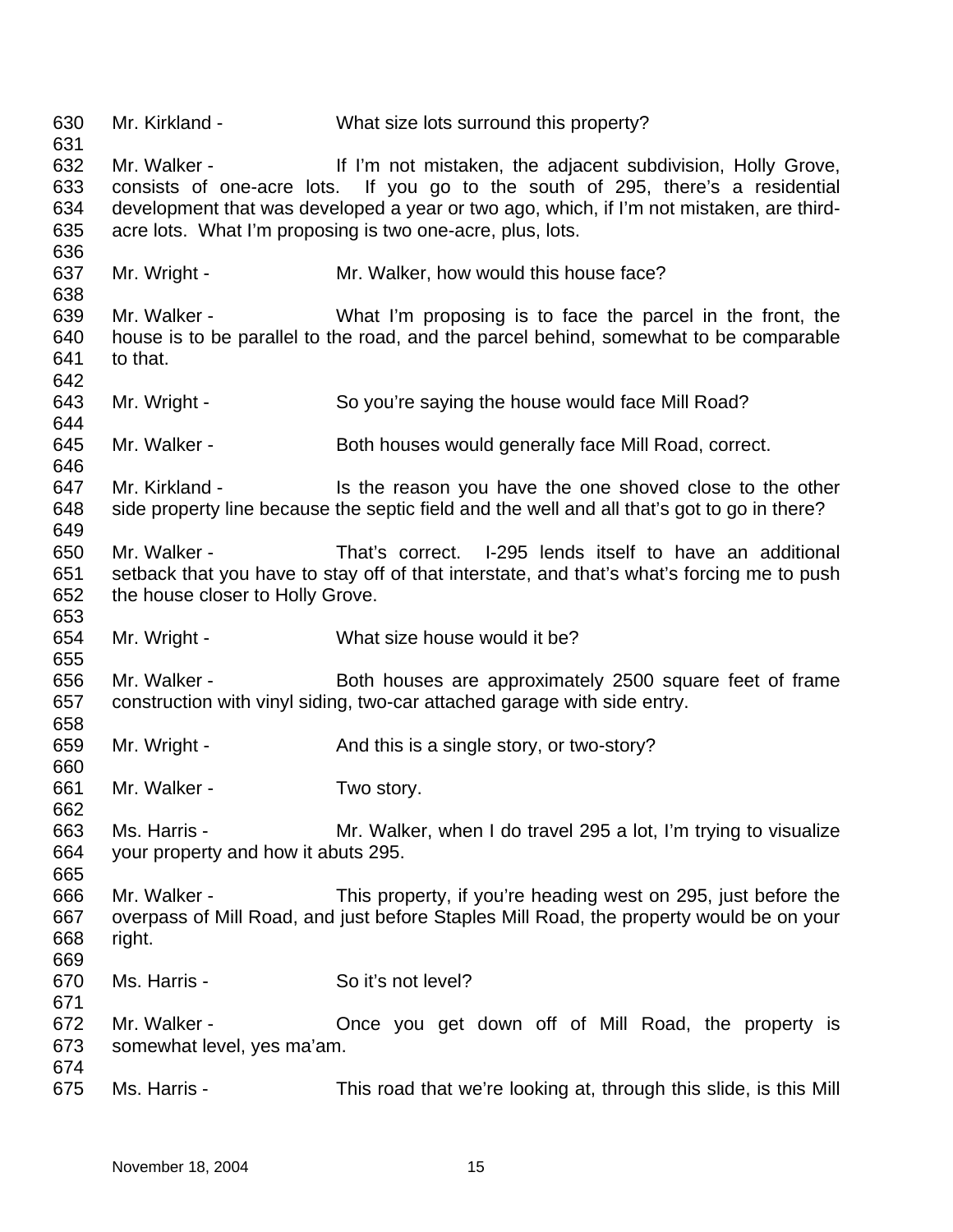676 677 678 679 680 681 682 683 684 685 686 687 688 689 690 691 692 693 694 695 696 697 698 699 700 701 702 703 704 705 706 707 708 709 710 711 712 713 714 715 716 717 718 719 720 721 Road? Mr. Walker - Yes ma'am. Ms. Harris - So we don't have a picture of 295 and the property? Mr. Blankinship - No ma'am, we don't. Mr. Walker - The Mr ou look at this elevation, or this picture here, you'll see the intersection. Ms. Harris - I saw this, but I was concerned about the elevation. Mr. Walker - The Music of I'm not mistaken, this property is elevated slightly higher than 295, so visibility is somewhat limited, and if you look at the subdivision behind it, which is Hunton Estates, you get a visual on how similar it would be. Mr. Kirkland - The Mr. Walker, if you just built one house, you wouldn't need this variance, would you? Mr. Walker - That is correct. Mr. Wright - Any further questions of members of the Board? All right, Mr. Walker, if you'll just have a seat, and we'll assume this is the opposition. If you'll come forward, those of you who are going to speak. You've already been sworn. Would you please state your name for the record. Mr. Fogg - My name's Dave Fogg. I live at 3507 Bekah Lane. We first had some concerns, or I did, about the square footage. It didn't really state it on the drawing that we looked at, at the County, and being as that was, it looked like it was about a 1300 square foot, and I went around and talked to the neighbors about it, and everyone was upset about the square footage, so we've addressed that, that at least it met the 1600 square foot that we would have wanted to see on that property. That was a neighborhood concern. As a personal concern, I feel like the house would be too close to my property. Mr. Wright - The And you live where? Mr. Fogg - I live at lot 2. Mr. Wright - The Music Henry Henry It backs right up to this property. Mr. Fogg - And being twenty-five feet off of the line there, I have concerns about it damaging my tree roots from my tree line that comes down the back of the property. I feel like the house should at least be the fifty feet required back off of the property line that the house would need to be if it was built back to back.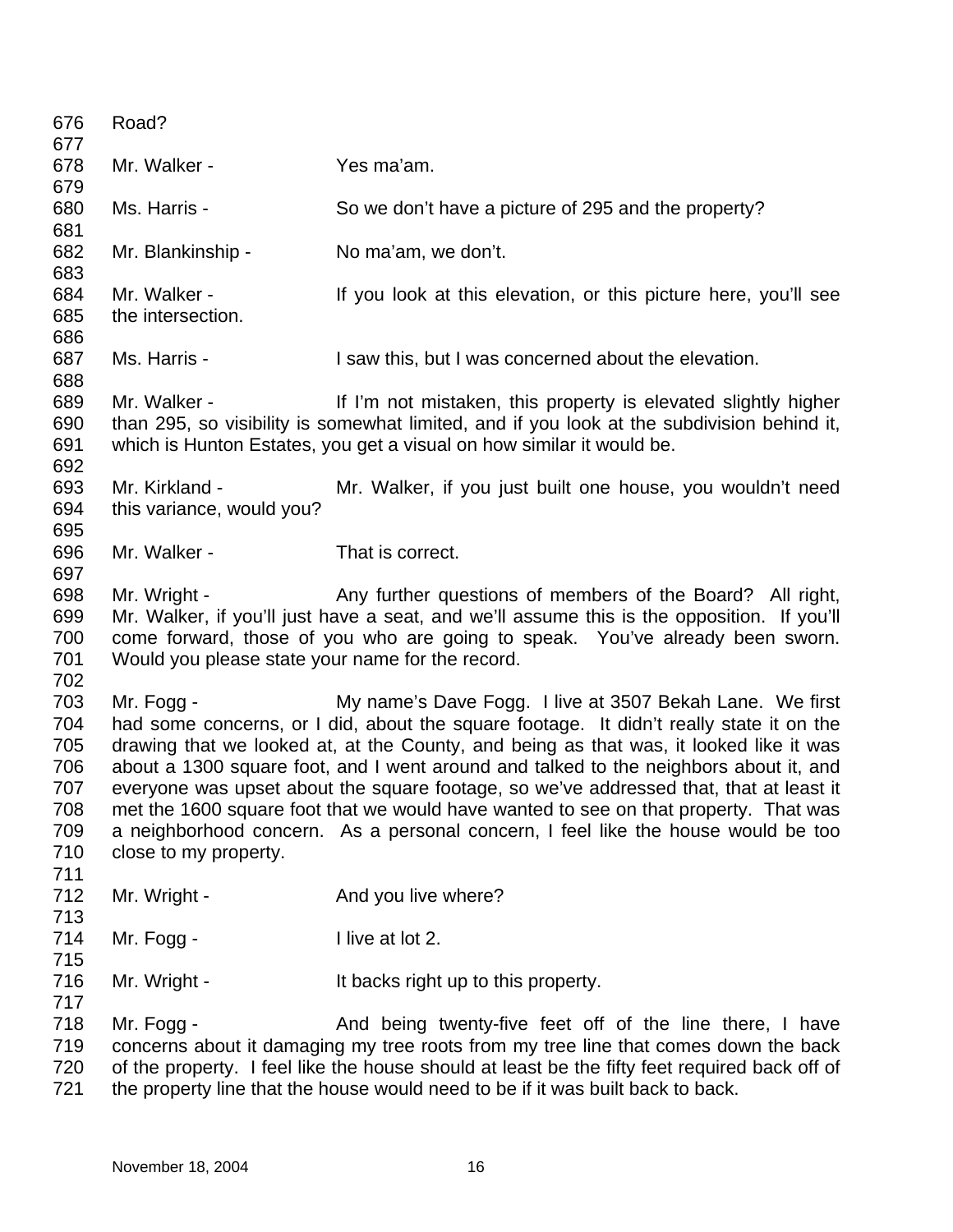723 724 725 726 727 728 729 730 731 732 733 734 735 736 737 738 739 740 741 742 743 744 745 746 747 748 749 750 751 752 753 754 755 756 757 758 759 760 761 762 763 764 765 766 767 Mr. Wright - This house he says will face Mill Road. Mr. Fogg - That's correct, but if it was built conventionally, most houses are back to back, so it would be a fifty feet off of the back line if it were a typical situation. Then the house would have to meet the fifty feet setback requirement. He's turning the house around and therefore making it the twenty-five feet. I feel like that's too close to my property in that situation, and aesthetically, it looks bad, and I feel like it may have an adverse affect on my property value. Ms. Dwyer - Mr. Blankinship, this is an  $A-1 - I$  is there a fifty foot requirement for rear setback? Mr. Blankinship - Fifty feet front and rear, and fifty feet total side yard and twenty feet minimum side yard. Mr. Wright - So the way this property's situated, the side would be twenty feet minimum. Mr. Fogg - That's correct. It doesn't have to be the twenty-five. Theoretically, he could shift it over another five feet and still comply with the zoning requirements of the A-1. Ms. Dwyer - The You just want the house farther away from your ........... Mr. Fogg - Personally, I don't want it there at all, but if I had to have a house there, I certainly would want it at least the fifty feet off. My other question was had he had a perk test done, and I know he's going to have public water, but if the perk test has been done, is that the exact location, or if it hasn't been done, is it possible that once you've approved it, that the house may shift and be somewhere else on the property, not in this location? I'm not sure – did you say you'd had a perk test? Mr. Wright - We'll ask him that. The conditions, if this is approved, the condition is that he has to satisfy the perk test. If it doesn't, he can't build on it. Mr. Fogg - I understand that, but I'm talking about the location of the perk test, that determines the location of the house. Mr. Wright - We'll explore that with him when he comes back for rebuttal. Mr. Fogg - Okay. I guess Henrico County outlawed flag lots a few years ago, and basically that's what we're creating here, is a flag lot, and I assume that you understand the reasons for that, that it was aesthetically unpleasing for the flag lots. I do have concerns about the resale value of my property, with that being so close to my property line.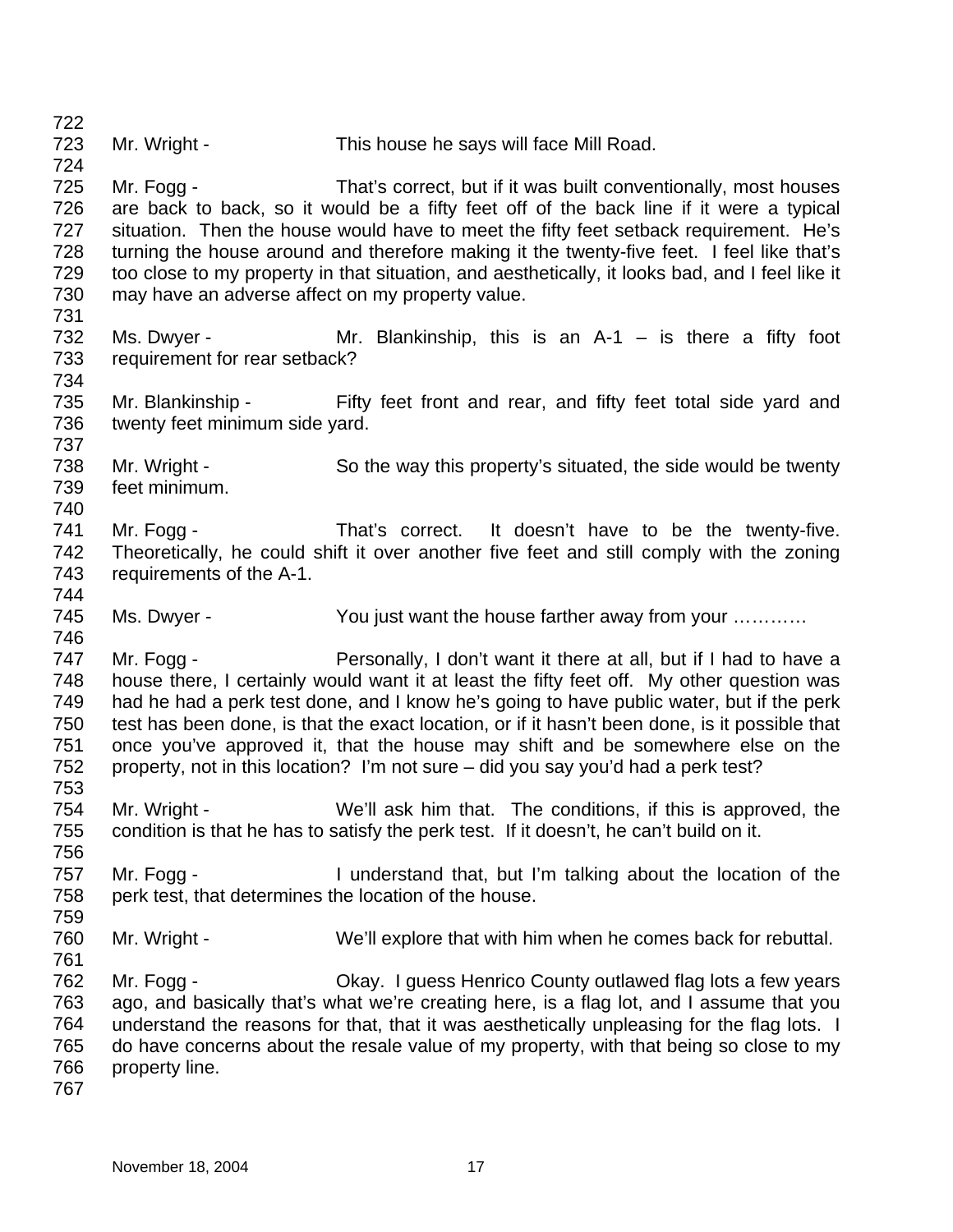768 769 Ms. Dwyer - What is the size of your lot?

773

794

- 770 771 772 Mr. Fogg - Thave a one-acre lot, and actually, if you'll look on your aerial photograph, part of my property is the back pie shape on the back there also. So I'm on two sides of the property.
- 774 775 776 Mr. Kirkland - Mr. Fogg, how far is the rear of your home to his property line? What's the distance, do you have any idea?
- 777 778 779 780 Mr. Fogg - I failed to measure that. I had to have met at least the fifty feet from my property line to my house, so I would say 75-90 feet, something of that nature.
- 781 782 783 784 785 786 Ms. Harris - **Mr. Blankinship, on our information, we're concerned more** about the fifty-foot public street frontage. I was wondering about the side setback as far as the rear, he's concerned about the rear setback. If we take up this issue with the fifty-foot public street frontage, would we later have to take up the issue about the side and rear setbacks?
- 787 788 789 790 791 Mr. Blankinship - The requirement is only twenty feet, so the drawing that he submitted would meet that. Now if you wanted to require, as a condition of the variance, if you feel like it would mitigate the impacts of the variance to require a greater setback on that side, you could certainly do that.
- 792 793 Mr. Wright - We could put whatever conditions we think proper if we grant this.
- 795 796 797 Ms. Harris - With an acre of land, I would think that you could very well issue or change the dimensions to five more feet. I don't think that's the major problem here. The major problem is public street frontage, right?
- 799 800 801 802 803 804 Mr. Blankinship - Public street frontage is what brings us here. Just eyeballing it, it looks like there's about twenty-five feet to play with there on the southern side, going toward the interstate. By the way, while I'm speaking, I've been running the geographic information system on my computer here, and the location of this house appears to be about twenty feet higher than the interstate. I was surprised that it's that much higher.
- 805 806 807 808 809 810 811 812 813 Mr. Fogg - The I also have concerns about the traffic for the person coming out of that property, either front or back of that property, that once you come out of the school zone at Glen Allen Elementary School, it's a raceway coming over that overpass, and traffic is just flying down there. Every morning, when I take my children to school, I fear someone's going to rear end me. As you know, they've had tremendous development in that area, and the County, or Department of Transportation hasn't addressed the fact that we need a crossover from our street, which we were told we were going to be given a few years ago, when Hunton Development purchased that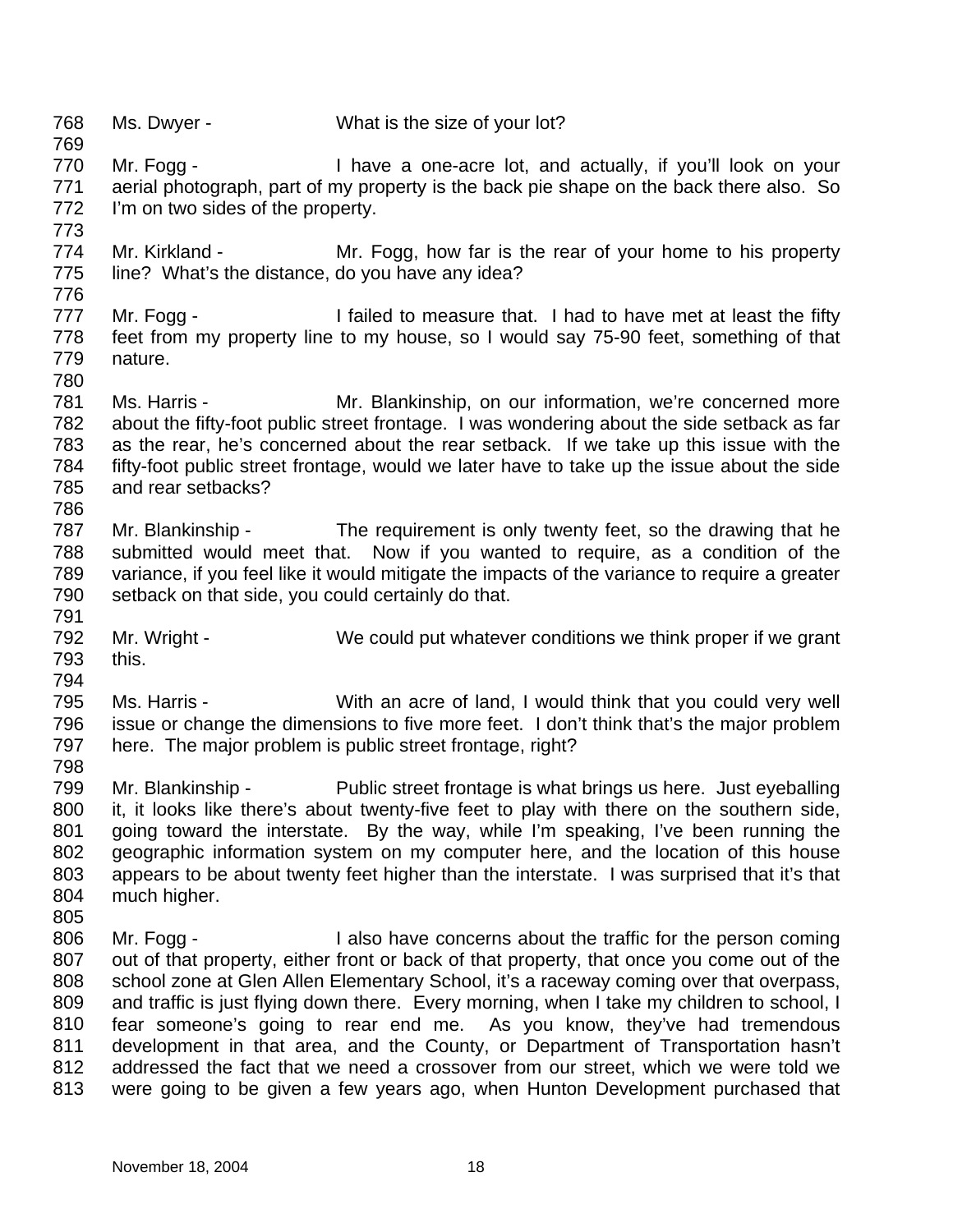814 815 816 817 818 819 820 land. We haven't seen a thing about that. With all the increased traffic, they've got proposals for another hundred homes down the street, I have concerns about coming up out of that hole to get up on the road. I think what's going to happen, is they're going to have to build a berm or bring the elevation up, build a dirt mound, to actually get up out of that property, is the way I see it. They can't just come up that steep incline; it's going to have to have some type of ramp built to get out of there.

821 822 Mr. Kirkland - The Mr. Blankinship, can you look up the elevation difference between Mill Road and that first lot?

- 824 825 Ms. Dwyer - And while you're doing that, Mr. Blankinship, can you do two things at once?
- 827 828 829 Mr. Kirkland - The Muld say it's at least twenty-five feet difference in elevation.

830 831 832 Mr. Blankinship - I'm showing 276 where the house would go, and 290 at the street, so it's fourteen; now that's measuring at one particular point.

- 833 834 835 Mr. Kirkland - You're talking about the home in the back of the property, correct?
- 836 837 838 839 Mr. Blankinship - The contour, the two homes are at about the same elevation, and the surface of Mill Road, that north-bound lane is at 290, and both houses appear to lie on the 276 contour. The problem is that it is fairly steep; all of that elevation is right at the front of the lot.
- 841 842 843 844 845 Ms. Dwyer - My next question is, if this variance were not granted, this land could still be developed; it would just require a public street to come into the property, and then houses to have access to that public street, as opposed to the flag lot.
- 846 Mr. Blankinship - Yes ma'am, it could be rezoned and developed.
- 847 848 849 Ms. Dwyer - It wouldn't need to be rezoned, if he still just did the two houses.
- 851 Mr. Kirkland - So he could just build two houses, or just one house?
	- Ms. Dwyer Probably two, if it's A-1, and it's more than two acres.
- 855 Mr. Blankinship - If he built a public street.
- 857 Mr. Kirkland - The'd have to build a road into it.
- 859 Mr. Blankinship - Two hundred and sixty feet, or three hundred feet of public

823

826

840

850

852 853 854

856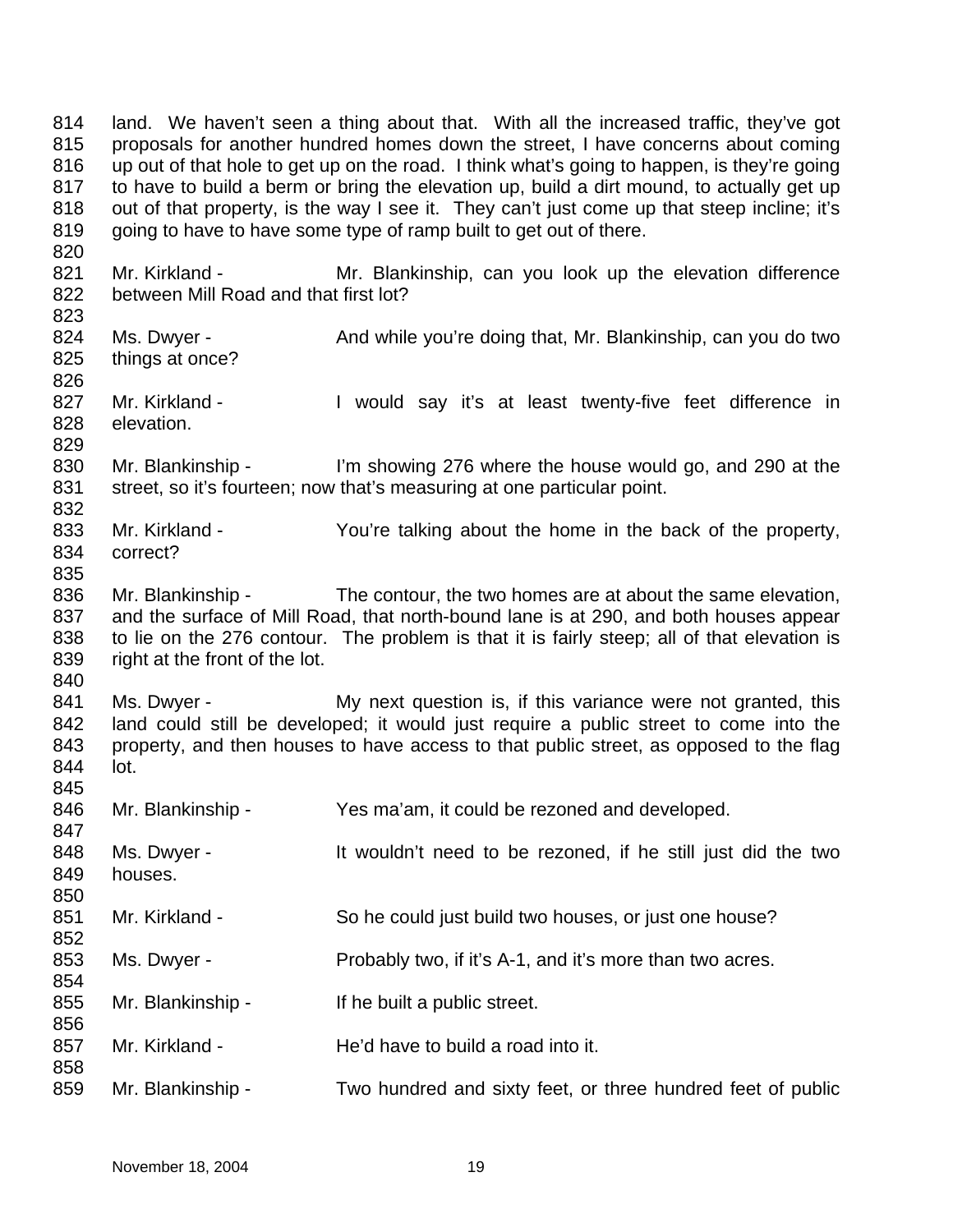860 861 862 863 864 865 866 867 street. Mr. Wright - **Anything further, sir?** Mr. Fogg - Think I've addressed everything that I could think of, but I would appreciate your consideration on the matters that I've brought up. Mr. Kaplan - Good morning. My name is Eric Kaplan. I live at 3509

868 869 870 871 872 873 874 875 876 Bekah Lane, and I guess the aerial shows better where I'm situated. I'm at the corner of Mill and Bekah. I have concerns about this. I appreciate the carefulness with which you've asked questions, and I think Mr. Kirkland was right on, in that this is a choice between one or two houses, by and large, in this property, at this variance. And that's pretty important to us. As you know, this is a nicely developing community; it's been heralded as a planning success, and the staff and County leadership, as well as the community interest, is to credit for that. I think this is probably not the area to grant variances without considerable consideration for the impact on the remaining community development.

877

878 879 880 881 882 883 884 885 886 I think you'll notice that, in order to accomplish this, the road would be built right on my back property line. It's not something that I certainly anticipated. I would believe that the owner of this parcel, when they acquired it, knew what the Code was, and that they could not without a variance, anticipate building more than one house there, in which case a road needn't go along my back property line. Coincidentally, when I bought my house about twenty years ago, I was told I would never have more than one house behind me, because the shape of the property doesn't lend itself to that. I think if you look at how our houses are situated on the lots, you'll notice that this is considerably different. The proposal is considerably different.

887

888 889 890 891 892 893 894 895 896 897 898 899 900 901 902 Our street, with the exception of the end of the cul-de-sac, we each have approximately 100 feet of road frontage. This certainly does not. As you'll notice, where the two houses, Dave Fogg is my next-door neighbor who spoke earlier, notice the separation between our houses is considerable with the road adjoining my back property and the housing that they intend to put there, this would be different than the way the community has developed and what we're proud of. I suggest that this is not the community to break the rules, if you will, and this particular lot is certainly not one that should be taken lightly. As Dave pointed out, this road would sit right at the crest of a bridge, just off the crest of the bridge. This particular picture indicates the incline, and the aerial picture that I have that has the case number, probably better indicates the location of the bridge with respect to where the road would go. I wouldn't want to be one of the people coming out of that into a blind road, where I couldn't see people coming across the top of the bridge. I certainly don't know that you'd want to put two families in there. I'd ask for your consideration for the community, and I think as evidence of our interest. There are three of the ten of us here who could make it. Thank you.

903

904 Mr. Wright - All right sir, thank you very much.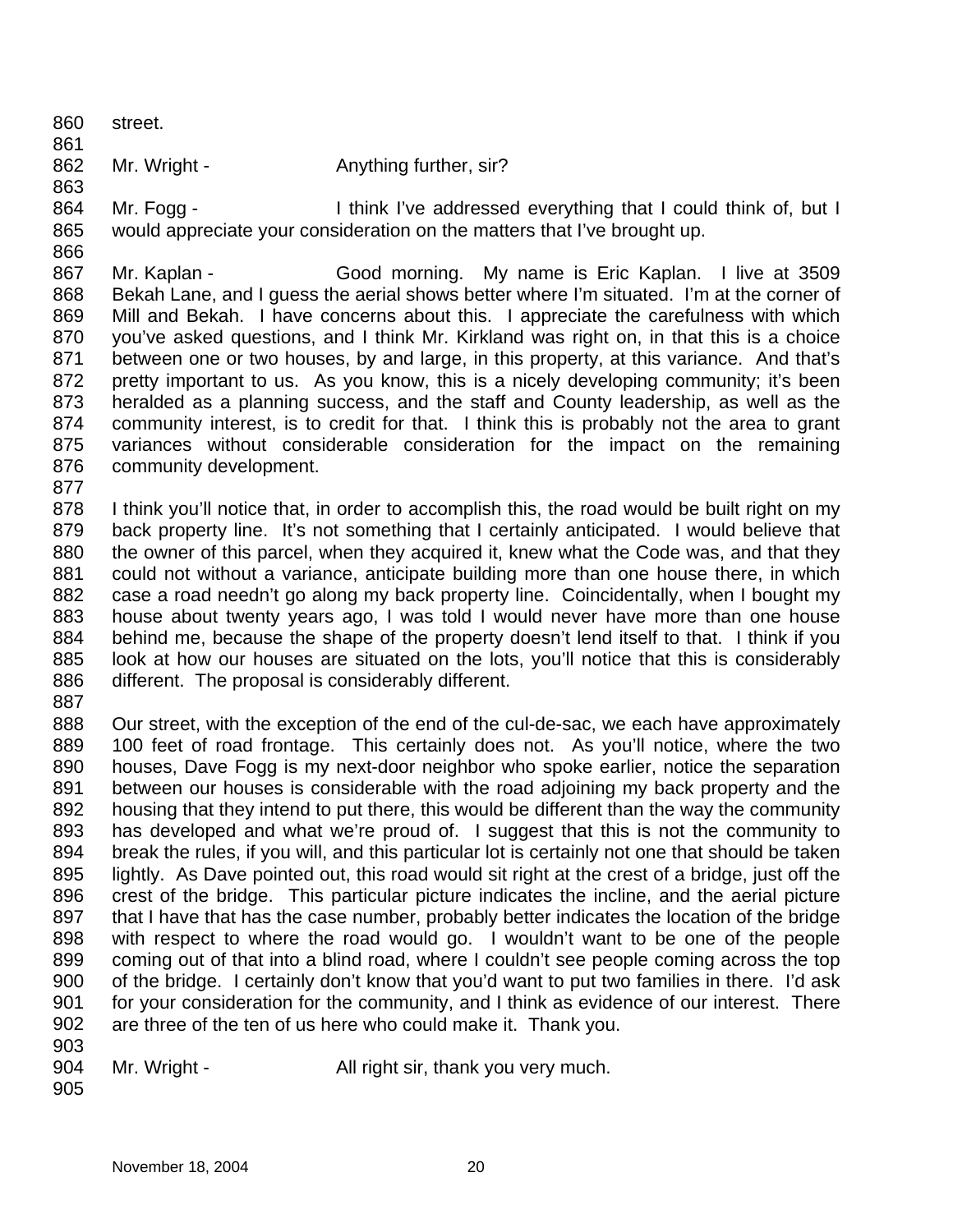906 907 908 909 910 911 912 913 Ms. Trichur - Good morning. My name is Carol Trichur, and I live at 3505 Bekah Lane. I'm the third lot from Mill Road down Bekah Lane. Several of my concerns have already been addressed by my neighbors and yourselves, through your questions as well. Our primary concern that brought my attention was the original plans that showed a smaller amount of square footage for the construction than was consistent with our neighborhood. The developer has addressed that and has met the minimum required square footage based on our street and the neighborhood developments as well.

914

915 916 917 918 919 920 921 922 923 924 925 926 927 928 929 930 931 I also have concern about the access of this second property, this rear property, onto Mill Road. It is a blind drive. There will have to be a tremendous amount of excavation and construction done to build that up high enough to get a vehicle on and off Mill Road, and I have some concern that this would in effect almost be used like an alley in a back road subdivision or a small street area. Mr. Walker spoke earlier, there is an old farm lane there; there is an old driveway that did allow the farmers who used the property to access this area, but it is much, much closer to 295, and it would not be effective for the homeowners to use along that point. Basically, that's our main concern, and with the amount of traffic that is on 295, and the tremendous amount of road noise that we get, I do not see this property being particularly attractive to a new family who would want to live there with no protection or shelter from this highway. They would be able to see it; they would be able to hear it, and I would anticipate a big turnover in the residents in that particular dwelling, in both of those, and that is not consistent with the homes along Bekah Lane or the newer areas through the Hunton Estates and on the opposite side of Mill Road, Hunton Park or the additional development there as well. So our concerns are basically the size and the turnover, keeping consistent with what has previously been done in our neighborhood as well. Thank you.

932 933

934

936

938

941

943

947

- Ms. Harris What is the typical square footage for the community?
- 935 Ms. Trichur - **On Bekah Lane?**
- 937 Ms. Harris - The Your subdivision.

939 940 Ms. Trichur - The minimum required was 1600, but I don't know what the typical house is, I think somewhat larger than that.

- 942 Mr. Wright - What is yours?
- 944 945 Ms. Trichur - 1650.
- 946 Mr. Wright - Do you hear the noise from 295 at your house?

948 949 950 951 Ms. Trichur - Oh, extreme. When you're in your back yard, at the rear of the property, you're unable to speak to another person who is out there with you. During the night the traffic stops. But from 5:00 am until around midnight, the traffic is extreme, and the truck traffic is very noisy as well. There's some ruts and some bad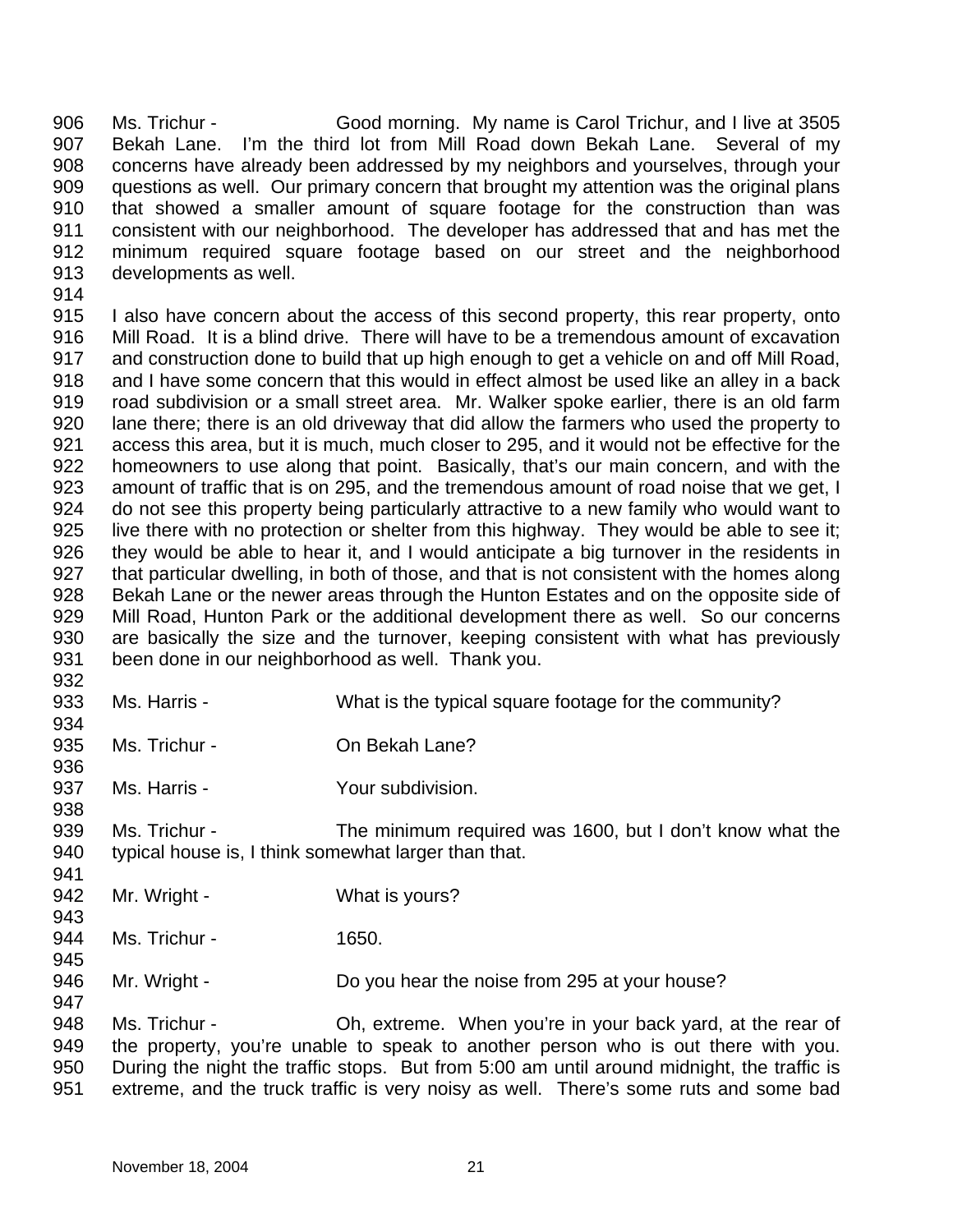- 952 953 areas along 295 that cause the empty trucks to vibrate and make a lot of noise.
- 954 955 Mr. Wright - I didn't know whether there were any plans for the State or somebody to put a sound barrier along there, like they do for a lot of subdivisions.
- 957 958 959 960 Ms. Trichur - I'm unaware of that, if there is. Noise is an issue, and folks in Hunton have addressed this, complained about that in other zoning meetings that they've attended as well. They're a long way from us.
- 961 962 Mr. Wright - Thank you very much. All right, Mr. Walker, you have a brief moment to rebut.
- 964 965 966 967 968 969 970 971 972 973 974 Mr. Walker - Thank you. I appreciate the homeowners, Ms. Trichur, Mr. Kaplan, and Mr. Fogg's concerns, and I would like to spend a brief moment to address those concerns. This property, as it exists, was the result of the construction of 295. Prior to 295, this property had considerably more road frontage onto Mill Road. Because of 295, it lended this property to not be developed to its fullest possibilities. Speaking toward the driveway or access onto Mill Road, I propose to construct that driveway towards the right of the parcel, specifically because the topography would allow you to do that. As you move further away from 295 or the overpass, the topography gets a lot less steep, and in terms of building a berm or bringing in a lot of dirt, to be honest with you, I don't think that's necessary, based on where I'm proposing to put that driveway.
- 975

963

- 976 977 978 979 980 Mr. Kaplan and Mr. Fogg mentioned, specifically Mr. Fogg, mentioned the distance of that house in the rear to his back yard. I'm not opposed to shifting the house somewhat closer to 295 to accommodate him. In addition to that, I'm not opposed to constructing a privacy fence along the right side of the property, which in itself would break up any view between the two homes.
- 981
- 982 983 984 985 986 987 988 989 They brought up some good points in regards to the noise. That's something I thought about when I put this property under contract. If you look, you don't have it in your exhibits, but if you were to travel into Hunton Estates, you have some houses there that back up to 295, similar to what I'm proposing on these two parcels. There is a small issue, but that is a marketing issue that, as a contractor, I'm willing to undertake. I'm proposing to build a 2500 square foot home, which is comparable to Holly Grove, is considerably larger than what the minimum requirements are. These two homes would be, I believe an asset to the community and to Mill Road.
- 990

- 991 992 993 Mr. Wright - How far would you be willing to set the house off, fifty feet from the north line? You've got what, roughly twenty-five feet now?
- 994 Mr. Walker - Currently it's set at twenty-five feet.
- 996 997 Mr. Wright - It looks like, with the building setback line that's on that plat, you have room to do that without violating anything.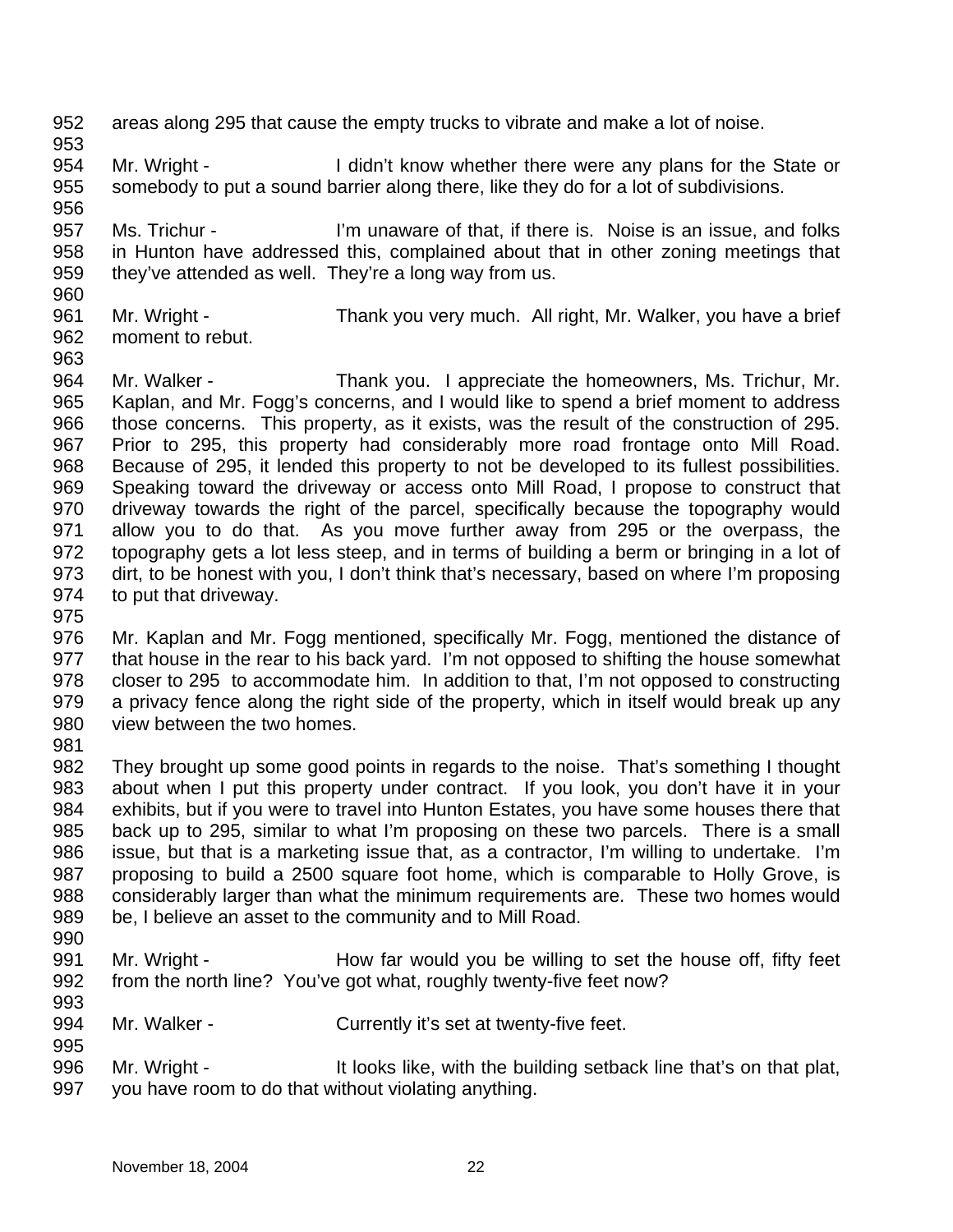998 999 1000 1001 1002 1003 1004 1005 1006 1007 1008 1009 1010 1011 1012 1013 1014 1015 1016 1017 1018 1019 1020 1021 1022 1023 1024 1025 1026 1027 1028 1029 1030 1031 1032 1033 1034 1035 1036 1037 1038 1039 1040 1041 1042 1043 Mr. Walker - The U would consider that if the Board grants this with the condition; I would consider that. Ms. Dwyer - This will have a septic system? Mr. Walker - Yes ma'am. Ms. Dwyer - The And have you done a study for the drain field? Mr. Walker - The Music have not had anybody come out yet to look at it. My first concern was getting this variance approved, and then I would move forward to addressing that issue. Because that back parcel and the front parcel is an acre, it lends itself to having several different locations potentially to put that drain field. Ms. Dwyer - If it's required that it be fifty feet off the line, then the house would have to be fifty feet off the line, even if the drain field would interfere with that, so that may cause you some problems. Mr. Walker - I understand, but what I'm hoping, because this is an acreplus, we have more opportunity to locate it in a way that won't impede that condition. Ms. Harris - You said you were a contractor? Have you built other homes, 25+ square feet? Mr. Walker - Yes ma'am; I've built homes as large as 4,000 square feet. I've built two beautiful homes on Pump Road down near Gayton. Both of those homes are approximately 3,000 square feet. I've also built some smaller homes, over off of Chamberlayne Estates, off Azalea. I've built some beautiful entry-level homes over there that range from 1100 to 1500 square feet, so I have the capability to build any size home necessary. Ms. Harris - The Inoticed that you are very specific in where you want to place this house, first house. What is it about the land that we can't just put it somewhere else, anywhere else? Mr. Walker - The house? Ms. Harris - The land – I'd like to know about the lot. I know the perk test will come later, but I was wondering if there are any other problems that you foresee. Mr. Walker - The In regards to where we've set the house, when we submitted the variance with the County, they require us to put a buildable area on the plat along with a building type to show where the house is going to be set. What guides me to actually place that house is the setbacks. As long as I'm within that buildable, I'm in conformance with the County requirements. So what I did was to put a house type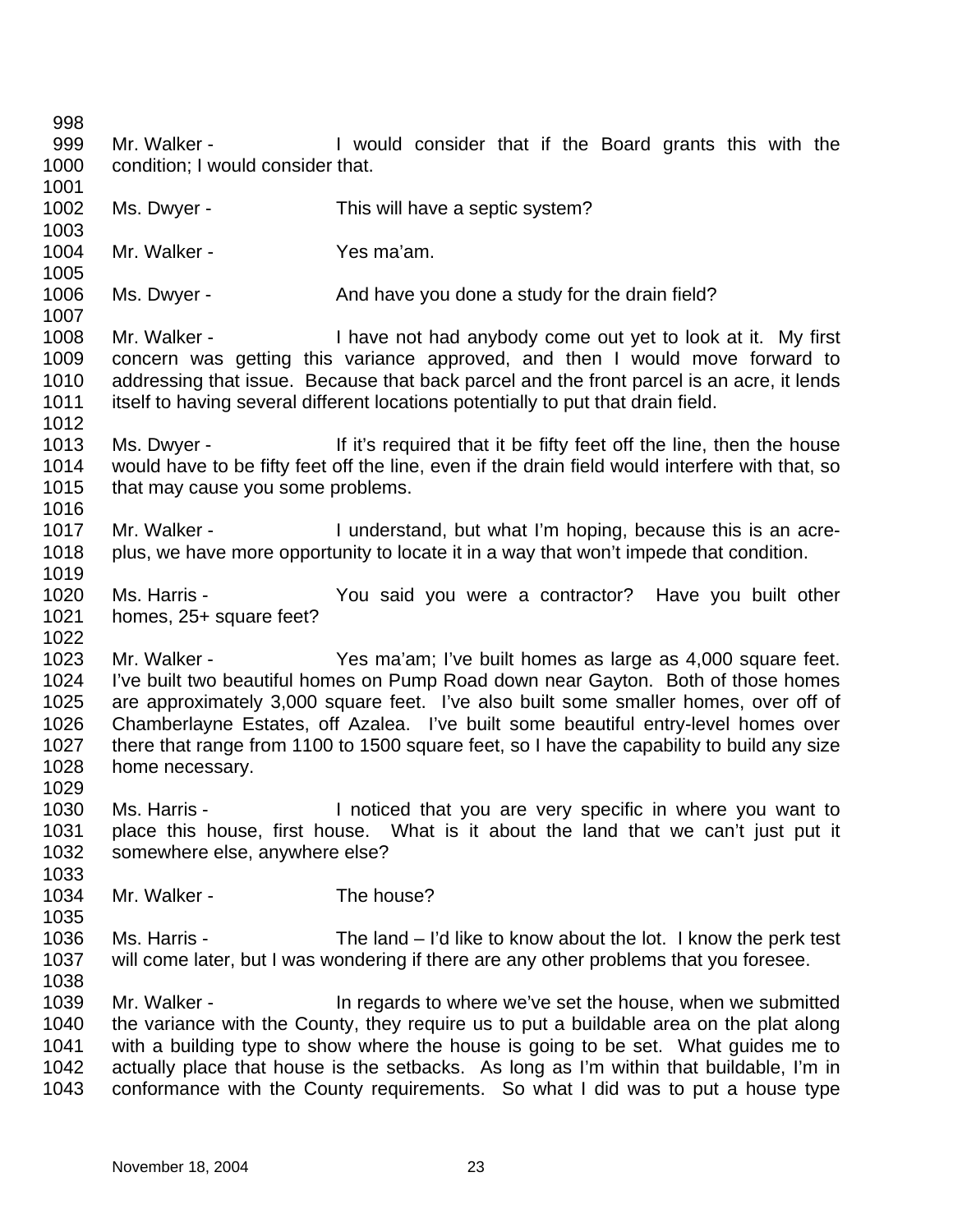1044 1045 approximately where I wanted to put it, just so you can see how it impacts the other properties. Again, I'm not opposed to a condition of fifty feet on that back parcel.

1046

1047 1048 1049 Ms. Dwyer - For the other lot, that fronts on Mill Road, how would that gain access to Mill – would that use the easement road here or have a separate access?

1051 1052 Mr. Walker - The way I have it illustrated shows a separate access, but what I would do is utilize a portion of the easement towards the front for both driveways.

1053 1054

1055

1057

1066

1050

- Ms. Dwyer So there'd be only one access to Mill Road?
- 1056 Mr. Walker - Yes ma'am.

1058 1059 1060 1061 1062 1063 1064 1065 Ms. Harris - If I could ask the neighbors to stand, and only three spoke, but I'd like the neighbors to stand. Someone just left. In view of the good will, ill will, whatever is going on here, I was wondering if you have any plans, I know you build the homes and sell them, but what do you do when you have neighbors who don't want you to build a house? Are you obligated as a developer, a builder, to do anything to improve the relations? For example, the community has a noise problem. I don't think it's your problem; I think it's a community problem. I just wondered if you had anything in your experience that would pull the neighborhood together.

- 1067 1068 1069 1070 1071 1072 1073 1074 1075 1076 1077 Mr. Walker - The It really depends on the concerns of the neighborhood. The neighbors who spoke – Mr. Fogg spoke specifically to the distance from his house. That's a legitimate issue he has, and again, I'm willing to address that issue by giving him or moving the house fifty feet from my property line. It really depends on what the issues are. In terms of the noise, I would be a champion or advocate for the State to put a sound barrier on that, but again, that's solely up to their discretion. My plans against 295 are to put as much shrubbery as feasible to somewhat break up the noise and the visibility of 295. What's great about this property, as Mr. Blankinship spoke to, it's approximately twenty feet above 295, so it's at the point where you're driving on 295, the visibility – you may see the rooftops of these homes, which is great. It helps the marketability of both homes.
- 1078 1079 1080 Mr. Wright - Any further questions of members of the Board? Hearing none, that concludes the case. Thank you very much for appearing.
- 1081

1082 1083 After an advertised public hearing and on a motion by Mr. Kirkland, seconded by Mr. Nunnally, the Board **denied** application **A-140-2004** for the above-referenced variance.

- 1084 1085 1086 1087 1088 Affirmative: Kirkland, Nunnally, Wright 3 Negative: Dwyer, Harris, 2 Absent: 0
	- November 18, 2004 24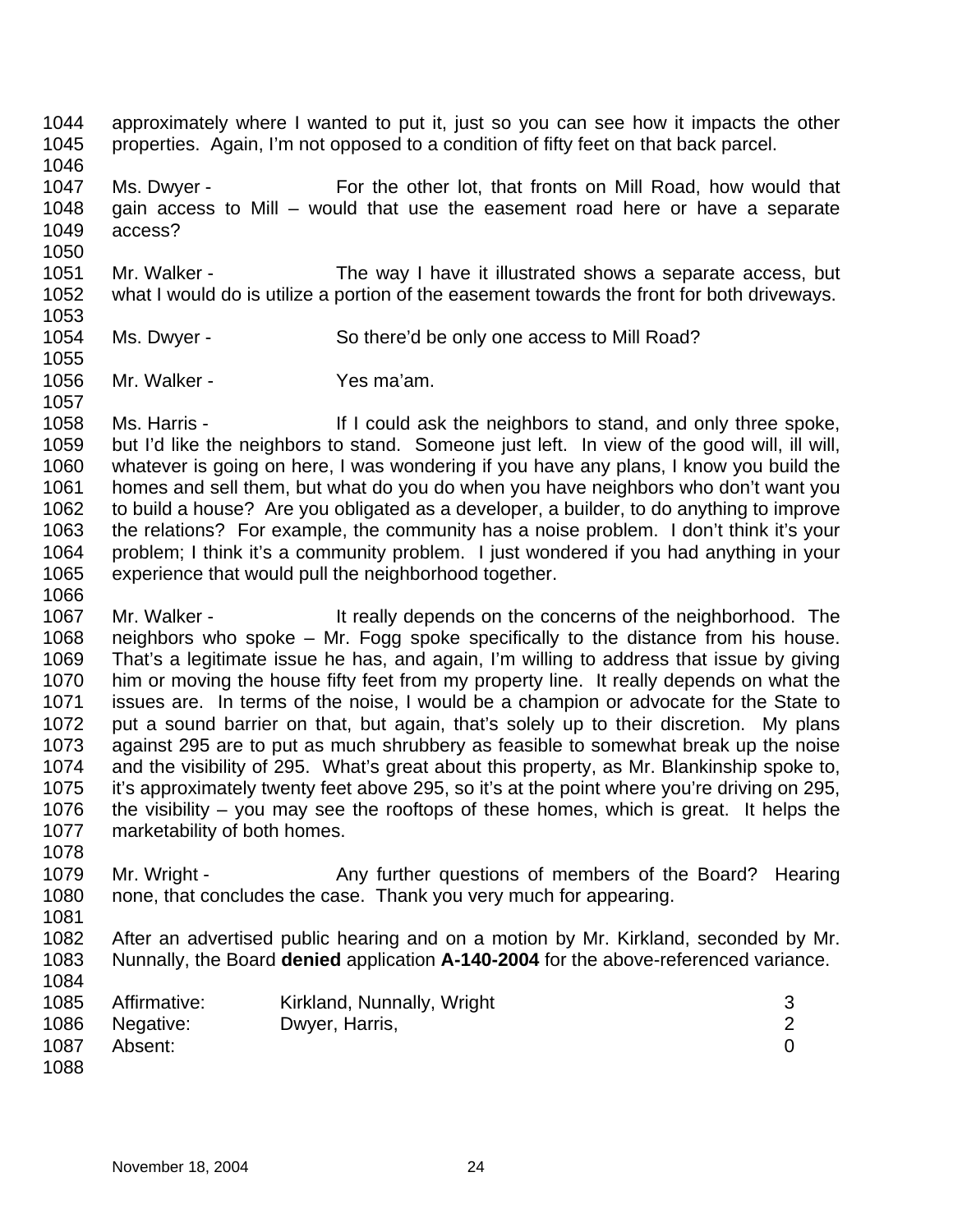1089 1090 1091 The Board denied your request as it found from the evidence presented that there was no "hardship approaching confiscation," and authorizing this variance would be of substantial detriment to adjacent property.

- 1093 1094 1095 1096 1097 1098 1099 1100 1101 1102 **A-141-2004 RON AND DONNA ESSEX** request a variance from Section 24-94 to build an attached 2-car garage at 11102 Brewer Court (Ridgefield) (Parcel 733-752-8065), zoned R-2A, One-family Residence District (Tuckahoe). The rear yard setback and total side yard setback are not met. The applicants propose 29 feet total side yard setback and 40 feet rear yard setback, where the Code requires 30 feet total side yard setback and 45 feet rear yard setback. The applicants request a variance of 1 foot total side yard setback and 5 feet rear yard setback.
- 1103 Mr. Blankinship - **A-141-2004** has been withdrawn.

1105 1106 1107 The Board allowed withdrawal of the application for the abovereferenced variance.

- 1108 1109 1110 1111 1112 1113 1114 **A-142-2004 K. CHRISTIAN HARKSEN** requests a variance from Section 24- 95(b)(6) to build a one-family dwelling at 2113 Oakwood Lane (Bryan Park Heights) (Parcel 781-746-2969), zoned R-4, Onefamily Residence District (Fairfield). The total lot area requirement is not met. The applicant has 5,100 square feet total lot area, where the Code requires 6,000 square feet total lot area. The applicant requests a variance of 900 square feet total lot area.
- 1116 1117 Mr. Wright - **Does** anyone else desire to speak with reference to this case? Would you raise your right hand and be sworn please?
- 1119 1120 Mr. Blankinship - Do you swear that the testimony you are about to give is the truth, the whole truth, and nothing but the truth, so help you God?
- 1121 1122 1123 1124 1125 1126 1127 1128 1129 1130 1131 1132 1133 1134 Ms. Busch - The Musch state of the It is. I'm Barbara Busch, representing Mr. Harksen, who cannot be here today. We are not the only small lot in that subdivision. Almost every lot in there is fifty to sixty feet wide. Of course, we do already meet that requirement, and that's not the problem. The problem is the total square footage of the lot, and we need to have a minimum of 6,000 square feet. We currently have 5,100 square feet. Again, all the lots in that area are small. We're not the only ones over there. If you will look at 2117 Oakwood Lane, 2119 Oakwood Lane, 2112 Oakwood Lane, and 2114 Oakwood Lane, and that's just four; there are others. They also do not meet the total square footage size requirement, but they have houses on them. So we're not asking for anything unusual that would not fit in with the subdivision. 2117 has 5,587 square feet. 2119 has 5,486; 2112 has 5,504; and 2114 has 5,664, so they're all between 5400 and 5600 square feet anyhow. We are the only vacant lot in that block that does not have a house, but yet the seller, the owner is still paying taxes on something that he is

1092

1104

1115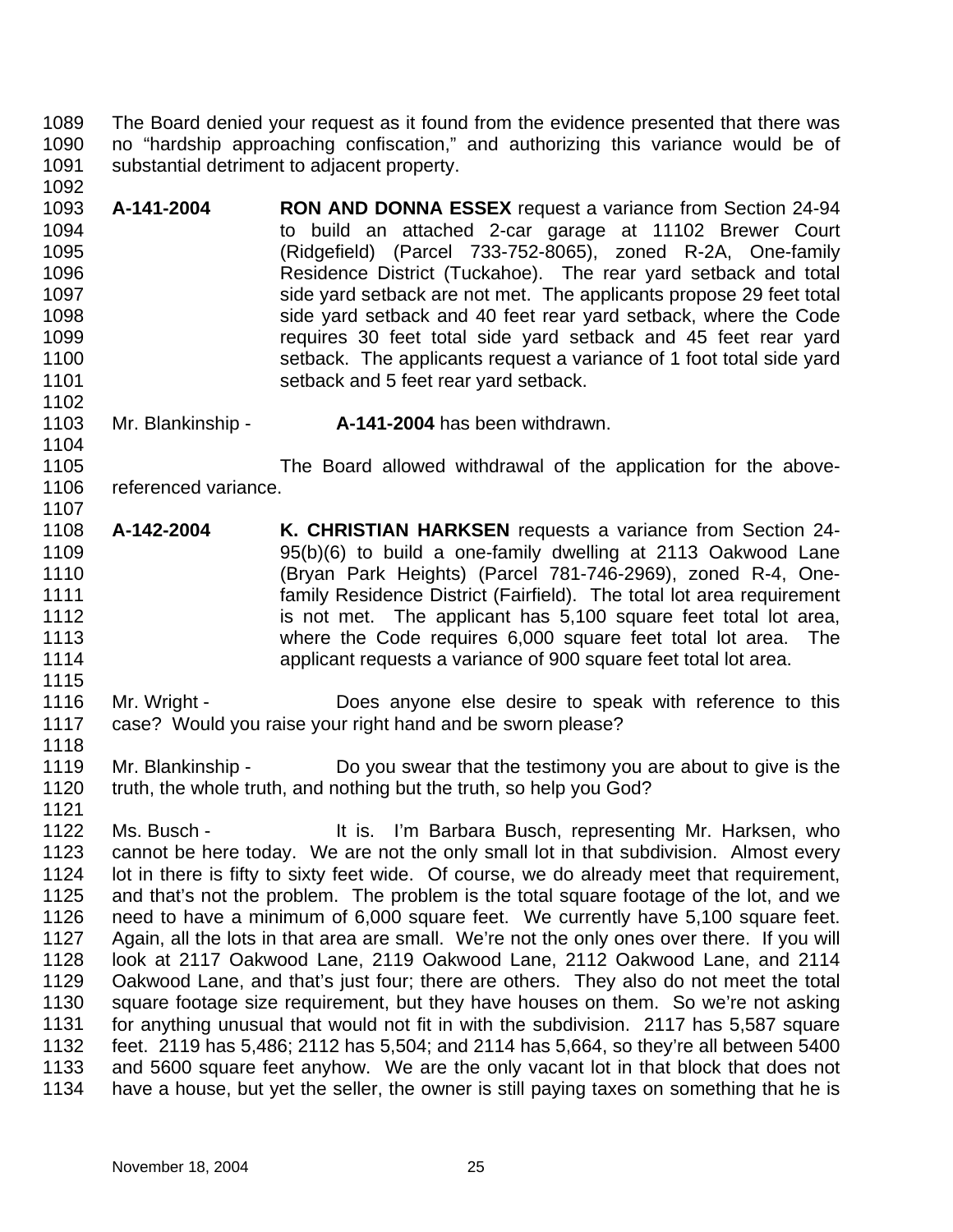1135 1136 1137 1138 1139 1140 1141 1142 1143 1144 1145 1146 1147 1148 1149 1150 1151 1152 1153 1154 1155 1156 1157 1158 being told is unusable. We cannot pull from a backyard neighbor, a side yard neighbor, because we are the only vacant lot, so it's not like we can acquire additional land somewhere else and then add it to our parcel to make it larger. Being that we have no place to pull any additional land from, and it does fit in with the area already, and he's still paying taxes, it's a hardship for him, to be told that the property is worth \$24,000, when in essence it's really worth \$0 to him if he can't do anything with it. He can't sell it; he can't will it; he can't trade it. I could see if it was a problem with total square footage, perhaps if it was a health issue, because let's say that you needed to get well and septic in there, and certainly a lot of this size would not be large enough to get well and septic in there; however water and sewer does run the full length of the street. So it's not that it can't be done; there's plenty of lot size to get the water and sewer in and still get the house in there. In fact, most of the houses on this street are Cape Cods, about 1380 square feet, some a little less, some a little larger. With the setbacks of the back and the side and the front requirements, we would still have enough to get a house in there and still have plenty of room left over. If you did a house that was thirty-five by forty, that would be 1400 square feet, which is the average size over there anyhow, and that's just if we did a one-story. If you did a Cape Cod, which is one and a half stories, you would have 2100 square feet, so it's not going to encroach on the neighbors and make it look out of place. It is the right size lot for the neighborhood and the right size house for the neighborhood. We're just asking for you to make the same consideration you have for others over the years. Mr. Wright - **How much frontage does this lot have?** 

1159 1160 1161 1162 Ms. Busch - This lot has fifty feet, and I have a plat that I can give you as Exhibit A if you would like to see it. It's a subdivision plat. I don't have the entire subdivision, but I do have the street with our parcel and the adjacent parcels next to it. Would you like to see that?

1163 1164

1165

1170

1175

- Mr. Wright That would be fine.
- 1166 1167 1168 Mr. Kirkland - Ms. Busch, has your client asked either neighbor on either side if they'd wish to purchase any part of this lot?
- 1169 Ms. Busch - If he purchases a portion of the lot ……………
- 1171 1172 1173 Mr. Kirkland - **Example 2.1.** Summark if they would like to split it between the two of them or buy it – have you asked either one?
- 1174 Ms. Busch - They're not interested in doing that. Good try.
- 1176 1177 Mr. Kirkland - You kept talking about how much taxes they're spending on this; I was just trying to see if that would relieve it in some way.
- 1179 1180 Ms. Dwyer - So you can commit to putting a house on this lot that will not encroach on the required setbacks.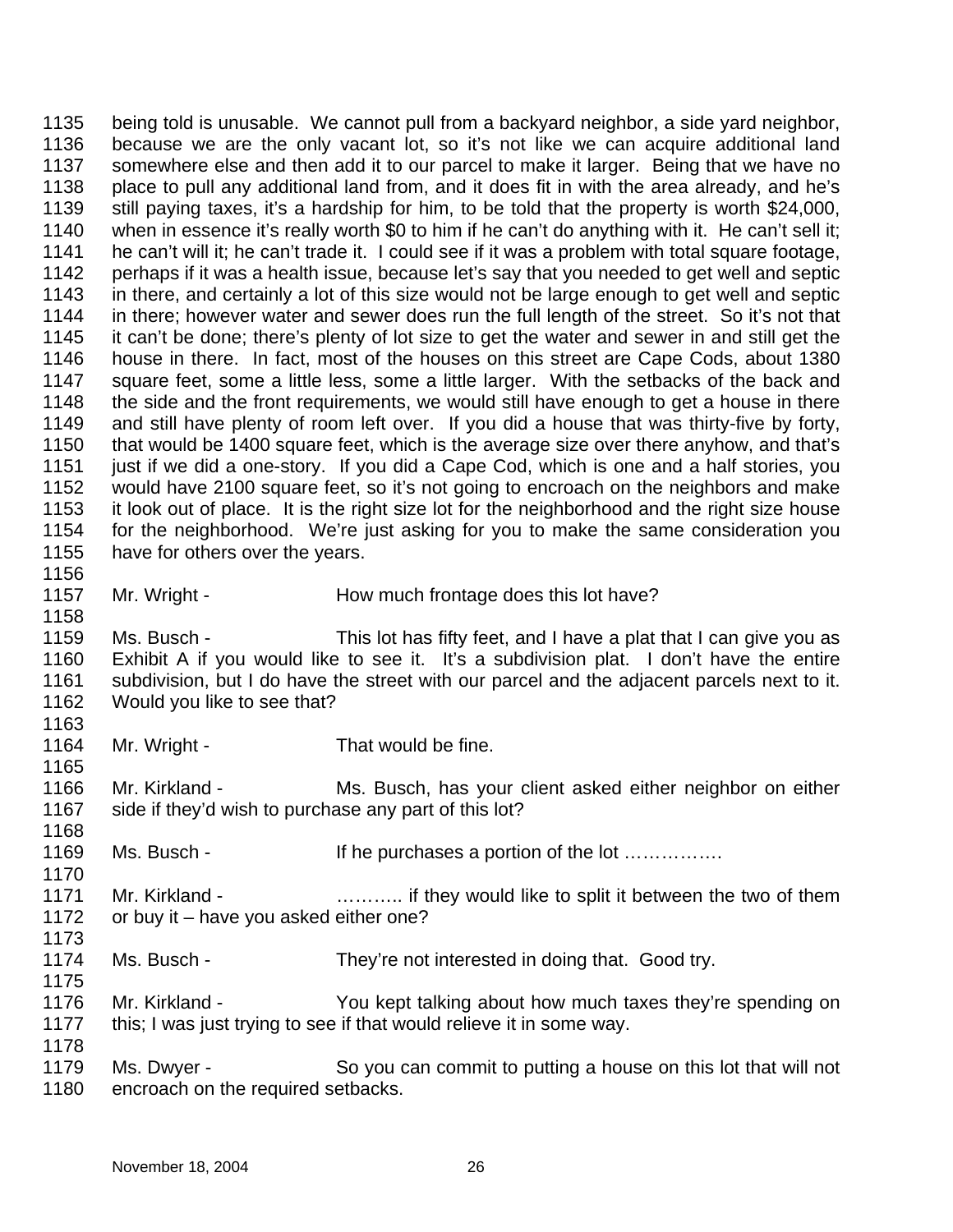1181 1182 1183 1184 1185 1186 1187 1188 1189 1190 1191 1192 1193 1194 1195 1196 1197 1198 1199 1200 1201 1202 1203 1204 1205 1206 1207 1208 1209 1210 1211 1212 1213 1214 1215 1216 1217 1218 1219 1220 1221 1222 1223 1224 1225 1226 Mr. Wright - That's the same size as lot 10, isn't it? Ms. Busch - Right, lot 10 is just a tad bit larger actually; that's sixty feet wide; ours is fifty feet wide, and there are others that are fifty feet wide, of course, and it's not the lot width or the road frontage we're having a problem with; it's the total square footage, but yes, it is a little bit larger next door, and they have a Cape Cod there, one and a half stories, about 1380 square feet. We certainly have the room to do this same, almost identical house, next door, and still have it fit in with the neighborhood so it doesn't look out of place. Mr. Wright - How many square feet is included in lot ten? Ms. Busch - It is sixty feet wide, and on one side it runs – it's right about 6,000. Mr. Wright - So it's pretty close. Ms. Busch - Yes, and we've got 5100, and there's four other ones, to the left and across the street, that are also not 6,000 square feet, and every one of those have houses on them. In fact in one case, the boundary line was moved in the past, and they got the County to move the boundary line for them. We're not asking to move any boundary lines; we're just asking for us to be able to use what we have. Ms. Dwyer - This subdivision was platted in late '40's or early '50's before the zoning ordinance that now applies? Ms. Busch – That's correct. We do understand that; however the subdivision was cut up at that time. He just did not file for a building permit at that time, and so it's a shame that they go by the time that you actually file the building permit, not by the time you cut it up. If they always went by the time they cut it up, he'd have a useless piece of property for the rest of his life. He couldn't do anything with it. Mr. Blankinship - The Actually, we do go by the old standard, but even the old standard required 6,000. Ms. Busch - Then they must have gotten variances, because what about 2112, 2114, 2117, and 2119? They are not 6,000 square feet; even then they were not. Mr. Blankinship - I don't know at what point those were built. Ms. Harris - Ms. Busch, do you have any sample plans, blueprints? You mentioned that you could have a one-story house built with so many square feet. Ms. Busch - There's many plans you can put on there. There's thousands you can get into a book.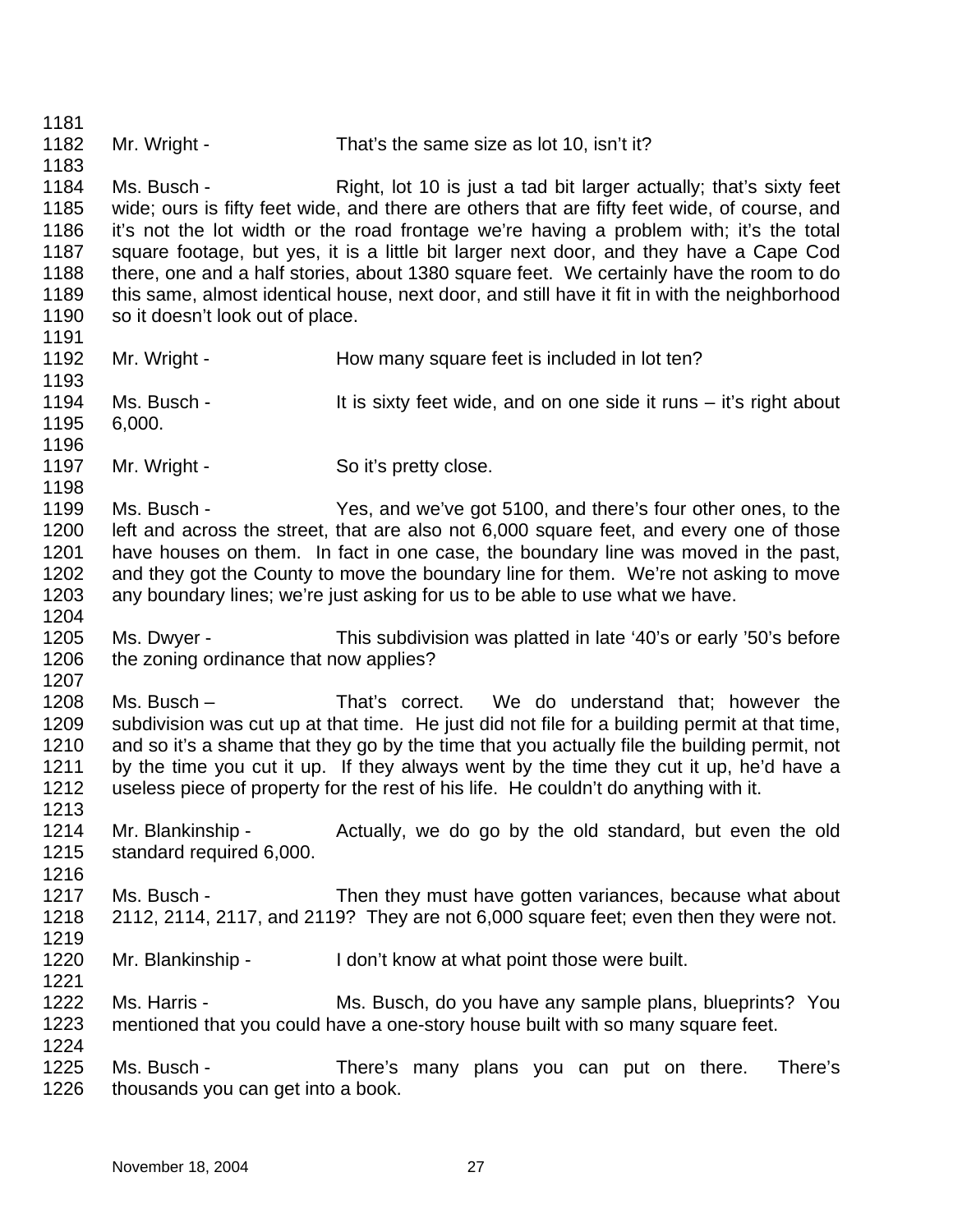1227 1228 1229 1230 1231 1232 1233 1234 1235 1236 1237 1238 1239 1240 1241 1242 1243 1244 1245 1246 1247 1248 1249 1250 1251 1252 1253 1254 1255 1256 1257 1258 1259 1260 1261 1262 1263 1264 1265 1266 1267 1268 1269 1270 1271 1272 Ms. Harris - I'm asking if you have anything in mind. Ms. Busch - We're probably going to build another Cape Cod, because just about everything over there is a Cape Cod; it's a lot easier to build up than it is to build out, because you don't take up as much square footage on the lot, which would then save the lot space, which we are trying to save, and thereby not encroach on other neighbors as well. But we would have our minimum side yard setbacks, the back, the front, all of that would be there, and you would have the same amount of space between the houses now as you would after we're done building there. Mr. Nunnally - Is it going to be of brick construction? Ms. Busch - Probably going to be brick front. It's going to be hard to duplicate brick today. You're talking about \$107 a square foot to \$114 a square foot to duplicate brick today. Mr. Nunnally - Yes, but it looks like there's a brick house on each side of this lot. Ms. Busch - It is. It would probably have to be brick front or maybe brick on three sides, but it would be hard to do brick on four sides and still keep the price down for that neighborhood. People would not be able to afford that in that neighborhood. There are a few really, really big ones over there, but generally, the Cape Cods under 1400 square feet are going for less than \$140,000, some like \$120,000, and in the teens. So if you duplicate brick, you're way over \$160,000 on that, sir. We'd like to. Ms. Harris - The Are you a builder? Ms. Busch - No, I am not. I know the business; I'm a real estate agent. Ms. Harris - Do you see the fireplug in the front of the lot? Ms. Busch - Yes, we do. Ms. Harris - **Had you considered what you're going to do, how would that** affect square footage? Ms. Busch - It looks like it's further towards the front; certainly it's in front of the house, but I don't think it's right where they want to build the house. It's not directly where they're going to place the actual house. Ms. Dwyer - **Do** you have a measurement on how far back that hydrant is?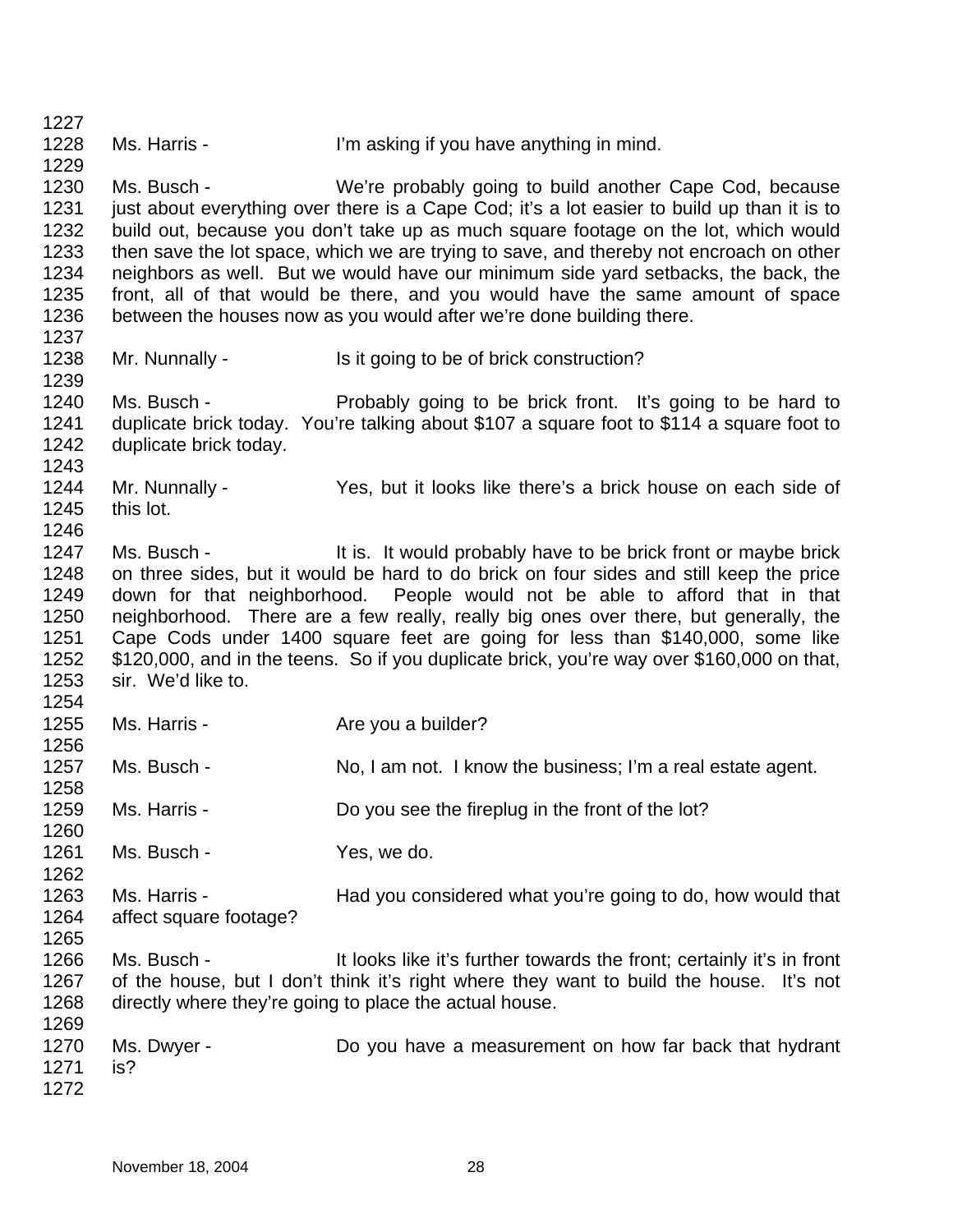| 1273<br>1274                                                 | Mr. Blankinship -                                       | No, I don't. It should be in the right-of-way though.                                                                                                                                                                                                                                                                                                                                                                                                                |             |
|--------------------------------------------------------------|---------------------------------------------------------|----------------------------------------------------------------------------------------------------------------------------------------------------------------------------------------------------------------------------------------------------------------------------------------------------------------------------------------------------------------------------------------------------------------------------------------------------------------------|-------------|
| 1275<br>1276<br>1277<br>1278                                 | Ms. Busch -<br>the road, so it shouldn't be in our way. | That shouldn't be a problem if it's in the right-of-way; we<br>have to be set back twenty-five feet off the road anyhow. You can't build that close to                                                                                                                                                                                                                                                                                                               |             |
| 1279<br>1280                                                 | Ms. Harris -                                            | I think we have a picture of it in our packet.                                                                                                                                                                                                                                                                                                                                                                                                                       |             |
| 1281<br>1282<br>1283<br>1284                                 | Ms. Busch -                                             | And I could not find anywhere at the County that showed<br>there was an easement that ran straight through the middle of the lot, that would<br>prevent us from putting the house there, just across the front, but not into the lot.                                                                                                                                                                                                                                |             |
| 1285<br>1286<br>1287<br>1288                                 | Mr. Wright -<br>very much for appearing.                | Any further questions of members of the Board? Is anyone<br>here in opposition to this request? Hearing none, that concludes the case. Thank you                                                                                                                                                                                                                                                                                                                     |             |
| 1289<br>1290<br>1291<br>1292<br>1293                         |                                                         | After an advertised public hearing and on a motion by Ms. Harris, seconded by Mr.<br>Wright, the Board granted application A-142-2004 for a variance to build a one-family<br>dwelling at 2113 Oakwood Lane (Bryan Park Heights) (Parcel 781-746-2969). The<br>Board granted the variance subject to the following condition:                                                                                                                                        |             |
| 1294<br>1295                                                 | 1.                                                      | This variance applies only to the total lot area requirement. All other applicable<br>regulations of the County Code shall remain in force.                                                                                                                                                                                                                                                                                                                          |             |
|                                                              |                                                         |                                                                                                                                                                                                                                                                                                                                                                                                                                                                      |             |
| 1296<br>1297<br>1298<br>1299                                 | Affirmative:<br>Negative:<br>Absent:                    | Dwyer, Harris, Nunnally, Wright<br>Kirkland,                                                                                                                                                                                                                                                                                                                                                                                                                         | 4<br>1<br>0 |
| 1300<br>1301<br>1302<br>1303<br>1304<br>1305                 |                                                         | The Board granted this request, as it found from the evidence presented that, due to the<br>unique circumstances of the subject property, strict application of the County Code<br>would produce undue hardship not generally shared by other properties in the area, and<br>authorizing this variance will neither cause a substantial detriment to adjacent property<br>nor materially impair the purpose of the zoning regulations.                               |             |
| 1306<br>1307<br>1308<br>1309<br>1310<br>1311<br>1312<br>1313 | A-143-2004                                              | <b>LINDA HARDWICKE</b> requests a variance from Section 24-41(e) to<br>build a screened porch over the existing deck at 2703 Stingray<br>Court (Winchester Pointe) (Parcel 730-754-6587), zoned RTH,<br>Residential Townhouse District (Three Chopt). The rear yard<br>setback is not met. The applicant proposes 21 feet rear yard<br>setback, where the Code requires 30 feet rear yard setback. The<br>applicant requests a variance of 9 feet rear yard setback. |             |
| 1314<br>1315<br>1316<br>1317                                 | Mr. Wright -                                            | Does anyone else desire to speak with reference to this<br>case? Would you raise your right hand and be sworn please?                                                                                                                                                                                                                                                                                                                                                |             |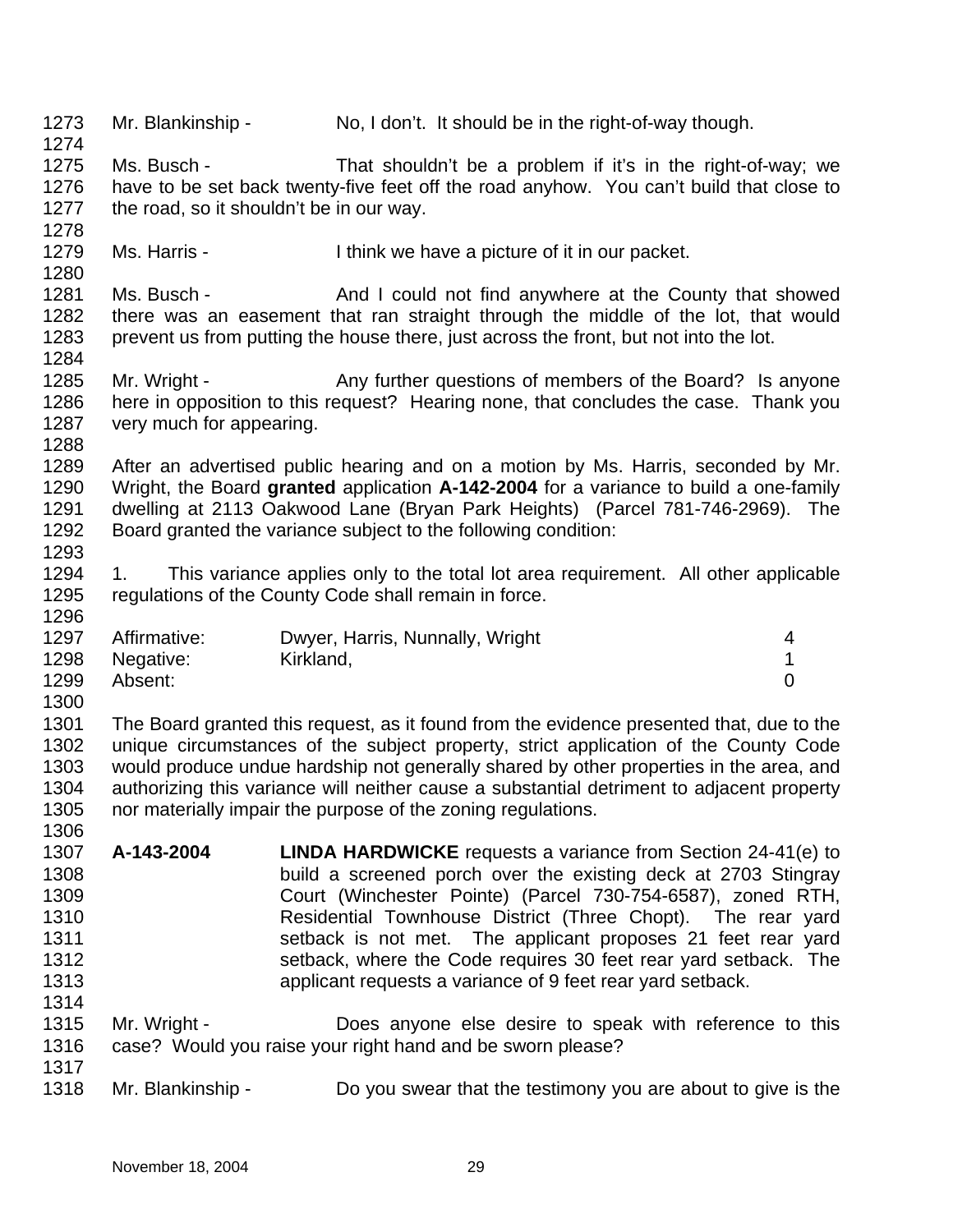1319 truth, the whole truth, and nothing but the truth, so help you God?

1321 1322 1323 1324 1325 1326 1327 Ms. Hardwicke - I do. My name is Linda Hardwicke. My request is for a variance of nine feet. I live in a townhouse development. I'm in a duplex unit. The setback requirement is thirty feet, and I need a variance of nine feet. My property backs up to the main road of Winchester Pointe. There is probably an additional buffer of about fifteen feet behind my home, with a wooded area. There are many other units within my subdivision that already have screened porches, Florida rooms, and so forth. By the way, this already has the homeowners' association approval.

- 1329 1330 1331 1332 Ms. Dwyer - Ms. Hardwicke, I was looking at the drawings that you had, showing the porch, and it looked like on one side it was a ten-foot porch, and on the other side it shows a six-foot porch. I guess I was trying to figure that out. It appears to be straight across the back, so is the porch going to vary?
- 1334 1335 1336 1337 1338 Ms. Hardwicke - What it is, is a ten by fourteen deck, and it's the conversion of that deck, but on one end of the deck there is a small storage area that comes out. That backs up to the fireplace in the living room, so the actual porch will be ten feet coming out and then fourteen feet across. It just looks strange.
- 1339 1340 Mr. Wright - It will be exactly where the location of the deck is. Not any further into the rear?
- 1342 Ms. Hardwicke - Yes sir. No sir.
- 1344 1345 1346 Ms. Dwyer - So actually the porch will be ten feet across on both sides; it's just showing six feet of screened porch where it abuts the storage area.
- 1347 Ms. Hardwicke - That is correct.
- 1349 1350 Mr. Wright - And behind your house is the street? Is there a common area back there also?
- 1352 1353 1354 1355 1356 Ms. Hardwicke - Yes sir. And there is a wooded area back there. It varies because the lot angles off. If you look at the aerial, I'm the one in yellow; you can see the wooded area back there. It probably goes from fifteen feet to twenty-five feet, so there is a buffer to all surrounding neighbors except the ones up there on Stoney Court.
- 1357 1358 1359 Mr. Wright - Any further questions of members of the Board? Is anyone here in opposition to this request? Hearing none, that concludes the case. Thank you very much for appearing.
- 1360

1320

1328

1333

1341

1343

1348

1351

1361 1362 1363 1364 After an advertised public hearing and on a motion by Mr. Nunnally, seconded by Ms. Harris, the Board **granted** application **A-143-2004** for a variance to build a screened porch over the existing deck at 2703 Stingray Court (Winchester Pointe) (Parcel 730- 754-6587). The Board granted the variance subject to the following conditions: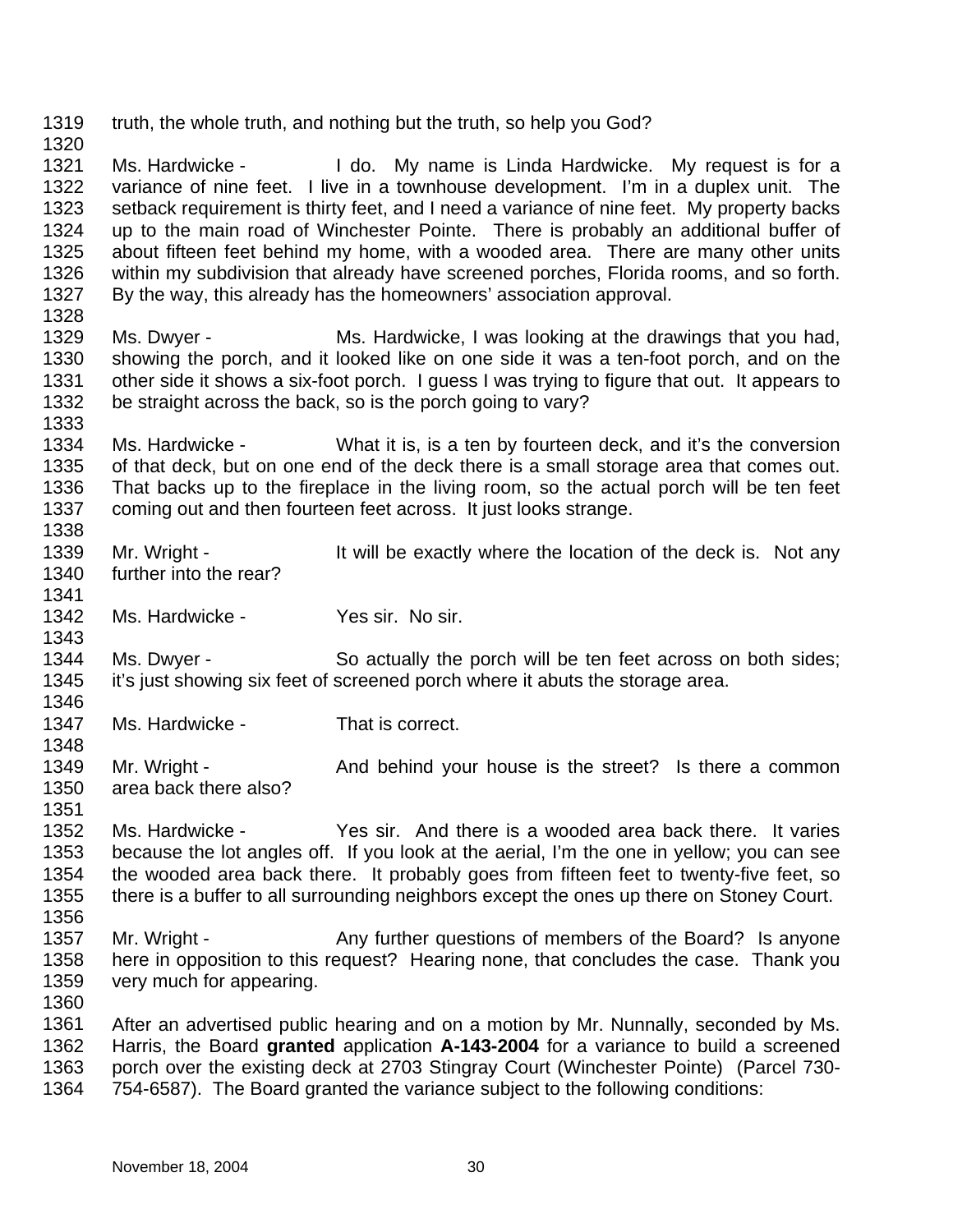1375

1381

1366 1367 1368 1369 1. Only the improvements shown on the plan filed with the application may be constructed pursuant to this approval. Any additional improvements shall comply with the applicable regulations of the County Code.

1370 1371 2. The new construction shall match the existing dwelling as nearly as practical.

|      | 1372 Affirmative: | Dwyer, Harris, Kirkland, Nunnally |  |
|------|-------------------|-----------------------------------|--|
|      | 1373 Negative:    | Wright                            |  |
| 1374 | Absent:           |                                   |  |

- 1376 1377 1378 1379 1380 The Board granted this request, as it found from the evidence presented that, due to the unique circumstances of the subject property, strict application of the County Code would produce undue hardship not generally shared by other properties in the area, and authorizing this variance will neither cause a substantial detriment to adjacent property nor materially impair the purpose of the zoning regulations.
- 1382 1383 1384 1385 1386 1387 1388 1389 **A-144-2004 DONNA SCHURMAN** requests a variance from Section 24- 95(i)(2)a. to build a detached carport and workshop at 2210 Persimmon Trek (Covered Bridge) (Parcel 743-753-1354), zoned C-1, Conservation District and R-4, One-family Residence District (Three Chopt). The accessory structure size limit is not met. The applicant proposes 1,234 square feet of accessory structures, where the Code allows 683 square feet of accessory structures. The applicant requests a variance of 551 square feet.
- 1390 1391 1392 1393 Mr. Wright - Does anyone else desire to speak with reference to this case? Would you raise your right hand and be sworn please?
- 1394 1395 1396 Mr. Blankinship - Do you swear that the testimony you are about to give is the truth, the whole truth, and nothing but the truth, so help you God?
- 1397 1398 1399 1400 1401 1402 1403 1404 1405 1406 1407 1408 1409 1410 Ms. Schurman - I do. My name is Donna Schurman. I want two things. I want a tool shed so my husband will have a place to play, and I want a carport so that I'll have a place for my brand new baby to live. I turned 45 this year, and I was very fortunate to find my dream car, so I bought my Sebring convertible, and I have no garage and no carport now, and I really don't want it to get snowed on. We live in a beautiful subdivision; we love our home. We have a driveway that goes on forever, and the rear of our yard is an all natural area. There is no grass, and we had a tool shed back there, but we gave it away, and we would really like to have had the carport at the end of the driveway there where we park our cars, but there's a drainage culvert, a drop at the street that runs between our driveway and our neighbor's driveway. If we stayed within the guidelines, we could attach a carport to the house, but we're not able to do that because of the drainage culvert, and we could build the shed separately and still be within the limitations that are allowed. All of the options that are available to us that are within the limitations are architecturally undesirable. We believe that the best looking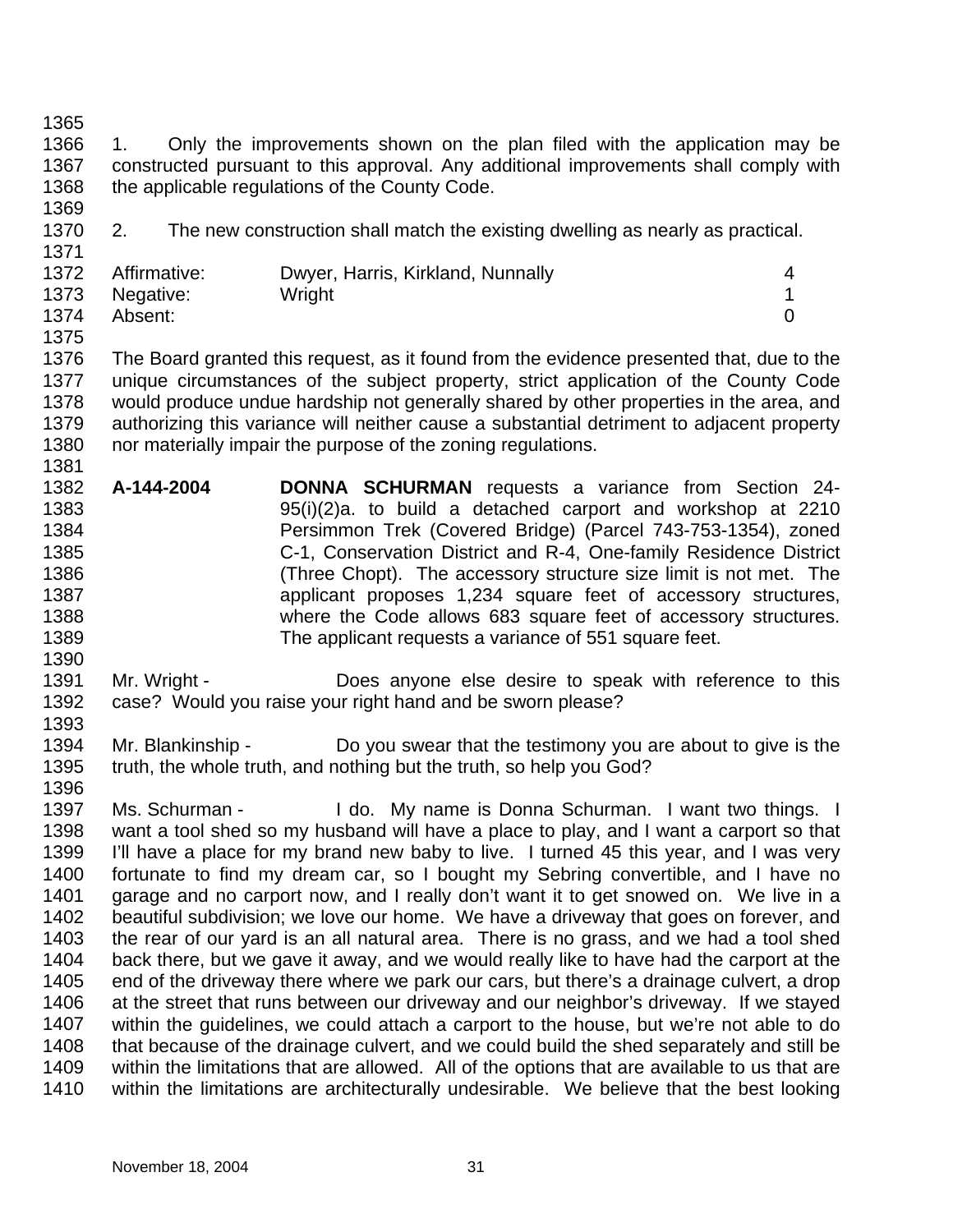1411 1412 1413 1414 1415 1416 thing to do is build the shed and attach the carport to it instead of attaching it to the house. To attach any of it to the house, by way of a breezeway or a covered breezeway, would look horrible, so this is what we propose, and our neighbors love the idea, and I do have a letter of approval, for you, that they've approved the plans and don't have any objections.

- 1417 Mr. Wright - What's the size of your lot?
- 1419 Ms. Schurman - Huge.

1418

1420

1423

1427

1436

1439

1441

1443

1445

1448

1451

1453

1421 1422 Mr. Wright - Do you know how many square feet? It looks pretty large to me. Mr. Blankinship, do we know what the size of the lot is?

1424 1425 1426 Mr. Blankinship - I don't see it listed here. Just eyeballing it, I would quess that it's in the neighborhood of, it looks like 100 by 400, so 40,000 square feet, roughly an acre.

1428 1429 1430 1431 1432 1433 1434 Mr. Wright - What the problem here is the requirement in the Code is geared to the size of lot for this zoning area, and your lot well exceeds that, so when you look at it from that viewpoint, it's not affecting the neighborhood or anything, because of the size of the accessory buildings relative to the size of the lot. That's the problem. You have behind this proposed carport shed, it appears that we have a lot of screening, trees, etc. Can you see your neighbor to the rear?

1435 Ms. Schurman - Only in the winter when the leaves are down.

1437 1438 Mr. Wright - The And that's still a long distance from this point to the neighbor's line. This is not in the flood plain, is it, Mr. Blankinship?

1440 Mr. Blankinship - The proposed building is not, no sir.

1442 Mr. Wright - Part of the property is though, isn't it?

- 1444 Mr. Blankinship - Yes sir.
- 1446 1447 Ms. Schurman - Yes, and thanks to Isabel, we do know how far the water will come. It came up every bit to the dotted line.
- 1449 1450 Ms. Harris - The Music et a Is that gazebo considered in the accessory structure allotment?
- 1452 Ms. Schurman - But it has our hot tub in it; we're not moving it.

1454 1455 1456 Mr. Wright - Any further questions of members of the Board? Is anyone here in opposition to this request? Hearing none, that concludes the case. Thank you very much for appearing.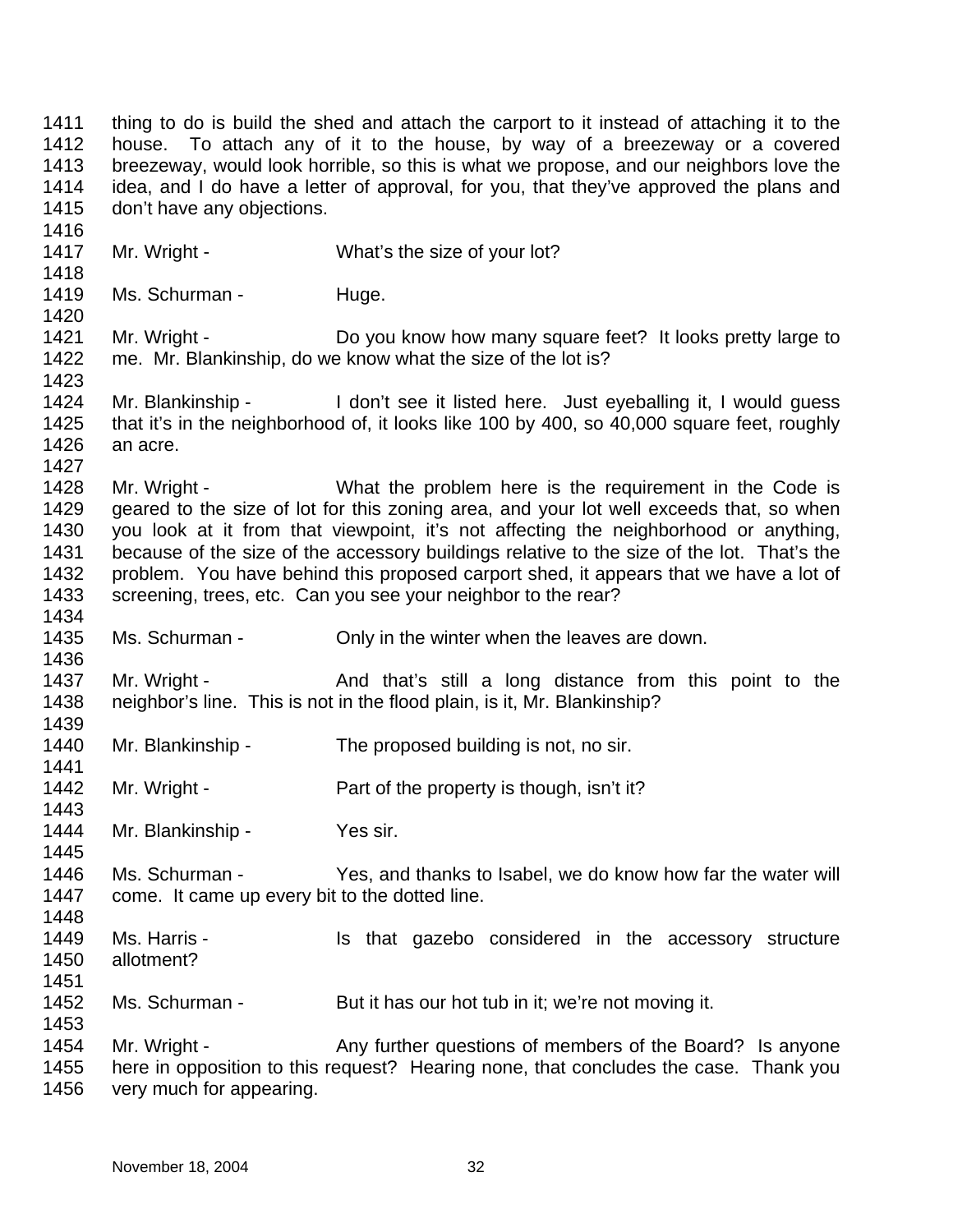1462

1458 1459 1460 1461 After an advertised public hearing and on a motion by Mr. Nunnally, seconded by Ms. Harris, the Board **granted** application **A-144-2004** for a variance to build a detached carport and workshop at 2210 Persimmon Trek (Covered Bridge) (Parcel 743-753- 1354). The Board granted the variance subject to the following condition:

1463 1464 1465 1466 1. Only the improvements shown on the plan filed with the application may be constructed pursuant to this approval. Any additional improvements shall comply with the applicable regulations of the County Code.

1470

1486

1471 1472 1473 1474 1475 1476 The Board granted this request, as it found from the evidence presented that, due to the unique circumstances of the subject property, strict application of the County Code would produce undue hardship not generally shared by other properties in the area, and authorizing this variance will neither cause a substantial detriment to adjacent property nor materially impair the purpose of the zoning regulations.

- 1477 1478 1479 1480 1481 1482 1483 1484 1485 **A-145-2004 LEONARD SHEPHERD** requests a variance from Sections 24- 95(c)(1) and 24-9 to build an addition at 2111 Tuckaway Lane (Parcel 753-747-0153), zoned R-2A, One-family Residence District (Tuckahoe). The minimum side yard setback and public street frontage requirement are not met. The applicant has 0 feet public street frontage and 3 feet minimum side yard setback, where the Code requires 50 feet public street frontage and 9 feet minimum side yard setback. The applicant requests a variance of 50 feet public street frontage and 6 feet minimum side yard setback.
- 1487 1488 Mr. Wright - **Does anyone else desire to speak with reference to this** case? Would you raise your right hand and be sworn please?
- 1489 1490 1491 Mr. Blankinship - Do you swear that the testimony you are about to give is the truth, the whole truth, and nothing but the truth, so help you God?

1492 1493 1494 1495 1496 1497 1498 1499 1500 1501 1502 Mr. Shepherd - I do. I'm Leonard Shepherd. I live at 2111 Tuckaway Lane, and the house was built around 1950. Tuckaway Lane has always been a private road. It was originally part of the Franklin Farms, and the Franklin brothers separated each lot for one of the Franklin children. Each one got a lot, and the each built their own houses. It was a private road, and it's still a private road. The County has never taken it up, and that's one of the problems, which I didn't realize was a problem till I went to get a building permit. What I want to do, my house is the smallest house on the lot, and it was built by one of the Franklin brothers who was a brick layer, and then he eventually built the house that's next door to me and moved out, and then rented out my house. The addition I'm proposing would bring my house up to the size of the other houses on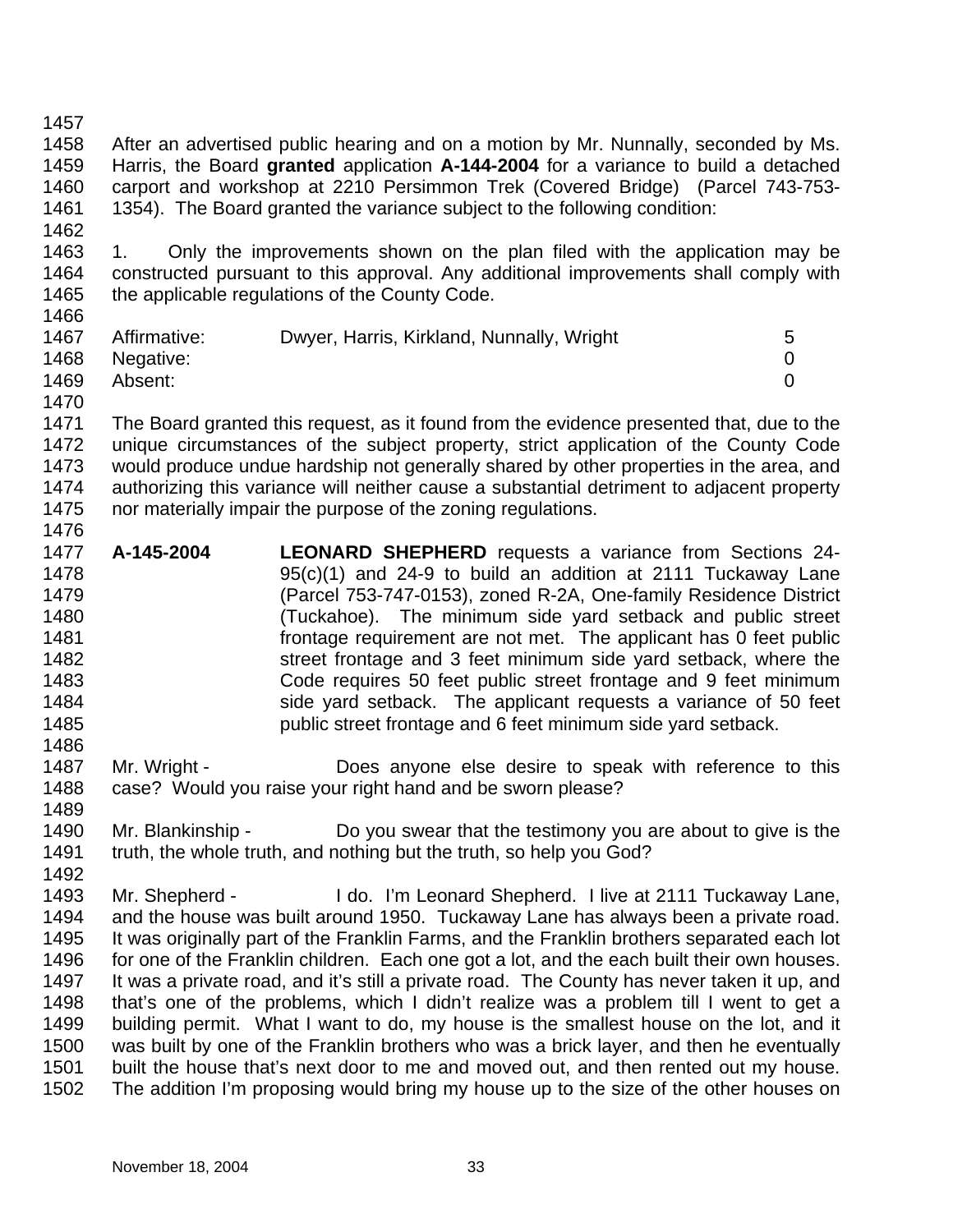1503 1504 1505 1506 1507 1508 1509 1510 1511 1512 1513 1514 1515 1516 1517 1518 the street. The only problem I have is the garage and outbuildings were built years ago on my property, and they don't conform to the side yard setbacks. So as you see in that picture, there's a lot of stuff in the back yard, and I want to apologize for the way it looks. I do home improvements; I'm a contractor, and my house, I'm like the shoemaker whose children don't have any shoes. I've just let my house go down, but now I've refinanced the house, and I'm going to get my guys working over there, and we're going to do it like one of the projects I do for everybody else. We'll get the whole house looking a whole lot better than it does now, but the one problem is, the side buildings, the lot that they're too close to is part of my neighbor's property, which is just a vacant lot between her and me. They don't ever plan on selling that lot; years ago they couldn't sell it because it wouldn't perk, but of course now that they're building a library across the street, for about \$10,000 or \$11,000, we could get sewer, but they don't plan on selling that lot. I've talked to my neighbors; my neighbor behind me, nobody has any problems. I think what I want to do would increase the value of my house and make the whole neighborhood look better.

- 1519 1520 Ms. Dwyer - These accessory structures that are along the side – will all of them remain?
- 1522 1523 1524 Mr. Shepherd - The little one in the very back is just not on a permanent setting; that was just brought in there. But the rest of them will remain, but will be fixed up to look better.
- 1526 1527 Ms. Dwyer - Could we show the picture where these structures attach to the rear of the house.
- 1529 1530 Mr. Shepherd - The one you see right there attached to the house, that's the utility room, and that will be torn down, because that's part of the new addition.
- 1532 1533 1534 Ms. Dwyer - So that will be torn down. What about the flat roofed one next to it? Will that be torn down as well.
- 1535 1536 Mr. Shepherd - No, but you won't see the door, because the whole addition will come over in front of that.
- 1538 1539 Ms. Dwyer - So how will the addition tie into the house and the buildings on the side?
- 1541 1542 1543 1544 Mr. Shepherd - There won't be any access to the buildings on the side, except from the outside. There won't be any access from the buildings on the side into the house, but they'll be attached to the house.
- 1545 1546 Ms. Dwyer - How will the roof line of the addition tie into the main house?
- 1547 1548 Mr. Shepherd - The addition is going to have a shed roof, and I've got a better plan, if you'd like to look at it. The addition will have a shed roof, except for

1521

1525

1528

1531

1537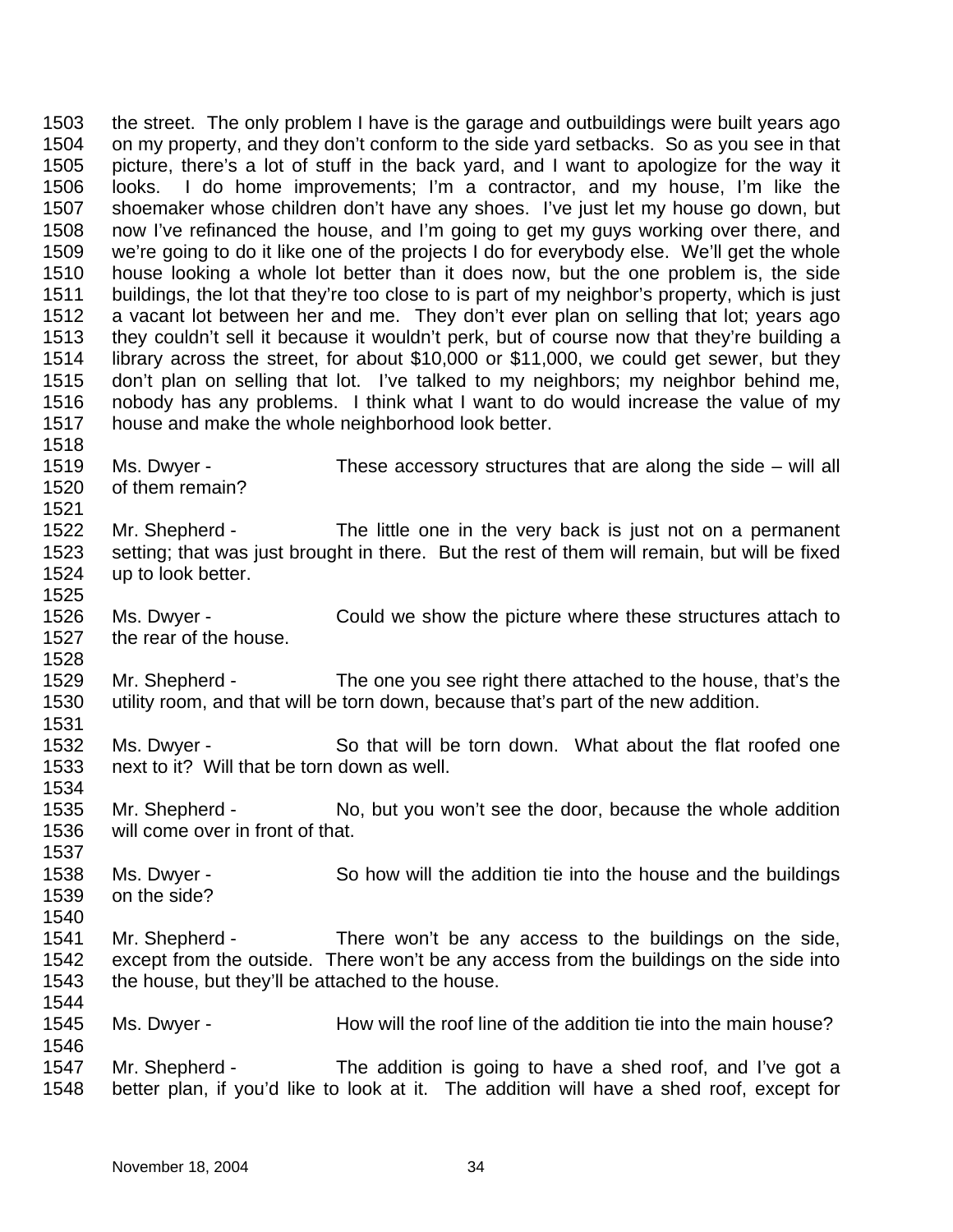1549 1550 1551 1552 1553 1554 1555 1556 1557 1558 1559 1560 1561 1562 1563 1564 1565 1566 1567 1568 1569 1570 1571 1572 1573 1574 1575 1576 1577 1578 1579 1580 1581 1582 1583 1584 1585 1586 1587 1588 1589 1590 1591 1592 1593 1594 there's a tower that I needed room for to have a breakfast room that's on one end, but .. Ms. Dwyer - **Example 20** ....... it will tie in under the dormers. Mr. Shepherd - That's right. Ms. Dwyer - Is that a porch on the back? Mr. Shepherd - It's a small porch, that's right. Ms. Dwyer - Do you have two shed roofs? Is that two angles, what looks like a line coming ………………… Mr. Shepherd - ............... the porch is at a slightly different angle than the other shed roof, because if it kept on coming down at that angle, at that pitch, you wouldn't have enough head room on the porch. Ms. Dwyer - The accessory structure that's attached to the side of the house, that has the flat roof, that's going to stay? Mr. Shepherd - Yes, that's more or less a carport. Ms. Dwyer - The house itself meets the side yard setback, I believe. It's the accessory structure ………….. Mr. Shepherd - ………. on this side it's got 32 feet. It's an acre lot. It's just the other side that's right ……………. Ms. Dwyer - **Example 20** ................ but as we're looking at this picture on the left side, the brick house meets the side yard setback I believe. It's the carport. Mr. Shepherd - That's right. And even if I tore down the carport and I put on the addition, then the garage would be too close. The garage is already too close to the house, from the ten feet that the County requires, and all that was built years ago. There's no way, then I'd have to tear down the garage and everything to do this, which would be ………….. Ms. Dwyer - **Example 2.1.**  $\ldots$  what I'm getting at is the side yard setback variance is really to cover the existing structures. So the road frontage variance is because Tuckaway is a private road and has no frontage on Three Chopt. Mr. Shepherd - That's right. The new addition meets all the requirements. And I don't know why that wasn't addressed years ago because all the houses on Tuckaway are on a private road. The new addition is completely within the zoning setback and everything. The back yard is very large and in fact, with the trees and everything back there, only in the winter can I see the neighbor's house. I did go to all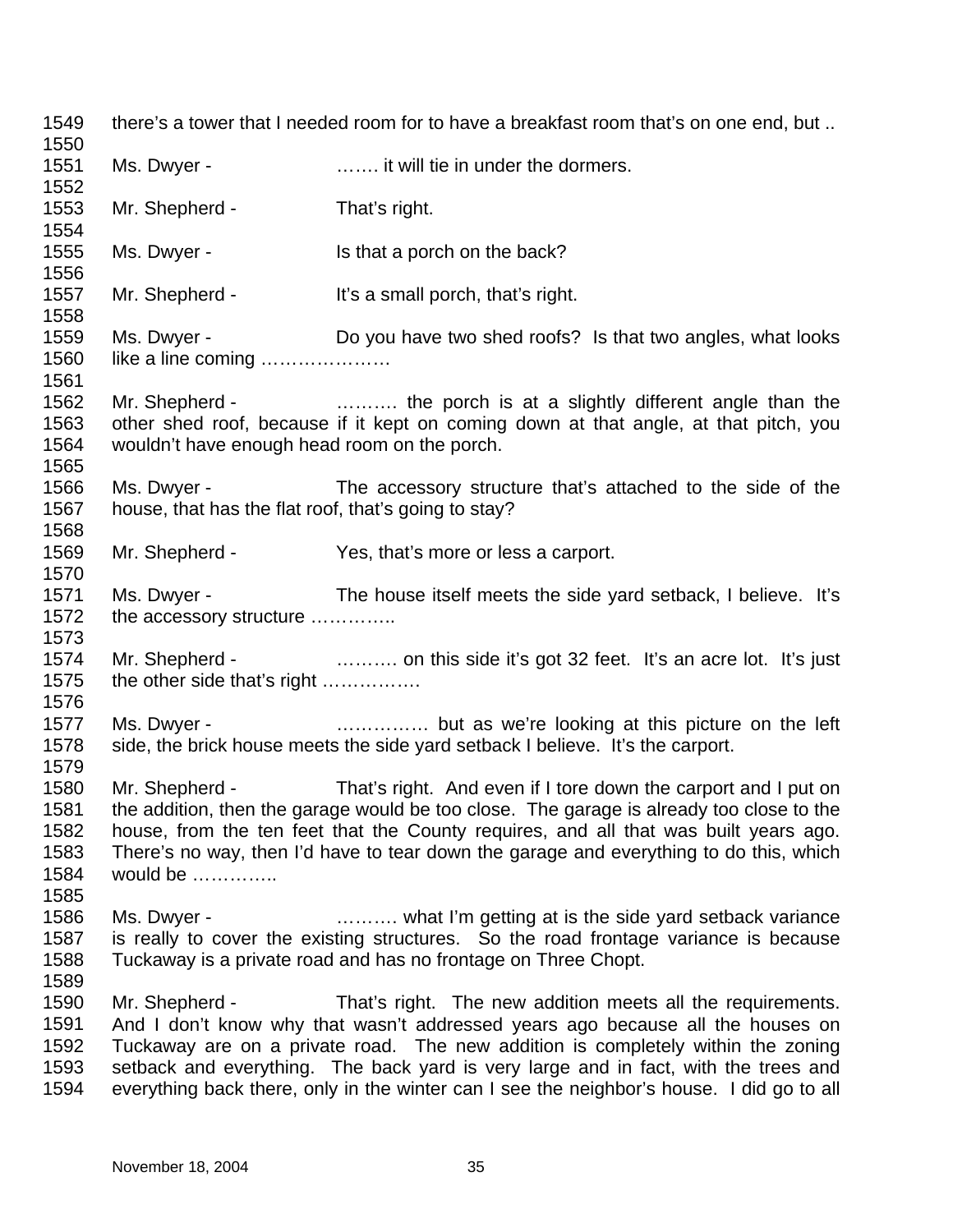- 1595 1596 the adjoining neighbors and talk to them. I didn't get letters, but I talked to all the adjoining neighbors, and everybody's fine with it.
- 1597
- 1598 1599 1600 Mr. Wright - Any further questions of members of the Board? Is anyone here in opposition to this request? Hearing none, that concludes the case. Thank you very much for appearing.
- 1601

- 1602 1603 1604 1605 1606 After an advertised public hearing and on a motion by Ms. Dwyer, seconded by Mr. Kirkland, the Board **granted** application **A-145-2004** for a variance to build an addition at 2111 Tuckaway Lane (Parcel 753-747-0153). The Board granted the variance subject to the following condition:
- 1607 1608 1609 1. Only the improvements shown on the plan filed with the application may be constructed pursuant to this approval. Any additional improvements shall comply with the applicable regulations of the County Code.

| 1611 | Affirmative:   | Dwyer, Harris, Kirkland, Nunnally, Wright | 5 |
|------|----------------|-------------------------------------------|---|
|      | 1612 Negative: |                                           |   |
| 1613 | Absent:        |                                           |   |
| 1614 |                |                                           |   |

- 1615 1616 1617 1618 1619 1620 The Board granted this request, as it found from the evidence presented that, due to the unique circumstances of the subject property, strict application of the County Code would produce undue hardship not generally shared by other properties in the area, and authorizing this variance will neither cause a substantial detriment to adjacent property nor materially impair the purpose of the zoning regulations.
- 1621 1622 1623 1624 1625 1626 1627 1628 1629 **A-146-2004 DARRYL JACKSON** requests a variance from Sections 24-94 and 24-9 to build a one-family dwelling at 2206 New Market Road (Parcel 812-690-3306 (part)), zoned A-1, Agricultural District (Varina. The lot width requirement and public street frontage requirement are not met. The applicant has 110 feet lot width and 0 feet public street frontage, where the Code requires 150 feet lot width and 50 feet public street frontage. The applicant requests a variance of 40 feet lot width and 50 feet public street frontage.
- 1630 1631 1632 Mr. Wright - **Does** anyone else desire to speak with reference to this case? Would you raise your right hand and be sworn please?
- 1633 1634 Mr. Blankinship - Do you swear that the testimony you are about to give is the truth, the whole truth, and nothing but the truth, so help you God?
- 1636 1637 1638 1639 1640 Mr. Jackson - Yes. My name is Darryl Jackson. I'd like permission to build a one-family dwelling at 2206 New Market Road. The land and the home I'm getting is a gift from my aunt and my mother. In my little drawing, I put it to the right. My acre is supposed to have 150 feet back yard, 50 feet front yard. I'm a few feet short of the front yard space. The whole lot itself is owned by my mother; it won't be sold any time soon.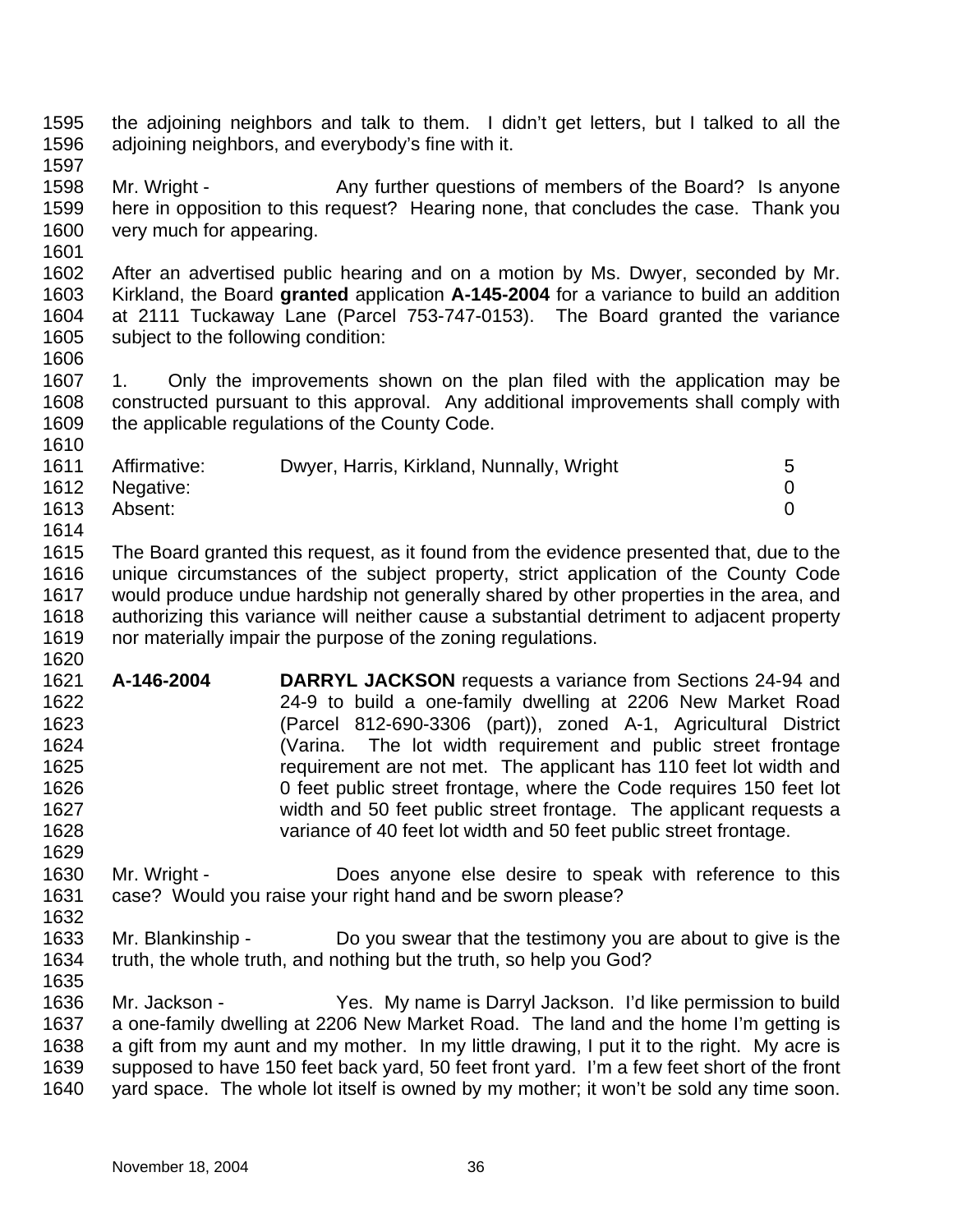1641 1642 1643 1644 1645 I'm the sole beneficiary. We just need a variance for that few feet of front yard space. The contractor and I, we measured it out. The house itself is 28 feet wide. I can get the 50 feet in front, maybe like ten feet short of the front yard space. I plan on using the driveway coming off of her driveway and come to the left of the home.

1646 1647 1648 1649 1650 1651 1652 1653 1654 1655 1656 1657 1658 1659 1660 1661 1662 1663 1664 1665 1666 1667 1668 1669 1670 1671 1672 1673 1674 1675 1676 1677 1678 1679 1680 1681 1682 1683 1684 1685 1686 Mr. Nunnally - What type home did you say? Mr. Jackson - It's going to be a double-wide trailer. Mr. Nunnally - How far back off of New Market Road is this house going to be? Mr. Jackson - According to this map I have, my mother's fifty feet; I'm kind of like maybe 200 feet further back, 397 total feet from the road. It is visible from the road. Mr. Kirkland - Have you read all the conditions for this case? Mr. Jackson - I'm catching them slowly but surely; I'm doing everything as I find out about them. I was told the trailer can be built there; there are several in the area. I just had to go through the variance because I was not on the footage (frontage) and I would like to have County water and septic system. The soil scientist is in the process now of doing the brick for the type of drain fill I need for the septic filtration system, because this land holds water and did not pass a perk test, so I do have to get the filtration system. The soil scientist is in the process now of doing everything for me, and the results will show what type of system I need within the next couple of days. Ms. Dwyer - The plat that you have provided us shows a 20-foot easement along the edge of the property line. I believe that's the western line, and then you've drawn in a driveway that you plan to actually use. Mr. Jackson - Yes ma'am, because it's wooded, and it's kind of moist when it rains real bad; it's moist and soggy and holds a lot of water. Every pitch was taken before we cleared everything, but we knocked most of it down to try to stay much more level, and I put a gravel driveway there so far. Ms. Dwyer - That makes sense, and there's a blue area there. What does that mean? Does that mean flood plain, or what does that mean, Mr. Blankinship? It looks like a pond. Does that mean it's flood plain or springs? Mr. Blankinship - I can't say for sure. Ms. Dwyer - The Music Shows water? Mr. Jackson - The part that we do knock down, we're prepared to fill it with dirt, and that's the reason, I'm quite sure, why we need the filtration system. The house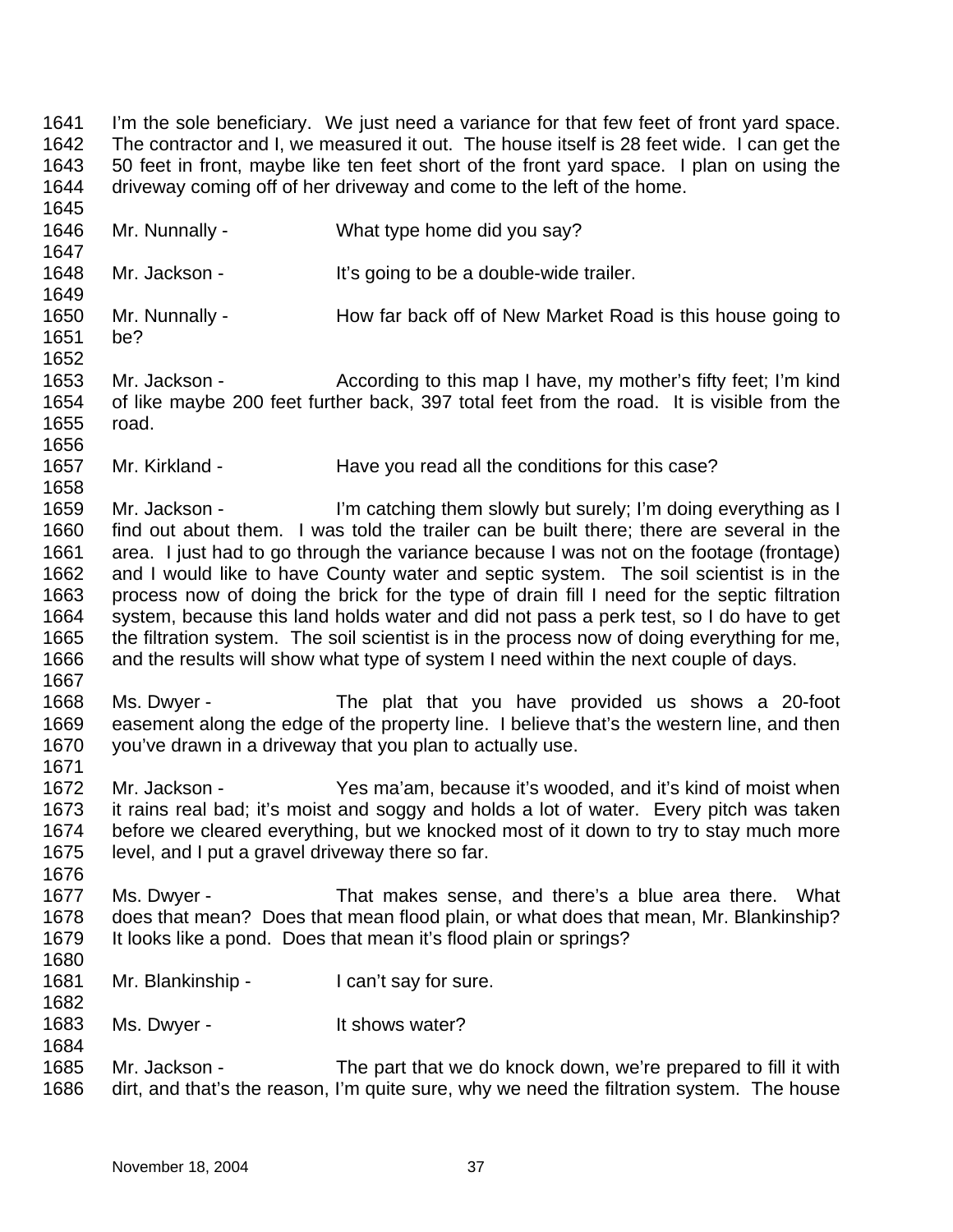1687 1688 1689 1690 1691 1692 will be a little ways to the right, and the soil scientist, he has been out there and marked the area for the system, where it needs to go. Everything is set on that part; he just needs to do his testing to see what type of system we need. He says the septic system can be put in, the land is good for a home to be built on, and we're just waiting to see what type of system we need, because he was telling me there's three different types.

1693 1694 1695 1696 1697 1698 1699 1700 1701 1702 1703 1704 1705 1706 1707 Ms. Dwyer - If we allow this division, we have to think not only about how you're going to use the property, but who might be using the property in fifty years or one hundred years. So one of the things that's required is that you have a legal easement to this property from New Market Road, and the plat that's been given to us shows that the twenty-foot easement coming along the property line through the blue area that might be a pond, that you don't plan to use because you already know it's too moist there, so that would be my first concern, is that we need to make sure that we have a location for the permanent easement that will work in perpetuity, that will work forever for this back lot, and it doesn't look like we have that. You might have permission now to use that driveway because your mother lives there, but in fifty years neither of you may be living there. You don't know; we have to think that way. We have to plan for someone who lives in the back parcel who doesn't know the person who lives in the front parcel. We don't want to cause a lawsuit in the future over how a person is going to get to their house. So there has to be a useable driveway and legal access.

- 1708 Mr. Jackson - Will I need to build a separate driveway to the side of that?
- 1710 Ms. Dwyer - I'm not sure.

1709

1711

1720

1730

1712 1713 1714 1715 1716 Mr. Jackson - That driveway itself is divided off to the property beside it; it's also used by the property beside it. The property beside it also uses that driveway also, because they have a circular horseshoe type of driveway also, so that person that owns that property also uses that driveway also.

1717 1718 1719 Ms. Dwyer - That's not our concern at this point. Our concern is how can we, there needs to be a legal and permanent access to your lot from New Market Road, that doesn't go through a pond or wet area.

1721 1722 1723 1724 1725 1726 1727 1728 Mr. Wright - Not only that, but you have to demonstrate that when you get your building permit, or you cannot get the building permit; that's one of the conditions that Mr. Kirkland's referring to. If you'll look at those conditions, one of them requires before you can get a building permit, you have to demonstrate that you have a legal access to the property which would be something that would be dedicated and recorded for the future. You just can't say, "well, you can use my driveway." That won't cut it.

- 1729 Mr. Jackson - Would a legal right-of-way solve the problem?
- 1731 1732 Mr. Wright - Now you show that on this plat; you show an access that normally would be it, but that would have to be granted, but you have to have that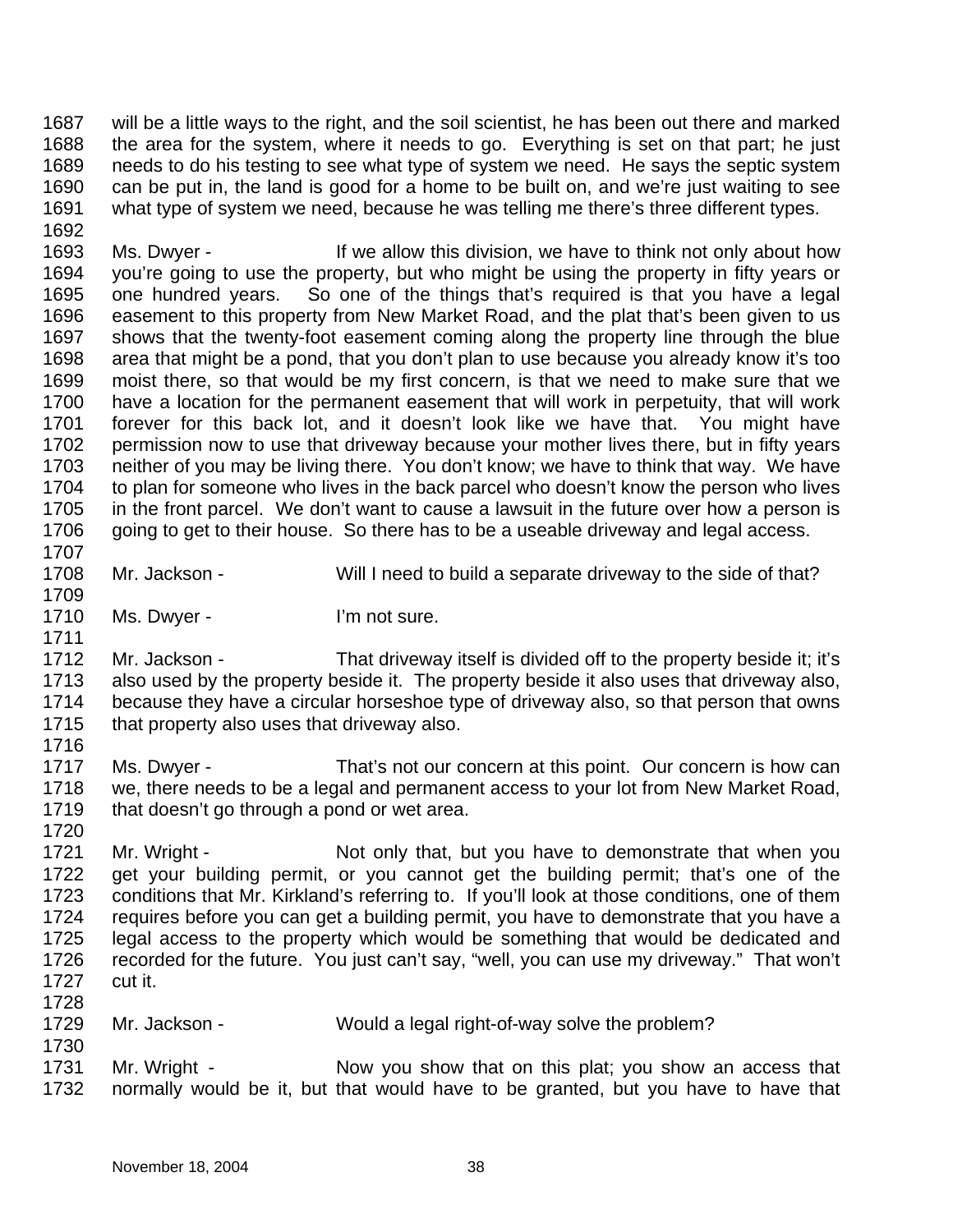1733 1734 1735 1736 1737 1738 1739 1740 1741 1742 1743 1744 1745 1746 1747 1748 1749 1750 1751 1752 1753 1754 1755 1756 1757 1758 1759 1760 1761 1762 1763 1764 1765 1766 1767 1768 1769 1770 1771 1772 1773 1774 1775 1776 1777 1778 easement granted to you by a legal document that's recorded of record that would make it a permanent easement. Mr. Jackson - So who do I send that document to? Mr. Wright - That's something you'd have get a lawyer or someone to draft and get it recorded in the proper form so it would be acceptable to Mr. Blankinship when you apply for your building permit. Mr. Blankinship - It would be part of conveying the property legally, when your mother or your aunt conveys it to you, that would be part of that. Ms. Dwyer's concern is just that the easement be in the same location where the driveway is. Do I understand you correctly? Ms. Dwyer - I just wanted to make sure that he understood that even though he has an arrangement not to use that easement, it needs to be granted nonetheless. My other concern is that the usable easement, in light of the fact that it seems to be going through this wet area. Mr. Blankinship - I'd just like to see the easement follow the driveway. Ms. Dwyer - I don't have a problem if his mother lives there now and she doesn't mind him using another driveway, that's okay with me, but we need to make sure that for future use of that back parcel, there is a legal and usable easement that is dedicated. Mr. Wright - Not only that, but it has to be sufficient for access for public vehicles, like a fire truck or emergency vehicle. We have to make sure that they can get to the property. Mr. Jackson - It's cleared off and it's wide enough area for a big truck to get through there. The driveway is fairly wide, and it has good access to the area where the home will be. Ms. Harris - Are you speaking of the driveway that you have ........... Mr. Jackson - **Example 20** ......... that I have drawn, yes. Ms. Harris - That's the one that you said double-wide, I know when they have double-wide constructions, if they have to bring this through the property, based on the driveway that you've constructed, not the driveway that is proposed in the plan. Mr. Jackson - We already looked at that, and there's plenty of room for that. The little driveway that I drew, coming off my mother's driveway, yes they say that is good enough and ample for them.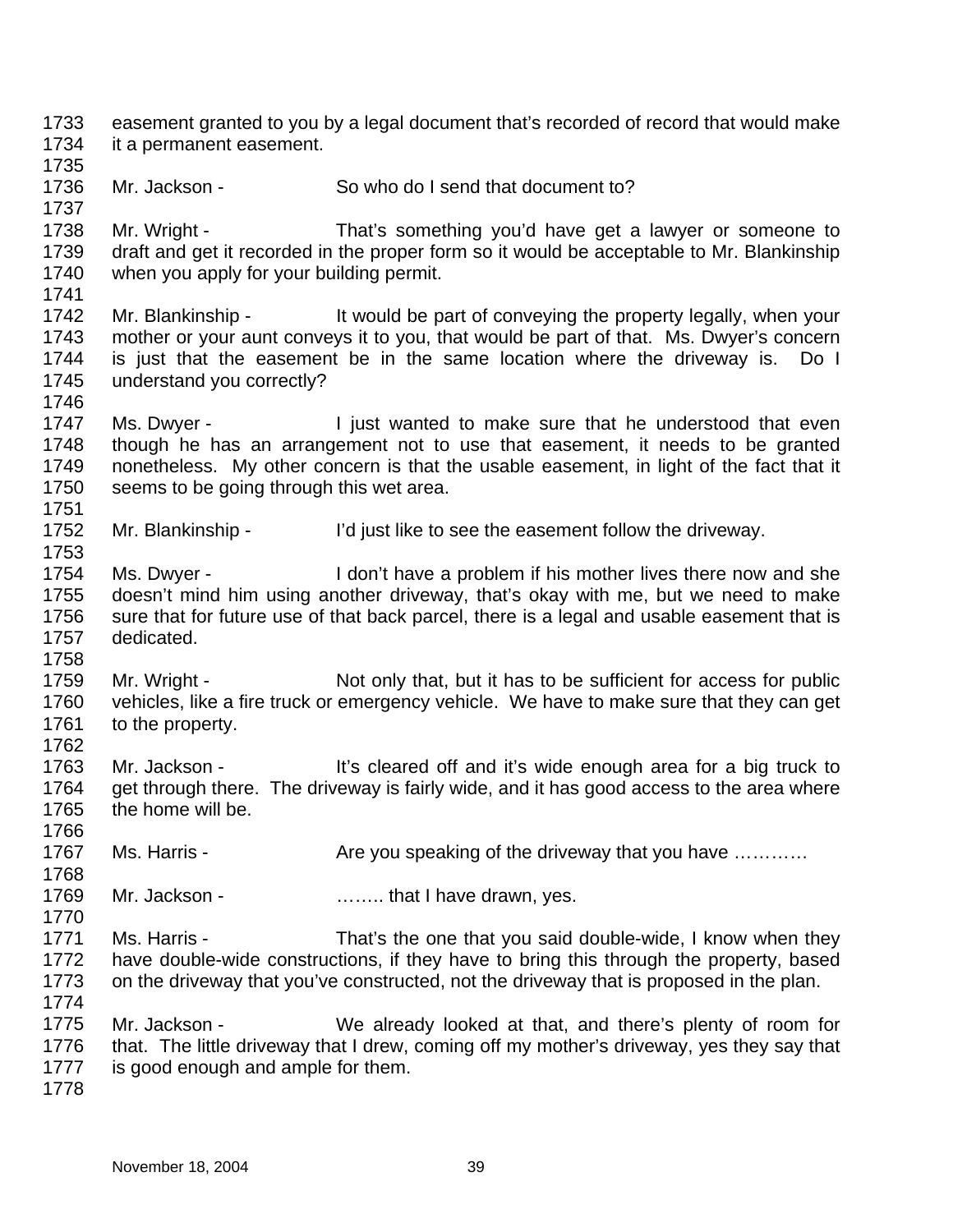1779 1780 1781 1782 1783 1784 1785 1786 1787 1788 1789 1790 1791 1792 1793 1794 1795 1796 1797 1798 1799 1800 1801 1802 1803 1804 1805 1806 1807 1808 1809 1810 1811 1812 1813 1814 1815 1816 1817 1818 1819 1820 1821 1822 1823 Ms. Dwyer - Mr. Blankinship, is the proposed easement, not the handdrawn driveway, is there an issue with that going through the blue area that is either a pond or a wet area? Mr. Blankinship - I don't know why that is showing up in blue; it shows on the contour map as only being one more contour line, two feet below where the house is, and it appears to be wooded, in just looking at this drawing, so I'm not sure why it showed up in a different color. I don't really see any problem with that, and when we were out at the site, we were actually looking at the opposite side. We came in the other end of the driveway, because it looked like that was the natural access to the back part of the lot to us. I don't know that it's a problem, but we need to be sure when we get it recorded. Mr. Kirkland - There seems to be another little round one down there in the other corner. Mr. Blankinship - Yes, and you can see again that it's just part of the woods there, but it is a little bit lower. Ms. Dwyer - Maybe it's a spring. Ms. Jackson - I'm Gertrude Jackson, the owner of the property; I'm Darryl's mother. The land originally was farm land, and my uncle had little ponds there to feed the animals. When we had the land cleared, we had those areas filled in with soil so that would not be a problem. The section of land that Darryl is referring to, that is moist that we decided not to use that because it was moist, but it is something that we can fill in, hopefully now not, but later, because it will take a lot of dirt to fill that in, to get that cleared up. Ms. Dwyer - So it was a pond at one time, you remember? Ms. Jackson - Yes. Ms. Dwyer - Were there springs there, feeding the pond, do you know? Ms. Jackson - I honestly don't know how the water was getting there. Mr. Wright - Any further questions of members of the Board? Is anyone here in opposition to this request? Hearing none, that concludes the case. Thank you very much for appearing. After an advertised public hearing and on a motion by Mr. Nunnally, seconded by Ms. Harris, the Board **granted** application **A-146-2004** for a variance to build a a one-family dwelling at 2206 New Market Road (Parcel 812-690-3306 (part)). The Board granted the variance subject to the following conditions: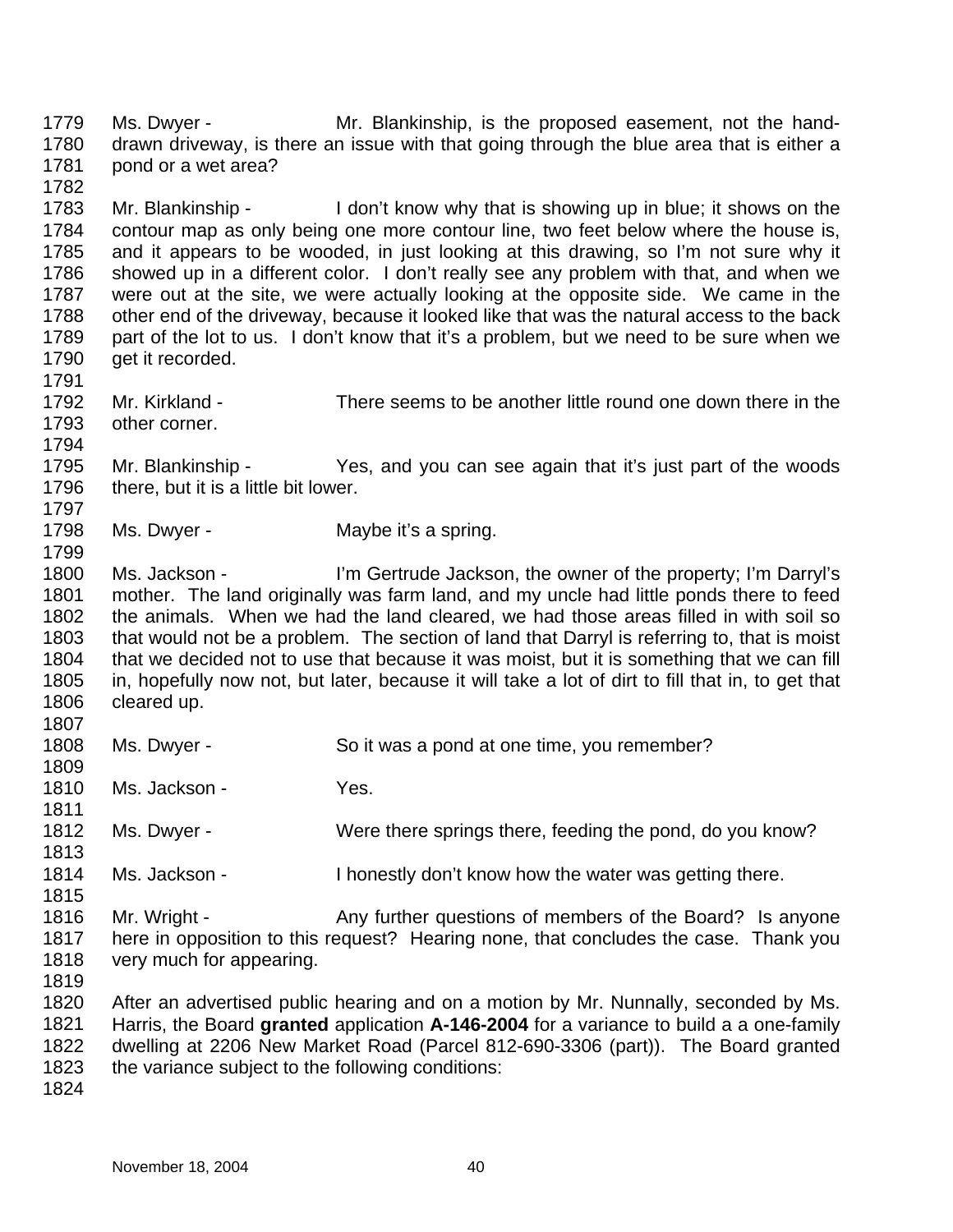- 1825 1826 1827 1. This variance applies only to the lot width and public street frontage requirements. All other applicable regulations of the County Code shall remain in force.
- 1828 1829 1830 1831 2. Approval of this request does not imply that a building permit will be issued. Building permit approval is contingent on Health Department requirements, including, but not limited to, soil evaluation for a septic drainfield and reserve area, and approval of a well location.
- 1833 1834 1835 3. At the time of building permit application the owner shall demonstrate that the parcel created by this division has been conveyed to members of the immediate family, and the subdivision ordinance has not been circumvented.
- 1837 1838 1839 4. The applicant shall present proof with the building permit application that a legal access to the property has been obtained.
- 1840 1841 1842 1843 5. The owners of the property, and their heirs or assigns, shall accept responsibility for maintaining access to the property until such a time as the access is improved to County standards and accepted into the County road system for maintenance.

| 1844 | Affirmative:   | Dwyer, Harris, Kirkland, Nunnally, Wright |  |
|------|----------------|-------------------------------------------|--|
|      | 1845 Negative: |                                           |  |
| 1846 | Absent:        |                                           |  |

1832

1836

1848 1849 1850 1851 1852 1853 The Board granted this request, as it found from the evidence presented that, due to the unique circumstances of the subject property, strict application of the County Code would produce undue hardship not generally shared by other properties in the area, and authorizing this variance will neither cause a substantial detriment to adjacent property nor materially impair the purpose of the zoning regulations.

## 1854 *Beginning at 10:00*

1856 Mr. Wright - Any deferrals or withdrawals?

1858 Mr. Blankinship - No sir.

- 1860 1861 1862 1863 1864 1865 1866 1867 **A-147-2004 STANLEY J. SCHERMERHORN** requests a variance from Section 24-9 to build a one-family dwelling at 11320 Winfrey Road (Parcels 779-774-3922 (part) and 779-773-0293 (part)), zoned A-1, Agricultural District (Fairfield). The public street frontage requirement is not met. The applicant has 0 feet public street frontage, where the Code requires 50 feet public street frontage. The applicant requests a variance of 50 feet public street frontage.
- 1868 1869 Mr. Wright - **Does anyone else desire to speak with reference to this** case? Would you raise your right hand and be sworn please?
- 1870

1855

1857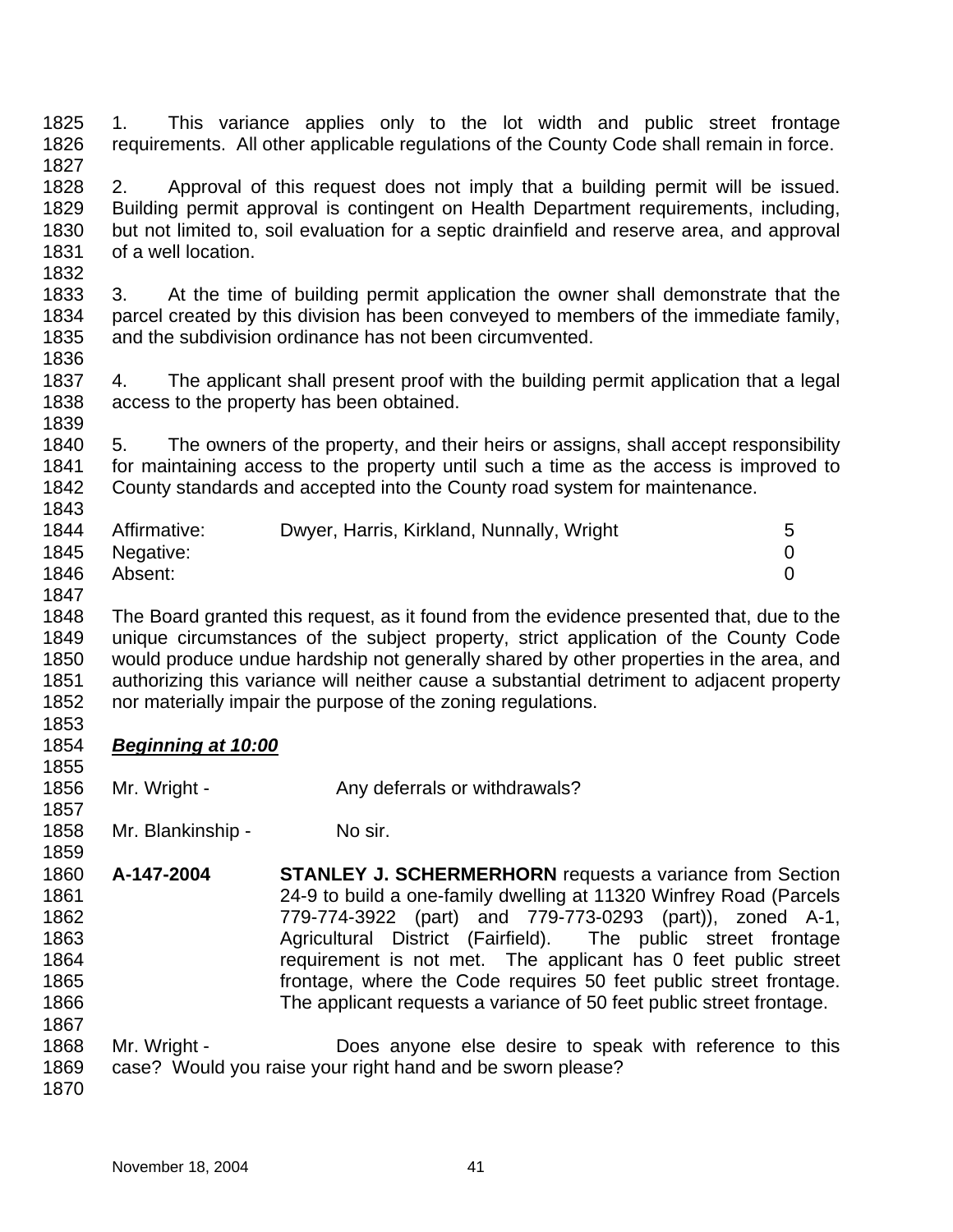1871 1872 1873 1874 1875 1876 1877 1878 1879 1880 1881 1882 1883 1884 1885 1886 1887 1888 1889 1890 1891 1892 1893 1894 1895 1896 1897 1898 1899 1900 1901 1902 1903 1904 1905 1906 1907 1908 1909 1910 1911 1912 1913 1914 1915 1916 Mr. Blankinship - Do you swear that the testimony you are about to give is the truth, the whole truth, and nothing but the truth, so help you God? Ms. Gardner - The Letter My name is Doreen Gardner, representing Stan Schermerhorn. They're in Australia right now. I'm the one who's going to be purchasing the property to build the house. Mr. Blankinship - Before you begin, I had called and asked them to provide a more accurate survey of the property to be conveyed. Do you know whether that was done? I haven't received anything. Ms. Gardner - They're still in Australia, and they've been there for two weeks, so it was a request that was done recently. Mr. Blankinship - It was about two weeks ago, so probably just before they left. I was just concerned that what they submitted was basically a tax map with a little rectangle sketched on it, and when we went out and visited the site, the location that's been cleared and prepared for this dwelling, doesn't appear to be within a couple hundred feet of the little rectangle that they drew on the tax map, and that just left me very uncertain about exactly what part of the property we were talking about. Are you prepared to address that? Ms. Gardner - As to an exact location, plot-wise? No, I don't have any information on that at all. Mr. Wright - You mean we don't have a survey of the property that we're concerned with? Mr. Blankinship - No sir, they submitted the old tax map actually with a rectangle noted on it, and they submitted the Health Department sketch, which gives you accurate representation of where the house is with respect to the drives and the greenhouses, but there are no other overall landmarks on that, and it doesn't appear to me, and I could be mistaken, to match the two exhibits, and do not show the same location within a couple hundred feet. Mr. Wright - The I don't see how we can consider a case if we don't have a survey showing where the property is. Mr. Blankinship - I called and requested further information, and it hasn't been received. Ms. Gardner - So you're saying you need an actual survey? Mr. Wright - Yes we would. Ms. Gardner - I just came in from Michigan last night, so all I have is the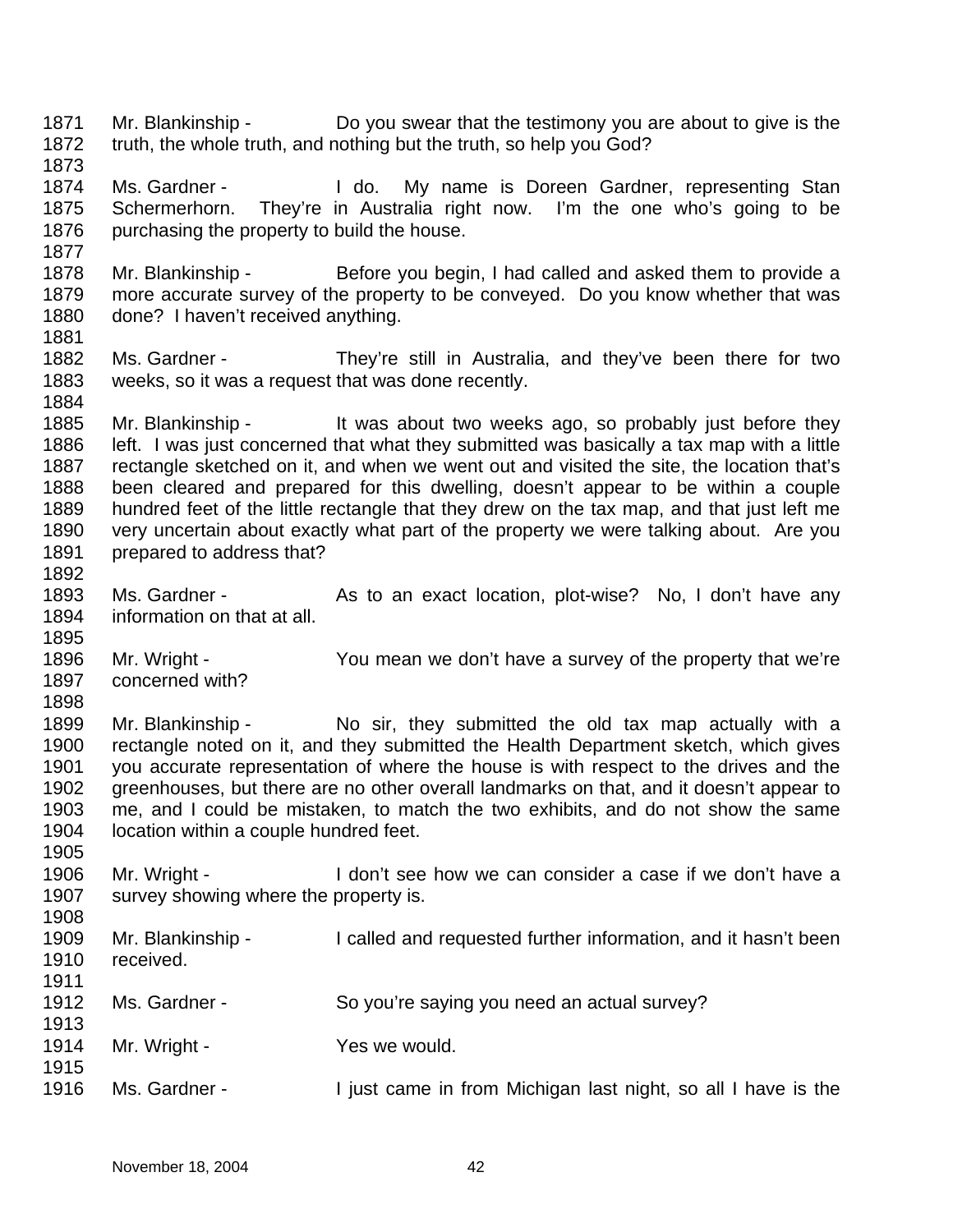| 1917<br>1918                                 |                                                                                                                                       | paperwork that was left for me from the Schermerhorns.                                                                                                                                                                                                                                                                                                                                                                       |  |
|----------------------------------------------|---------------------------------------------------------------------------------------------------------------------------------------|------------------------------------------------------------------------------------------------------------------------------------------------------------------------------------------------------------------------------------------------------------------------------------------------------------------------------------------------------------------------------------------------------------------------------|--|
| 1919<br>1920<br>1921                         | Mr. Wright -                                                                                                                          | My recommendation is that we continue this, defer it to the<br>next meeting, to give you the opportunity to get the information we need to consider it.                                                                                                                                                                                                                                                                      |  |
| 1922<br>1923<br>1924                         | Ms. Gardner -<br>variance because of the footage.                                                                                     | There's nothing, it's basically now just a request for a                                                                                                                                                                                                                                                                                                                                                                     |  |
| 1925<br>1926                                 | Mr. Wright -                                                                                                                          | Yes, we can't tell where the footage is.                                                                                                                                                                                                                                                                                                                                                                                     |  |
| 1927<br>1928<br>1929<br>1930                 |                                                                                                                                       | Mr. Blankinship - There's also the question of the flood plain, what's sketched<br>here, about half of the rectangle appears to be in the flood plain, and if it's one acre, that<br>entire acre has be outside of the flood plain, so there are some other issues.                                                                                                                                                          |  |
| 1931<br>1932<br>1933<br>1934                 | Mr. Wright -<br>is.                                                                                                                   | The problem is you don't have 50 feet public street frontage,<br>and we've got to know where the property is to determine whether that's what the case                                                                                                                                                                                                                                                                       |  |
| 1935<br>1936                                 | Ms. Gardner -                                                                                                                         | All right. Did you speak to anyone specifically?                                                                                                                                                                                                                                                                                                                                                                             |  |
| 1937<br>1938                                 | Mr. Blankinship -                                                                                                                     | To Mrs. Schermerhorn, Nicole yes.                                                                                                                                                                                                                                                                                                                                                                                            |  |
| 1939<br>1940<br>1941                         | Ms. Gardner -<br>Well, they'll be in tonight, so I can request that this be<br>deferred to the next meeting? And the next meeting is? |                                                                                                                                                                                                                                                                                                                                                                                                                              |  |
| 1942<br>1943                                 | Mr. Wright -                                                                                                                          | December 16.                                                                                                                                                                                                                                                                                                                                                                                                                 |  |
| 1944<br>1945<br>1946                         | Ms. Gardner -                                                                                                                         | That's fine, if there's nothing I can get right now without that<br>paperwork, then there's really nothing I can do about it.                                                                                                                                                                                                                                                                                                |  |
| 1947<br>1948<br>1949<br>1950<br>1951<br>1952 |                                                                                                                                       | Upon a motion by Ms. Dwyer, seconded by Ms. Harris the Board deferred application<br>A-147-2004 for a variance to build a one-family dwelling at 11320 Winfrey Road<br>(Parcels 779-774-3922 (part) and 779-773-0293 (part)). The case was deferred at the<br>request of the representative, to obtain further information, from the November 18,<br>2004, until the December 16, 2004, meeting.                             |  |
| 1953<br>1954<br>1955<br>1956                 | Affirmative:<br>Negative:<br>Absent:                                                                                                  | Dwyer, Harris, Kirkland, Nunnally, Wright<br>5<br>0<br>$\overline{0}$                                                                                                                                                                                                                                                                                                                                                        |  |
| 1957<br>1958<br>1959<br>1960<br>1961<br>1962 | A-148-2004                                                                                                                            | <b>WACHOVIA</b><br><b>BANK</b> requests a variance from Section 24-<br>104(g)(2)c. to install four signs at 11290 Nuckols Road (Parcel 746-<br>772-8676), zoned O-2C, Office District (Conditional) (Three Chopt).<br>The maximum number of signs is not met. The applicant proposes<br>two attached signs and two detached signs, where the Code allows<br>one attached or detached sign. The applicant requests a variance |  |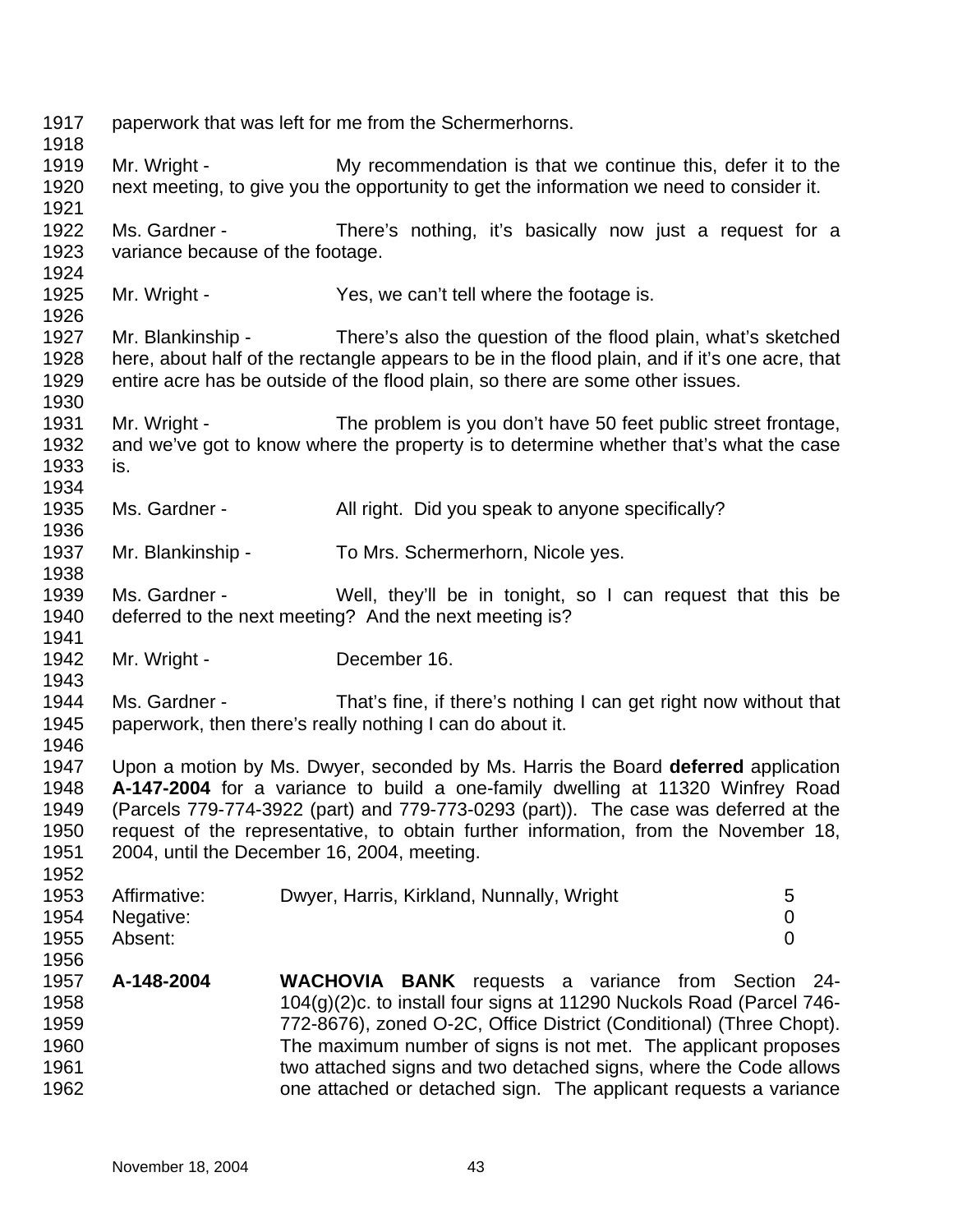1968

1980

of three signs.

1965 1966 1967 Mr. Wright - The Anyone who needs to speak with reference to this case needs to stand and be sworn at one time? Would you raise your right hand and be sworn please?

1969 1970 1971 Mr. Blankinship - Do you swear that the testimony you are about to give is the truth, the whole truth, and nothing but the truth, so help you God?

1972 1973 1974 1975 1976 1977 Mr. Moore - Yes I do. My name is Horace Moore. We're on a corner not, located at Twin Hickory and Nuckols Road, and it's a conditional use that the County didn't know exactly how to deal with. We would like to reduce our request. We have a permit for one wall sign; we would like an additional wall sign and just one monument sign as an addition.

1978 1979 Mr. Wright - The wall sign's already up on the building, isn't it? I see it every day as I go by.

1981 1982 1983 1984 1985 1986 1987 1988 1989 1990 1991 1992 1993 1994 1995 Mr. Moore - Chay, we have the permit for that one. So our variance request is for an additional wall sign and an additional monument. We are actually allowed two monuments or one wall sign, but with the berms in front of the bank, we are concealed where the bank has no exposure, and the information signs have to be monolithic, but they're not allowed a Wachovia logo or the word "Wachovia" to be exposed on the directional signs, so it conceals the identity of Wachovia Bank, so we are requesting one additional wall sign, and one additional monument sign of 24 square feet. I have branding books. I'm not sure; I did present it to the County. You should have this, but like the apothecary right across the street, it has five exposed signs, and it's in the same conditional use area. It has a monument sign, it has two exterior wall signs, and two interior wall signs that are exposed to the outside. Also adjacent, across the corner from the Wachovia Bank, is the drugstore, Walgreens, that has five, and the County, in talking to the Administration, they agree that one more additional monument of 24 square feet and one more additional wall sign would not be an excess of signs and it would not damage the area in exposure of contour.

1997 Mr. Blankinship - Who agreed with that?

1998 1999 2000 2001 2002 2003 2004 2005 2006 2007 Mr. Moore - **When I went to apply for the permits**, on a double road frontage, you're allowed two monument signs, and in this, there is a conditional use that they couldn't decide if it was zoned a bank or an office or a corner lot, and the way the rules read, we could only have one wall sign or two monument signs, which could only be 16 square feet each, or we could have one monument sign of 24 square feet, so we were still bound by one sign and it took about a month to finally get them to ……… well actually, I went ahead and applied for the one wall sign and requested a variance so we would have exposure on both road frontages that would be big enough to really work for the bank.

2008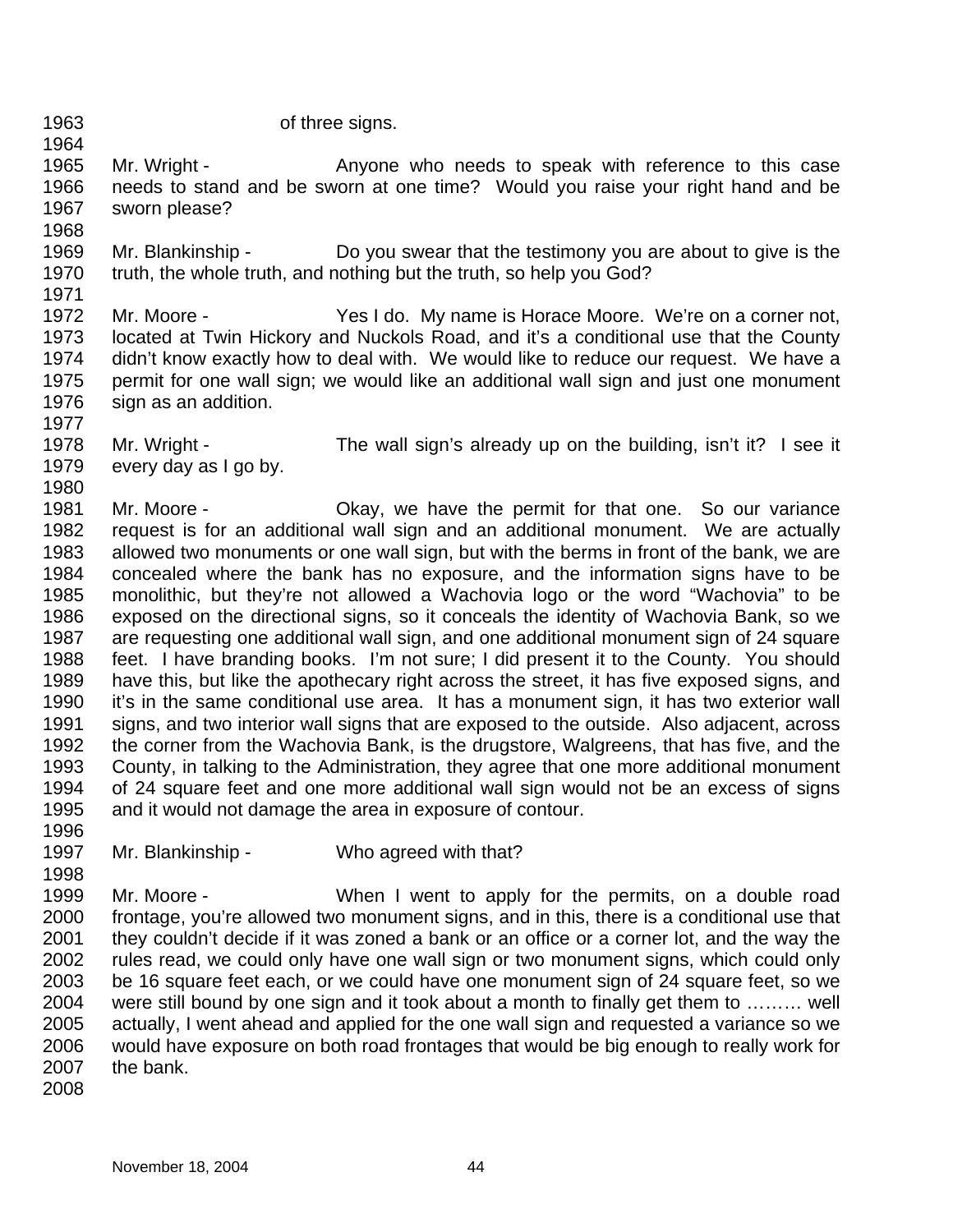2009 2010 2011 2012 2013 2014 2015 2016 2017 2018 2019 2020 2021 2022 2023 2024 2025 2026 2027 2028 2029 2030 2031 2032 2033 2034 2035 2036 2037 2038 2039 2040 2041 2042 2043 2044 2045 2046 2047 2048 2049 2050 2051 2052 2053 2054 Ms. Dwyer - So you requested two attached and two detached signs, originally, but now you just want what you're calling two wall signs and one monument sign, two attached and one detached. Mr. Moore - Yes ma'am, so the variance would be for additional wall and one monument. Mr. Wright - Where would the additional wall signs be? Mr. Moore - I have a brand name book here, with all of it on it. I didn't bring the County by some of these very ones. I have the entire book here; I thought they would have made copies and passed them out. I did give that to the County, and I thought they were going to make duplicates and pass them out. On the front page, you can see the Walgreens across the corner with the five exposed signs, and if you continue turning the page, it will show you where the wall sign will go on each side, facing each road frontage, and where we would like the monument sign to go at the corner. Mr. Wright - You want a wall sign that you can see from Hickory. Mr. Moore - Yes sir. Mr. Wright - Andy you've already got one that you can see from Nuckols Road. See, the wall sign's pretty obvious. Mr. Moore - Well, there is a berm on Hickory. The wall sign faces Nuckols Road, and Nuckols Road is like this, and Hickory goes like this; Nuckols is exposed this way; this is exposed to Hickory. Mr. Wright - I can see the one from Nuckols Road without any problem. Mr. Moore - Chives sir, absolutely. Ms. Dwyer - This is an O-2C; were there any conditions relating to office signs? Mr. Moore - The conditional use for office signs is one sign only. Ms. Dwyer - I know that's what the Code says; I'm wondering if there were any proffers agreed to. Mr. Blankinship - I was looking for them; for some reason I'm not seeing them. Mr. Moore - We couldn't find any that specifically said we couldn't. There was no conditional use; we couldn't find it; we have all the ordinances here, but it's a little bit unclear too; that's where I found the problem in applying for the permits to start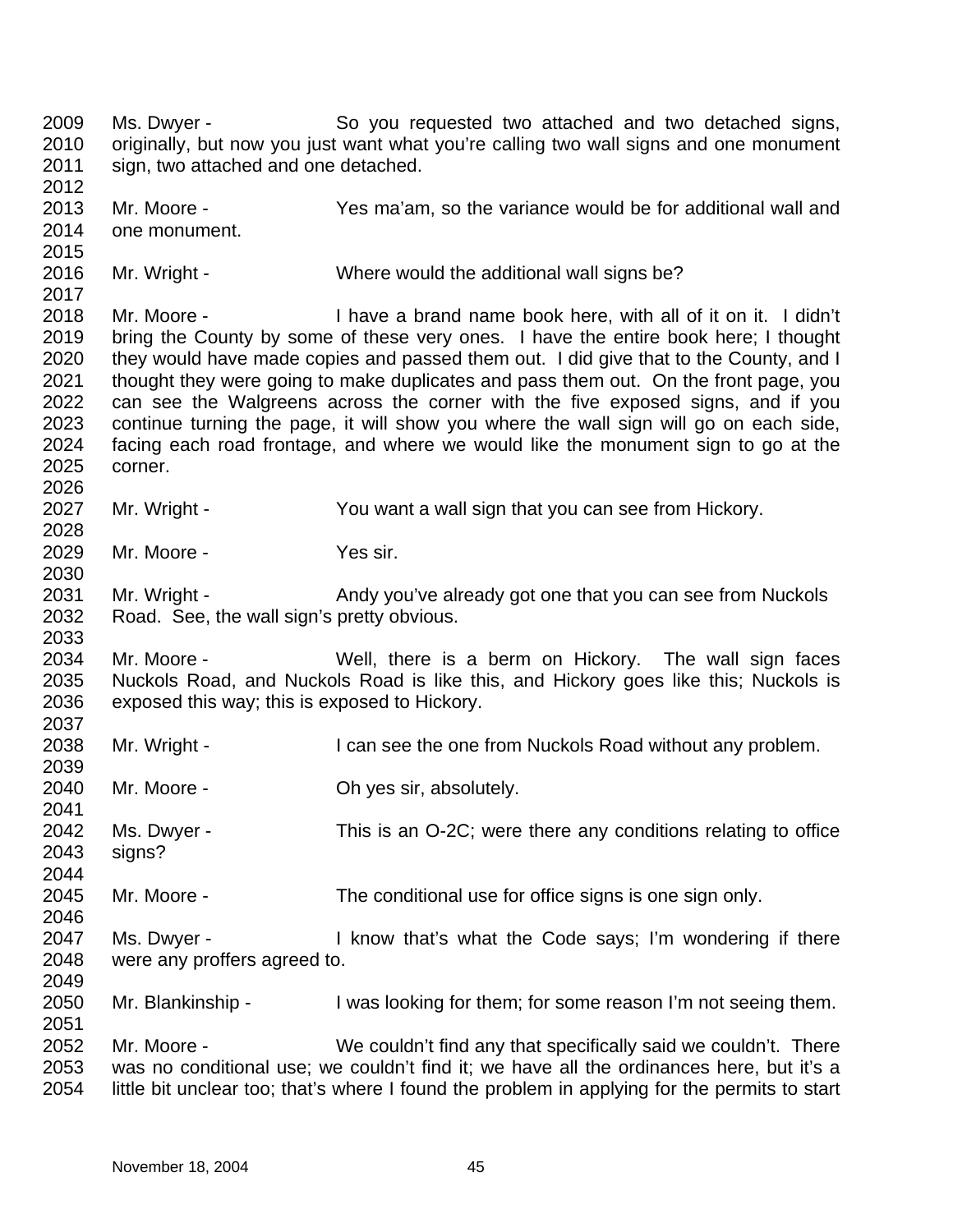| 2055 | with.                                                                                    |                                                                                             |  |
|------|------------------------------------------------------------------------------------------|---------------------------------------------------------------------------------------------|--|
| 2056 |                                                                                          |                                                                                             |  |
| 2057 | Mr. Kirkland -                                                                           | There weren't any conditions in this case?                                                  |  |
| 2058 |                                                                                          |                                                                                             |  |
| 2059 | Ms. Dwyer -                                                                              | It's an O-2C zoning case, so there were conditions.                                         |  |
| 2060 |                                                                                          |                                                                                             |  |
| 2061 | Mr. Kirkland -                                                                           | I'm sure there was a load of things out there around Twin                                   |  |
| 2062 | Hickory.                                                                                 |                                                                                             |  |
| 2063 |                                                                                          |                                                                                             |  |
| 2064 | Ms. Dwyer -                                                                              | Could I just ask you this question while they're looking this                               |  |
| 2065 |                                                                                          | up? When you measure the square footage, I notice that the wall sign has the logo and       |  |
| 2066 | then it just has the letters attached to the wall. How do you measure the square footage |                                                                                             |  |
| 2067 | of the sign?                                                                             |                                                                                             |  |
| 2068 |                                                                                          |                                                                                             |  |
| 2069 | Mr. Moore -                                                                              | Squared it off, but if I'm not mistaken, it was only a set of                               |  |
| 2070 |                                                                                          | channel letters that was posed without the little square logo on the end of it. It should   |  |
| 2071 | be in that framing book.                                                                 |                                                                                             |  |
| 2072 |                                                                                          |                                                                                             |  |
| 2073 | Ms. Dwyer -                                                                              | I was thinking that if you just measure the square footage of                               |  |
| 2074 | the letters                                                                              |                                                                                             |  |
| 2075 |                                                                                          |                                                                                             |  |
| 2076 | Mr. Moore -                                                                              | Yes ma'am, it would be smaller.                                                             |  |
| 2077 |                                                                                          |                                                                                             |  |
| 2078 | Ms. Dwyer -                                                                              | But the County may have a requirement for squaring it off.                                  |  |
| 2079 |                                                                                          |                                                                                             |  |
| 2080 | Mr. Moore -                                                                              | In the square footage, it was allowed two of them at 14                                     |  |
| 2081 |                                                                                          | square feet, be 28 square feet, and I think, according to the ordinance, we were allowed    |  |
| 2082 | 32 square feet, or something like that.                                                  |                                                                                             |  |
| 2083 |                                                                                          |                                                                                             |  |
| 2084 | Mr. Blankinship -                                                                        | The total of all signs on the property could not exceed 32,                                 |  |
| 2085 |                                                                                          |                                                                                             |  |
| 2086 |                                                                                          | and the proffered condition states that any detached signs shall be ground-mounted          |  |
|      |                                                                                          | monolithic-type signs, but it does not limit the number of signs that I can see. It doesn't |  |
| 2087 | limit it any more than the Code does.                                                    |                                                                                             |  |
| 2088 |                                                                                          |                                                                                             |  |
| 2089 | Mr. Wright -                                                                             | How can Walgreens have a wall sign on Nuckols Road and                                      |  |
| 2090 | Twin Hickory:                                                                            |                                                                                             |  |
| 2091 |                                                                                          |                                                                                             |  |
| 2092 | Mr. Blankinship -                                                                        | They're in B-2C zoning, so it's a completely different set of                               |  |
| 2093 |                                                                                          | rules. This is office zoning, and that's commercial zoning, business.                       |  |
| 2094 |                                                                                          |                                                                                             |  |
| 2095 | Mr. O'Kelly -                                                                            | Mr. Chairman, if I might comment on the Walgreens sign,                                     |  |
| 2096 |                                                                                          | that property will be in the future developed as a shopping center with Ukrops, and at      |  |
| 2097 |                                                                                          | that time, the agreement with Walgreens is that their detached sign will be removed,        |  |
| 2098 |                                                                                          | and they'll be identified on the tower sign for the shopping center.                        |  |
| 2099 |                                                                                          |                                                                                             |  |
| 2100 | Mr. Wright -                                                                             | That's the detached sign. I'm talking about the wall signs, up                              |  |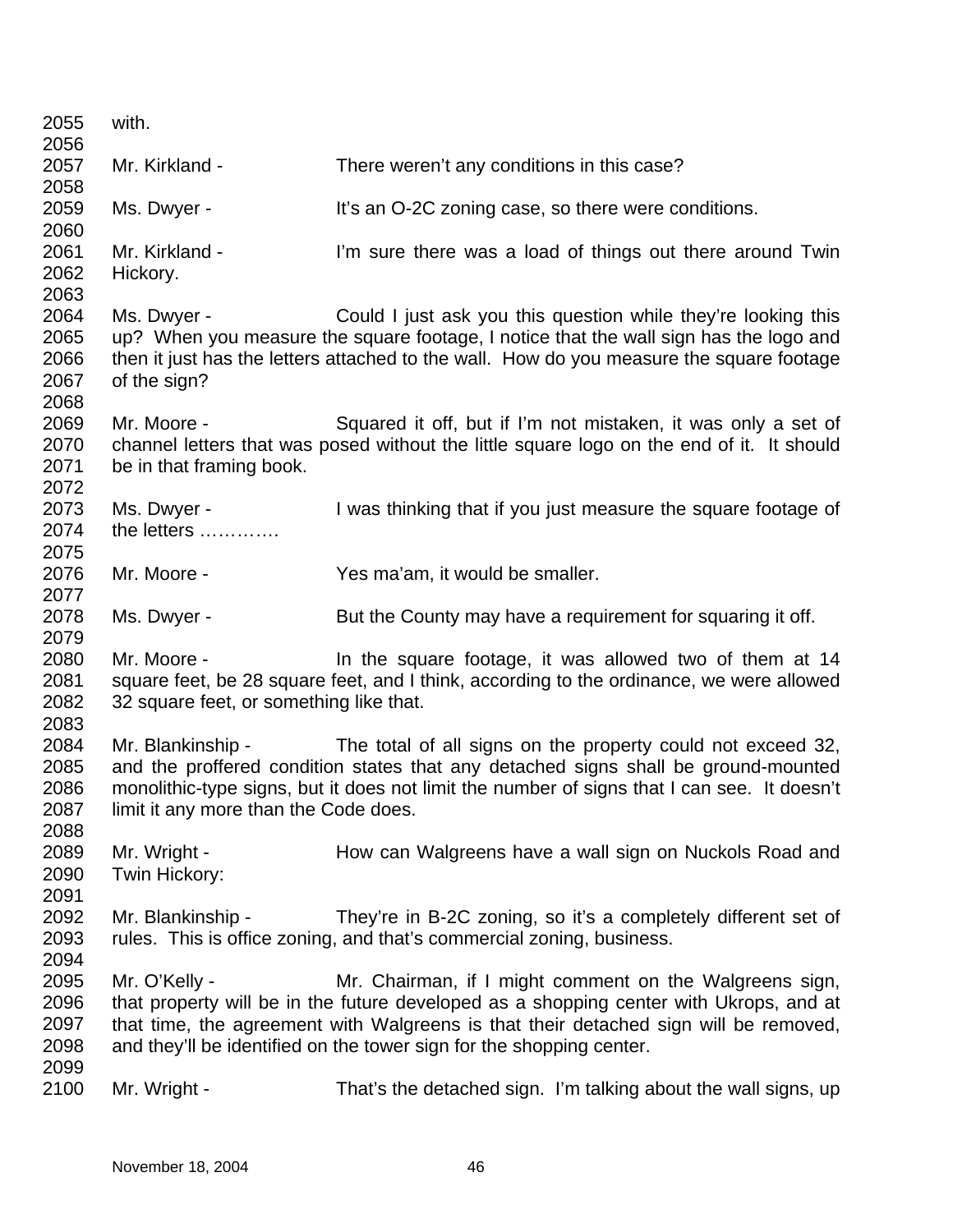| 2101<br>2102                 |                                                                       | on the wall. They've got one up on Nuckols Road, and they've got one on Twin Hickory.                                                                        |
|------------------------------|-----------------------------------------------------------------------|--------------------------------------------------------------------------------------------------------------------------------------------------------------|
| 2103<br>2104                 | Mr. Kirkland -                                                        | Because they're in business zoning, they can do that.                                                                                                        |
| 2105<br>2106<br>2107         | Mr. Wright -                                                          | But I can see that; that's what I didn't understand. What is<br>permitted here? To clear the issue, what can they have under this zoning?                    |
| 2108<br>2109<br>2110         | Mr. Blankinship -<br>feet in total area, the aggregate of both signs. | They can have up to two signs, which can be either<br>detached or attached, provided that they're 75 feet apart and no more than 32 square                   |
| 2111<br>2112<br>2113         | Mr. Wright -                                                          | What are they asking for?                                                                                                                                    |
| 2114<br>2115<br>2116         | Mr. Blankinship -                                                     | They were asking for four signs; now he's amended that<br>request to just three, two wall signs and one detached sign.                                       |
| 2117<br>2118                 | Mr. Wright -                                                          | Does that put them over the square footage?                                                                                                                  |
| 2119<br>2120                 | Mr. Blankinship -                                                     | They did not ask for a variance from the square footage.                                                                                                     |
| 2121<br>2122                 | Mr. Wright -                                                          | So they're willing to go with the square footage?                                                                                                            |
| 2123<br>2124<br>2125         | Mr. Moore -<br>maximum allowed.                                       | The one monument sign at 24 square feet; that would be                                                                                                       |
| 2126<br>2127                 | Mr. Wright -                                                          | Where is that going to be?                                                                                                                                   |
| 2128<br>2129<br>2130         | Mr. Blankinship -<br>feet.                                            | The aggregate total of all the signs cannot exceed 32 square                                                                                                 |
| 2131<br>2132                 | Mr. Moore -                                                           | Will that be all three?                                                                                                                                      |
| 2133<br>2134                 | Mr. Wright -                                                          | You haven't asked for a variance on that.                                                                                                                    |
| 2135<br>2136<br>2137         | Mr. Moore -                                                           | The square footage on all three would be 28 square feet and<br>24 square feet total, so that is 52 square feet offhand.                                      |
| 2138<br>2139                 | Mr. Wright -                                                          | So you can beat the square footage requirement?                                                                                                              |
| 2140<br>2141<br>2142         | Mr. Blankinship -                                                     | He's suggesting 52, and the Code allows 32. That was not<br>advertised, and it's not mentioned in the application or anything else.                          |
| 2143<br>2144<br>2145<br>2146 | Mr. Moore -<br>the conditional use in an office area and a bank.      | A little bit of the confusion was the conditional use of it being<br>office park instead of zoned as a bank, but it is a bank, and there was confusion about |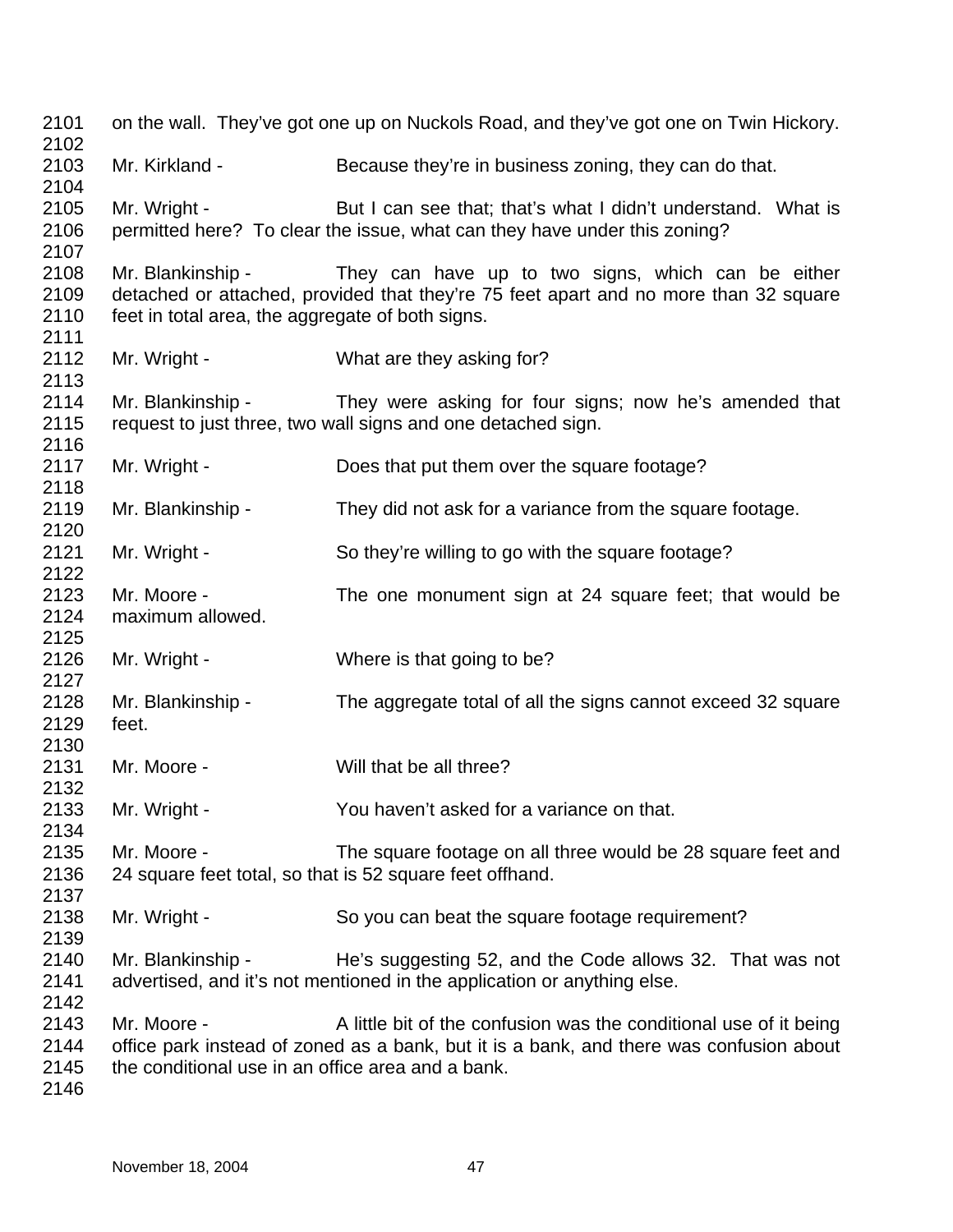2147 2148 2149 2150 2151 2152 2153 2154 2155 2156 2157 2158 2159 2160 2161 2162 2163 2164 2165 2166 2167 2168 2169 2170 2171 2172 2173 2174 2175 2176 2177 2178 2179 2180 2181 2182 2183 2184 2185 2186 2187 2188 2189 2190 2191 2192 Mr. Blankinship - Banks are a permitted use in the office districts. Ms. Dwyer - But often banks are in B zoning, which allow you a lot more leeway in terms of signage. Mr. Wright - The Your application did not request a variance on the square footage of the signs. Mr. Simmerman - I am Barry Simmerman, Vice President with Wachovia. What I was going to suggest, and hearing the confusion on this office and retail and the other things, is if we can achieve the two building signs, which would be 14 square feet each, which would give us Twin Hickory exposure, and Nuckols exposure, within the 32 square feet, I think that would satisfy the bank's needs. The 52, since we didn't apply for the additional square footage, I think it's reasonable to go within the square feet footage allowed, which at 14 and 14 would be 28 square feet within the 32. Mr. Blankinship - You could do that without the variance. Mr. Simmerman - The reason we asked, that's good to clarify, because at the time we did it, it said "one sign on the building or two monument signs," so that's why we only put the one sign up. Mr. Wright - So you don't need the monument sign? Mr. Simmerman - It is still a variance. The conditional use says we can only have one wall sign. The variance is requesting for one additional wall sign. That would make two wall signs, because we're only allowed one wall sign, or we're allowed two monument signs at 16 square feet each, or one monument sign at 24 square feet. Ms. Dwyer - That's the way I read it; you still need the variance for the second wall sign. Mr. Simmerman - Even though it meets the square footage, there may be a conditional piece that says ………………. Mr. Wright - You've got me totally confused. Ms. Dwyer - When you say "conditional use" sir, I think that's part of the confusion. I'm not sure what you mean by that. Mr. Wright - We can't give you; we have to comply with the Code requirements, and if it says you can have two wall signs, I don't see why you can't. Now I don't see what that does to your .............. Mr. Simmerman - We'd love to have the monument sign, but we also like to meet your objectives, and I think with the exposure on the two building signs, I think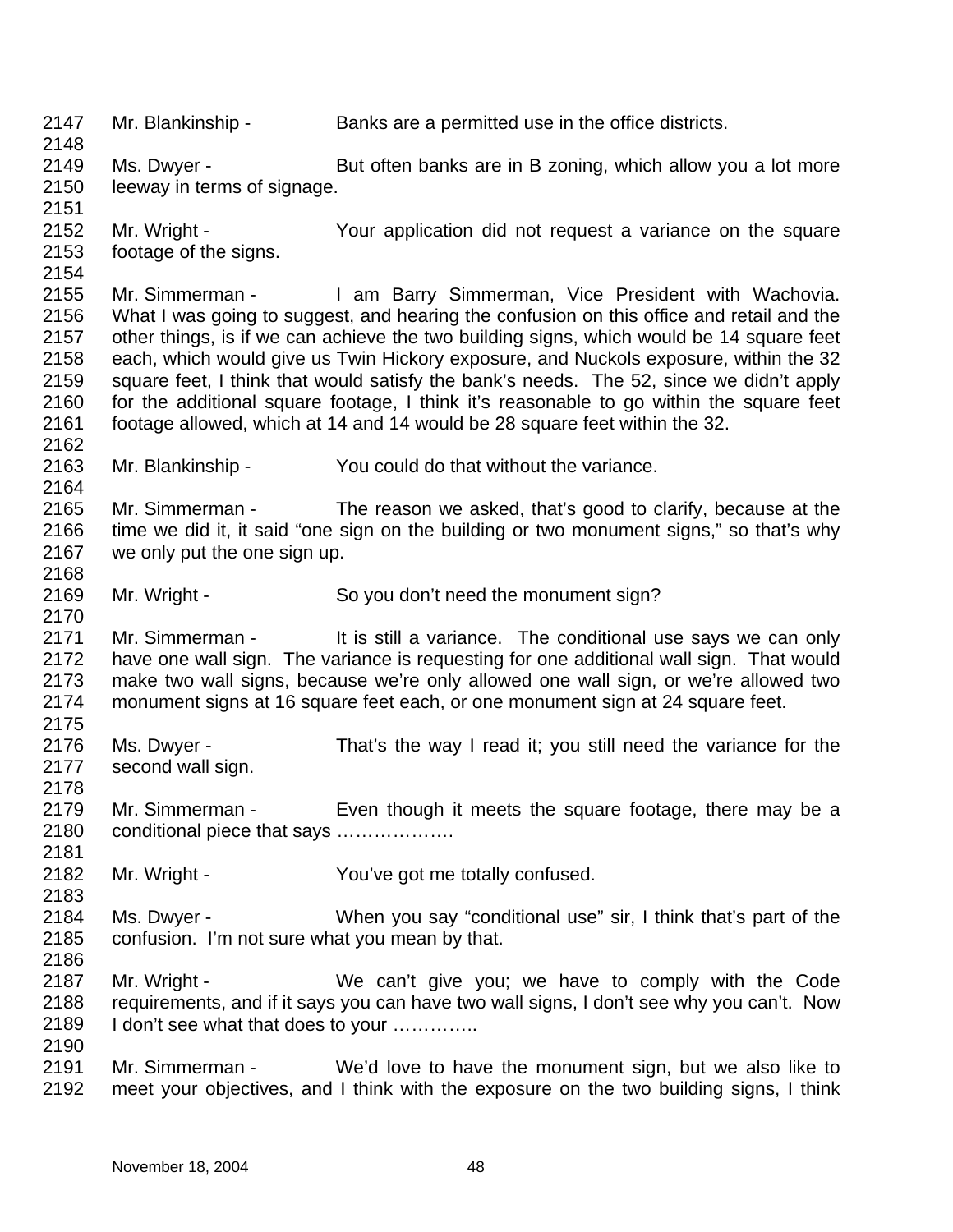| 2193<br>2194                                                                 | we're good to go.                                                                                                                                                                                                                                                                                                                                                                                                                                                                                                                                                                                                                                                                                                                                       |                                                                                                                                                                                                                          |  |  |  |
|------------------------------------------------------------------------------|---------------------------------------------------------------------------------------------------------------------------------------------------------------------------------------------------------------------------------------------------------------------------------------------------------------------------------------------------------------------------------------------------------------------------------------------------------------------------------------------------------------------------------------------------------------------------------------------------------------------------------------------------------------------------------------------------------------------------------------------------------|--------------------------------------------------------------------------------------------------------------------------------------------------------------------------------------------------------------------------|--|--|--|
| 2195<br>2196                                                                 | Mr. Wright -                                                                                                                                                                                                                                                                                                                                                                                                                                                                                                                                                                                                                                                                                                                                            | I can see that bank very clearly.                                                                                                                                                                                        |  |  |  |
| 2197<br>2198                                                                 | Ms. Dwyer -                                                                                                                                                                                                                                                                                                                                                                                                                                                                                                                                                                                                                                                                                                                                             | Another option is to re-advertise and come back next month.                                                                                                                                                              |  |  |  |
| 2199<br>2200<br>2201<br>2202<br>2203<br>2204<br>2205<br>2206<br>2207<br>2208 | Mr. Blankinship -<br>The Code reads "one detached or attached sign identifying<br>the project shall not exceed 24 square feet in area. The detached sign shall not exceed<br>fifteen feet in height. Where there is frontage on more than one public street (which is<br>this case), one sign for each street frontage is permitted. If the signs are at least 75 feet<br>apart, but the aggregate total area for those signs shall not exceed 32 square feet." So<br>the first sentence says one detached or attached; the second sentence gives you a<br>height limit for a detached, and then the third sentence says if it's a corner lot, you can<br>have two signs, and it doesn't specify that they have to be one detached and one<br>attached. |                                                                                                                                                                                                                          |  |  |  |
| 2209<br>2210                                                                 | Mr. Simmerman -                                                                                                                                                                                                                                                                                                                                                                                                                                                                                                                                                                                                                                                                                                                                         | We misinterpreted it, maybe.                                                                                                                                                                                             |  |  |  |
| 2211<br>2212                                                                 | Mr. Blankinship -                                                                                                                                                                                                                                                                                                                                                                                                                                                                                                                                                                                                                                                                                                                                       | They're here because they originally wanted four.                                                                                                                                                                        |  |  |  |
| 2213<br>2214<br>2215<br>2216<br>2217<br>2218                                 | Mr. Moore -<br>The County told me that the conditional use, now I want to<br>make sure it's clear when we leave here, that the County said the conditional use said I<br>could only have one wall sign. If we could have had two wall signs, I'd have never been<br>here. I couldn't get them to give me a firm answer, and that was the whole reason of<br>the variance.                                                                                                                                                                                                                                                                                                                                                                               |                                                                                                                                                                                                                          |  |  |  |
| 2219<br>2220<br>2221<br>2222                                                 | Mr. Blankinship -                                                                                                                                                                                                                                                                                                                                                                                                                                                                                                                                                                                                                                                                                                                                       | Perhaps we should defer, and then they can withdraw, give<br>us a chance to double check all this, make sure I'm not missing something, and then<br>they could withdraw before next month's meeting if there is no need. |  |  |  |
| 2223<br>2224                                                                 | Mr. Wright -                                                                                                                                                                                                                                                                                                                                                                                                                                                                                                                                                                                                                                                                                                                                            | Appears to me you don't need a variance.                                                                                                                                                                                 |  |  |  |
| 2225<br>2226<br>2227<br>2228<br>2229<br>2230<br>2231                         | Mr. Simmerman - If the condition says we can only have one wall sign, and<br>you find that they were wrong in telling me what the condition is, and the two signs are<br>illegal or  You approved the two wall signs, so I wouldn't have to come back<br>for the variance. If it says one, I ask for the variance; if it says two, I don't have to ask<br>for the variance. Either way, we wouldn't have to come back and spend time again, and<br>you would be determining that decision.                                                                                                                                                                                                                                                              |                                                                                                                                                                                                                          |  |  |  |
| 2232<br>2233<br>2234<br>2235                                                 | Mr. Wright -<br>allowed under the Code.                                                                                                                                                                                                                                                                                                                                                                                                                                                                                                                                                                                                                                                                                                                 | What you want us to do is approve two wall signs, one on<br>Twin Hickory side and one on Nuckols Road side. Looks like to me that's already                                                                              |  |  |  |
| 2236                                                                         | Mr. Simmerman -                                                                                                                                                                                                                                                                                                                                                                                                                                                                                                                                                                                                                                                                                                                                         | We just verified that piece, that is allowed.                                                                                                                                                                            |  |  |  |
| 2237<br>2238                                                                 | Mr. Wright -                                                                                                                                                                                                                                                                                                                                                                                                                                                                                                                                                                                                                                                                                                                                            | Do you have any problem with that, Mr. Blankinship?                                                                                                                                                                      |  |  |  |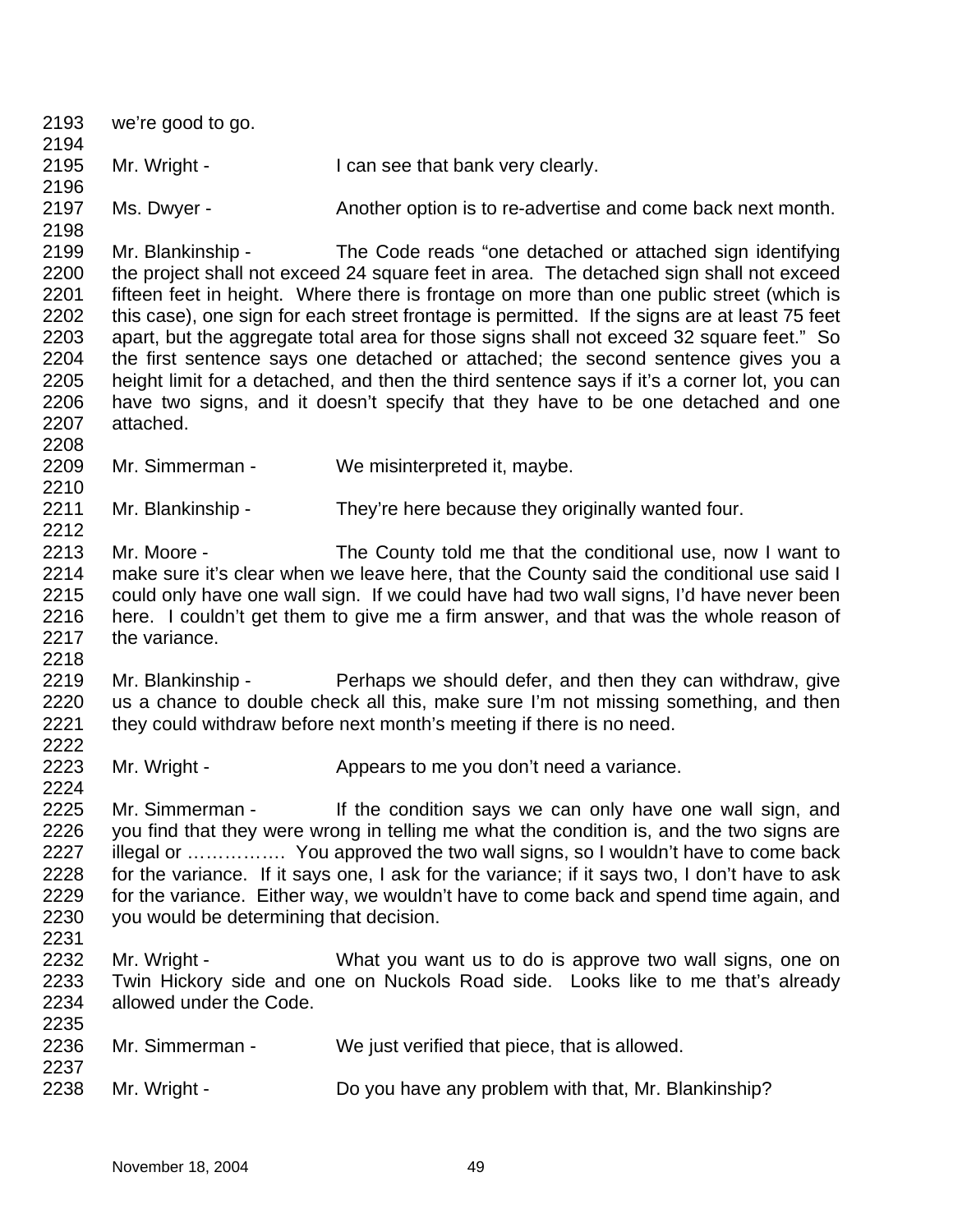2242

2249

2261

2263

2265

2275

- 2240 2241 Mr. Blankinship - No sir, that would be fine with me. I'll straighten the record out, after we've had a chance to double check it.
- 2243 2244 Ms. Dwyer - So would someone summarize what we're doing.
- 2245 2246 2247 Mr. Simmerman - The key here is that we won't go in for additional square footage.
- 2248 Mr. Wright - And you're going to have two wall signs.
- 2250 2251 2252 2253 Mr. Wright - Any further questions of members of the Board? Is anyone here in opposition to this request? Hearing none, that concludes the case. Thank you very much for appearing.
- 2254 2255 2256 2257 2258 After an advertised public hearing and on a motion by Ms. Harris, seconded by Mr. Kirkland, the Board **granted** application **A-148-2004** for a variance to install two signs at 11290 Nuckols Road (Parcel 746-772-8676). The Board granted the variance subject to the following conditions:
- 2259 2260 1. This variance applies only to the permitted number of signs. All other applicable regulations of the County Code shall remain in force.
- 2262 2. The total area of all signs on the property shall not exceed 32 square feet.
- 2264 3. All conditions of plan of development POD 25-04 shall remain in force.
- 2266 2267 2268 Affirmative: Dwyer, Harris, Kirkland, Nunnally, Wright 5 Negative: 0 Absent: 0
- 2269 2270 2271 2272 2273 2274 The Board granted this request, as it found from the evidence presented that, due to the unique circumstances of the subject property, strict application of the County Code would produce undue hardship not generally shared by other properties in the area, and authorizing this variance will neither cause a substantial detriment to adjacent property nor materially impair the purpose of the zoning regulations.
- 2276 2277 2278 2279 **UP-27-2004 VULCAN CONSTRUCTION MATERIALS** requests a conditional use permit pursuant to Sections 24-52(d) and 24-103 to extract materials from the earth at 7000 Osborne Turnpike (Parcel 798- 696-8886), zoned A-1, Agricultural District (Varina).
- 2281 2282 2283 Mr. Wright - **Does anyone else desire to speak with reference to this** case? Would you raise your right hand and be sworn please?
- 2284 Mr. Blankinship - Do you swear that the testimony you are about to give is the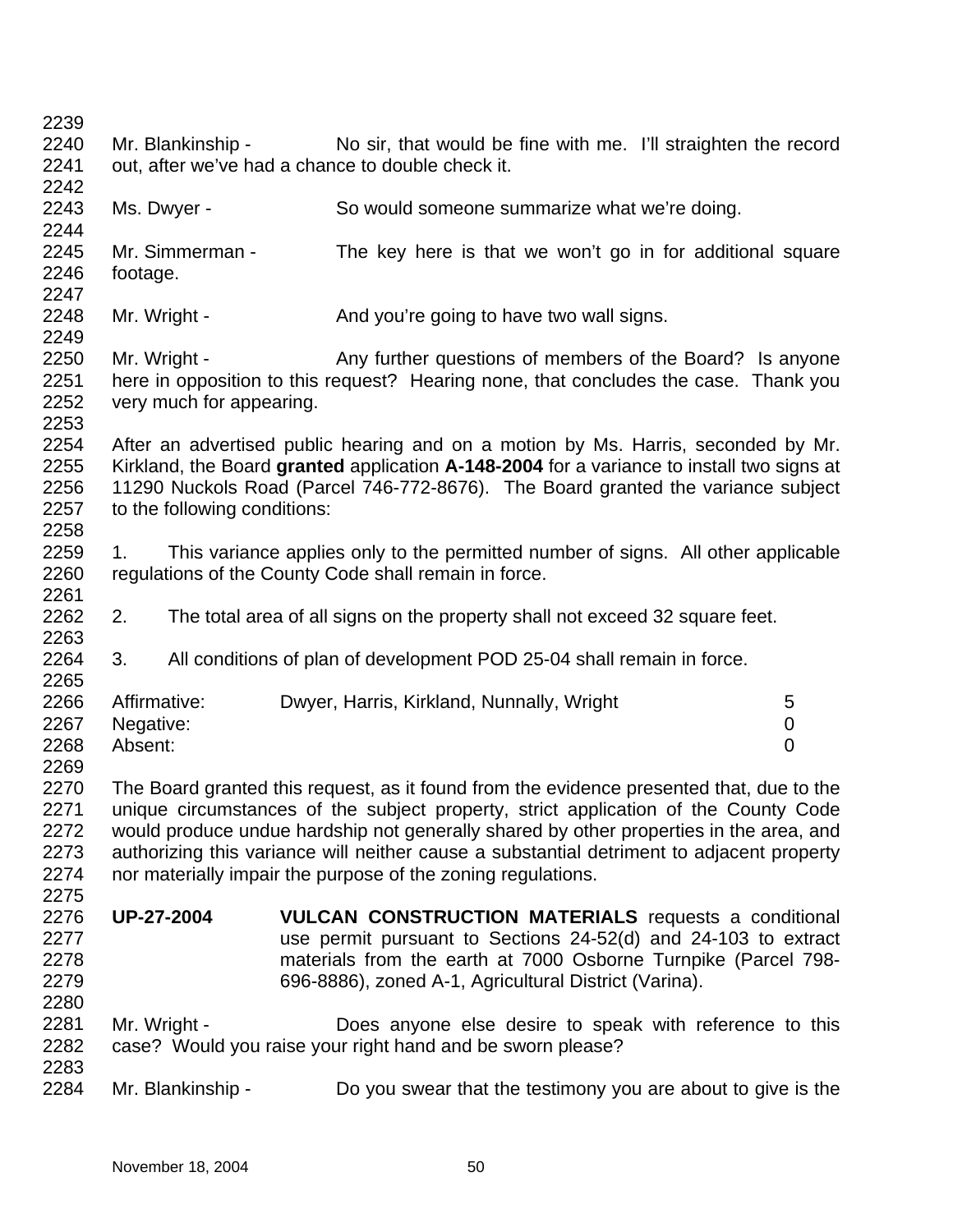2285 truth, the whole truth, and nothing but the truth, so help you God?

2286

2301

2303

2307

2310

2312

2315

2287 2288 2289 2290 2291 2292 2293 2294 2295 2296 2297 2298 2299 2300 Mr. Brazell - The Music Cood morning. My name is Tom Brazell; I'm the Senior Geologist for Vulcan Materials Company. I've been associated with this particular area for some time, and we're asking to renew our conditional use permit to allow us to remove materials from the site, but primarily to complete our reclamation. This area, as Mr. Blankinship's staff report noted, was first mined in 1984. Mining was discontinued around 1993, and this was the state of the property at that time. Around 1999 or 2000, Tarmac Materials and later Vulcan Materials, undertook a reclamation program that cost somewhere in the area of a half million dollars. We had it about 90% complete, and the contractor, Bailey Hassell and Associates, went bankrupt. We have since been trying to gain funding from the bonding company to complete the reclamation. We continue to monitor E&S, and make sure that there are no public problems associated with this property. The material would be taken by river to our processing plant at Curles Neck, something that is not economically attractive, but feasible if we had to do it in an emergency situation.

2302 Mr. Wright - You don't take any material over a public road?

2304 2305 2306 Mr. Brazell - No sir. Any material that was brought in or out over public roads would be for reclamation purposes. We are not permitted for a plant on this site, so we can't sell a finished product over the road.

2308 2309 Mr. Nunnally - Have you read the conditions that were proposed and are in accordance with those?

2311 Mr. Brazell - Yes sir, I have. Yes sir, I agree with those.

2313 2314 Mr. Nunnally - This says there is also a possibility that some material may be extracted for the next two years.

2316 2317 2318 2319 2320 2321 2322 2323 2324 Mr. Brazell – Yes sir. This is our reserve position for Curles Neck. When this was first mined, we had operations all up and down the James River. This particular operation never had a plant on site. Materials extracted, taken to a load out at the James River, loaded onto a barge, taken to our Kingsland Facility at Willis Road, where the material was offloaded, processed, and put back on a barge. That particular facility is no longer in existence. To process that material now, we would need to put it on the same barge, or a similar barge, take it about three times further down the James River, to Plant 18 at Curles Neck.

2325 2326 2327 2328 Mr. Nunnally - Ch Condition # 9, it says, "No operations of any kind are to be conducted at the site on Sundays or national holidays." Do you need Saturdays any more, since you are almost through here? Do you need Saturday hours?

2329 2330 Mr. Brazell - The State of the had to produce, primarily from this deposit, to meet our production guidelines, yes, we would need Saturdays. Again, it would be unlikely that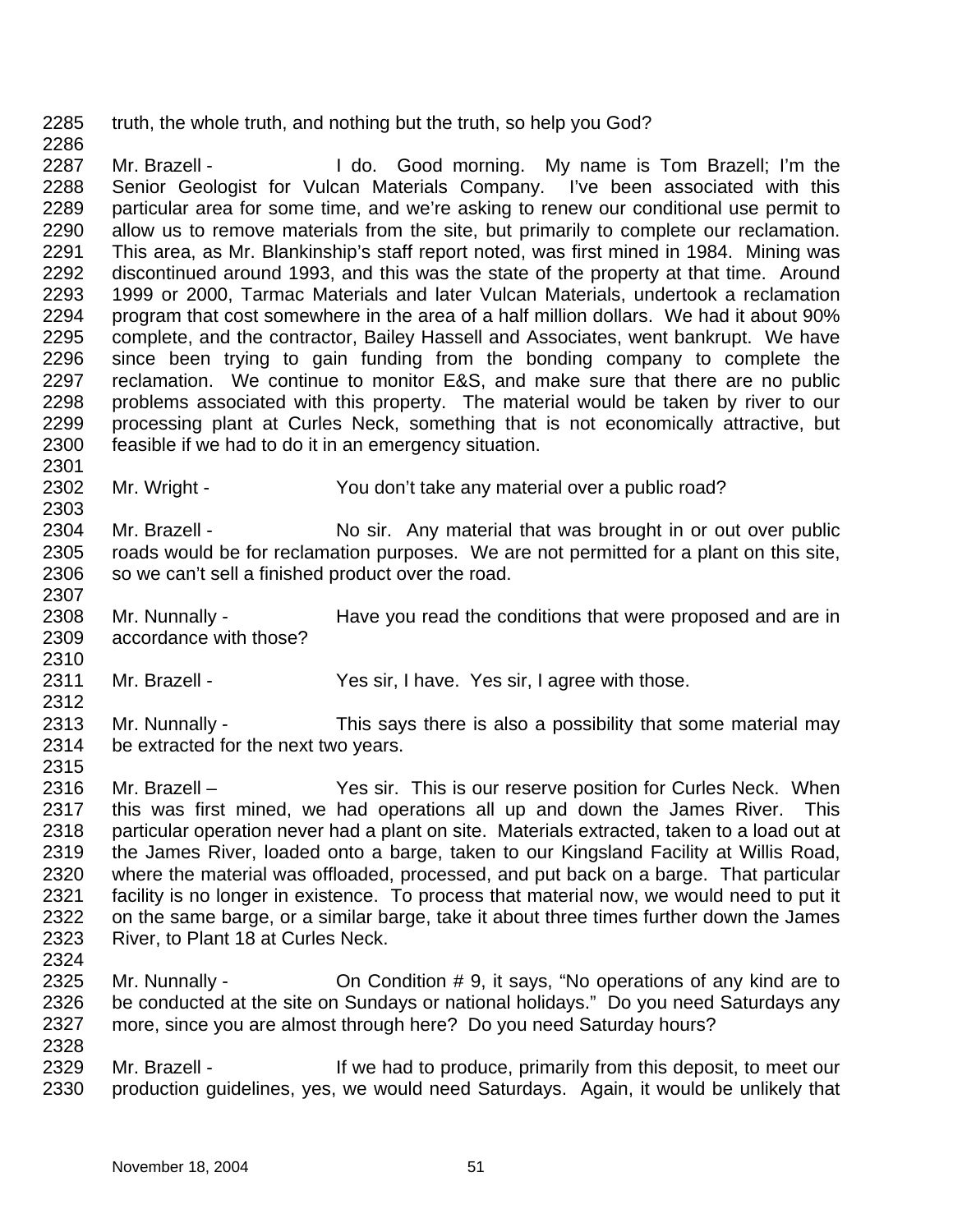2331 2332 2333 2334 2335 2336 2337 2338 2339 2340 2341 2342 2343 2344 2345 2346 2347 2348 2349 2350 2351 2352 2353 2354 2355 2356 2357 2358 2359 2360 2361 2362 2363 2364 2365 2366 2367 2368 2369 2370 2371 2372 2373 2374 2375 we would proceed with that, but if this was the only place we could get material, we'd need Saturdays. Mr. Nunnally - So you don't think you'd be using it much on Saturdays, then, right? Mr. Brazell - No sir, I don't anticipate any mining at all from this property. It is economically unsavory to do that. However, if we had to maintain a product load to our customers, this is the only place we can go except for Curles Neck. Mr. Nunnally - Sort of use it as an emergency back-up. Mr. Brazell - Yes sir, it's an emergency back-up. Ms. Harris - What do you mine? Mr. Brazell - We extract sand and gravel. Ms. Harris - Inoticed that in Condition # 2, you have to restore the land to a reasonably level and drainable condition. Some of that land you had previously mined, right, so when you left it, it was in that condition? Mr. Brazell - When it was previously mined, the operations in this picture were suspended. Everything was frozen in time. What we did, we had overburdened piles where the hall road was dug. Actually the hall road that you see there is the top of the sand and gravel, which makes a great road. To provide access to the front fields, that was actually dug, and we had overburdened piles on the side of it. Those did not meet the reclamation guidelines. Those will be regraded to, not less than, I believe, a 1 to 4 grade, and reseeded with not less than five inches of topsoil. That condition was not met, and there were similar areas of disturbance that needed addressing. The second picture shows that we have addressed those. We still have some drainage issues in terms of getting vegetation all over all the property. Mr. Wright - Are they complying with the permit as issued before? Mr. Blankinship - Yes sir, we haven't had any complaints or any problems. Mr. Wright - Restoration is going like it should? Mr. Blankinship - Yes sir. Mr. Wright - Any further questions of members of the Board? Is anyone here in opposition to this request? Hearing none, that concludes the case. Thank you very much for appearing.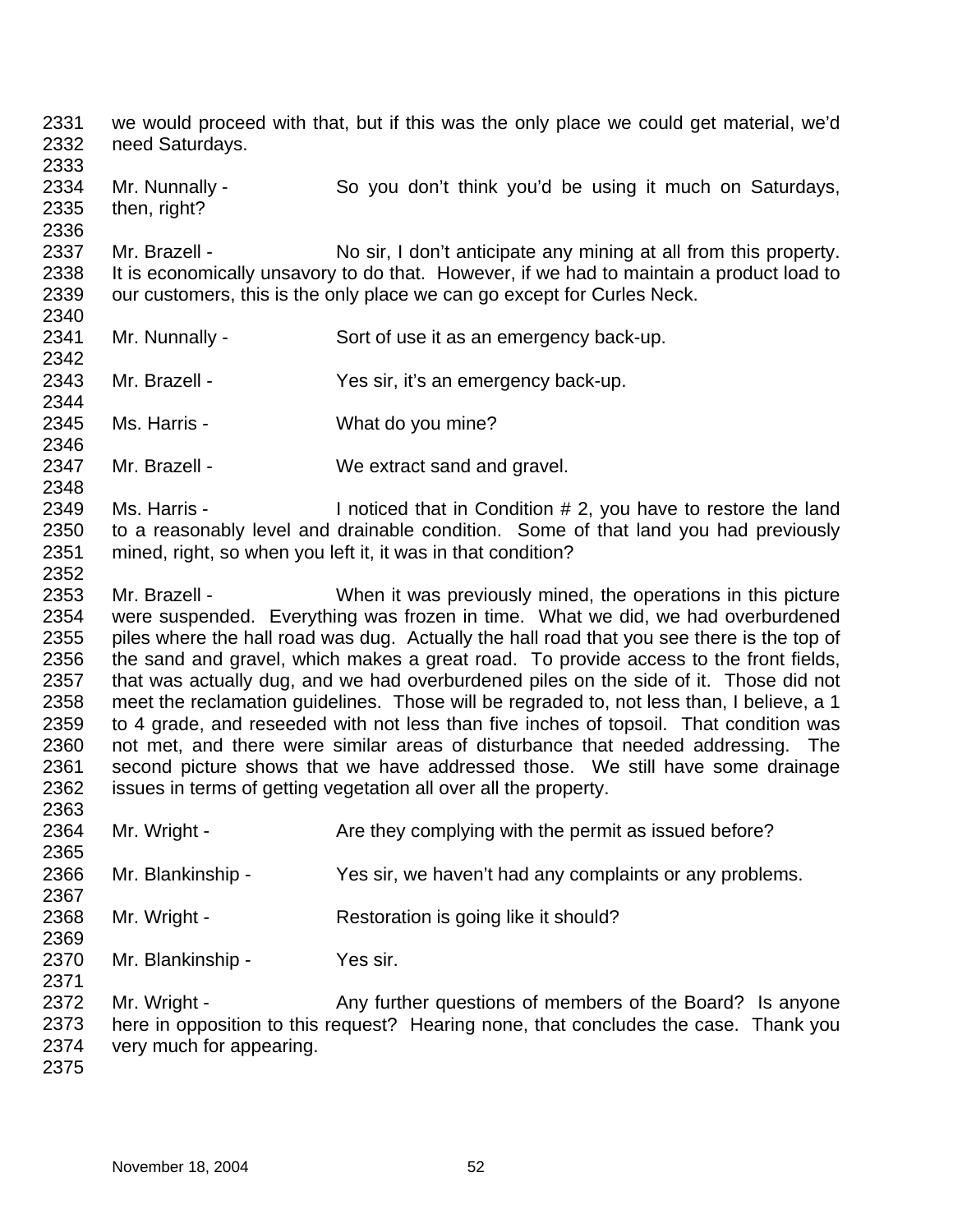2376 2377 2378 2379 2380 After an advertised public hearing and on a motion by Mr. Nunnally, seconded by Ms. Dwyer, the Board **granted** application **UP-27-2004** for a conditional use permit to extract materials from the earth at 7000 Osborne Turnpike (Parcel 798-696-8886). The Board granted the use permit subject to the following conditions:

2381 2382 1. This use permit is subject to all requirements of Section 24-103 of Chapter 24 of the County Code.

2383 2384 2385 2386 2387 2388 2389 2390 2391 2392 2393 2394 2395 2. Before beginning any work, the applicant shall provide a financial guaranty in an amount of \$2,000 per acre for each acre of land to be disturbed, for a total of \$154,000, guaranteeing that the land will be restored to a reasonably level and drainable condition. This permit does not become valid until the financial guaranty has been approved by the County Attorney. The financial guaranty may provide for termination after 90 days notice in writing to the County. In the event of termination, this permit shall be void, and work incident thereto shall cease. Within the next 90 days the applicant shall restore the land as provided for under the conditions of this use permit. Termination of such financial guaranty shall not relieve the applicant from its obligation to indemnify the County of Henrico for any breach of the conditions of this use permit. If this condition is not satisfied within 90 days of approval, the use permit shall be void.

- 2396 2397 2398 2399 2400 2401 2402 2403 3. Before beginning any work, the applicant shall submit erosion control plans to the Department of Public Works for review and approval. Throughout the life of the operation, the applicant shall continuously satisfy the Department of Public Works that erosion control procedures are properly maintained, and shall furnish plans and bonds that the department deems necessary. The applicant shall provide certification from a licensed professional engineer that dams, embankments and sediment control structures meet the approved design criteria as set forth by the State. If this condition is not satisfied within 90 days of approval, the use permit shall be void.
- 2404
- 2405 2406 2407 4. Before beginning any work, the applicant shall obtain a mine license from the Virginia Department of Mines, Minerals and Energy. If this condition is not satisfied within 90 days of approval, the use permit shall be void.
- 2408

2409 2410 2411 2412 2413 2414 5. Before beginning any work, the areas approved for mining under this permit shall be delineated on the ground by five-foot-high metal posts at least five inches in diameter and painted in alternate one foot stripes of red and white. These posts shall be so located as to clearly define the area in which the mining is permitted. They shall be located, and their location certified, by a certified land surveyor. If this condition is not satisfied within 90 days of approval, the use permit shall be void.

2415

2416 2417 2418 2419 6. In the event that the Board's approval of this use permit is appealed, all conditions requiring action within 90 days will be deemed satisfied if the required actions are taken within 90 days of final action on the appeal.

2420 2421 7. The applicant shall comply with the Chesapeake Bay Preservation Act and all state and local regulations administered under such act applicable to the property, and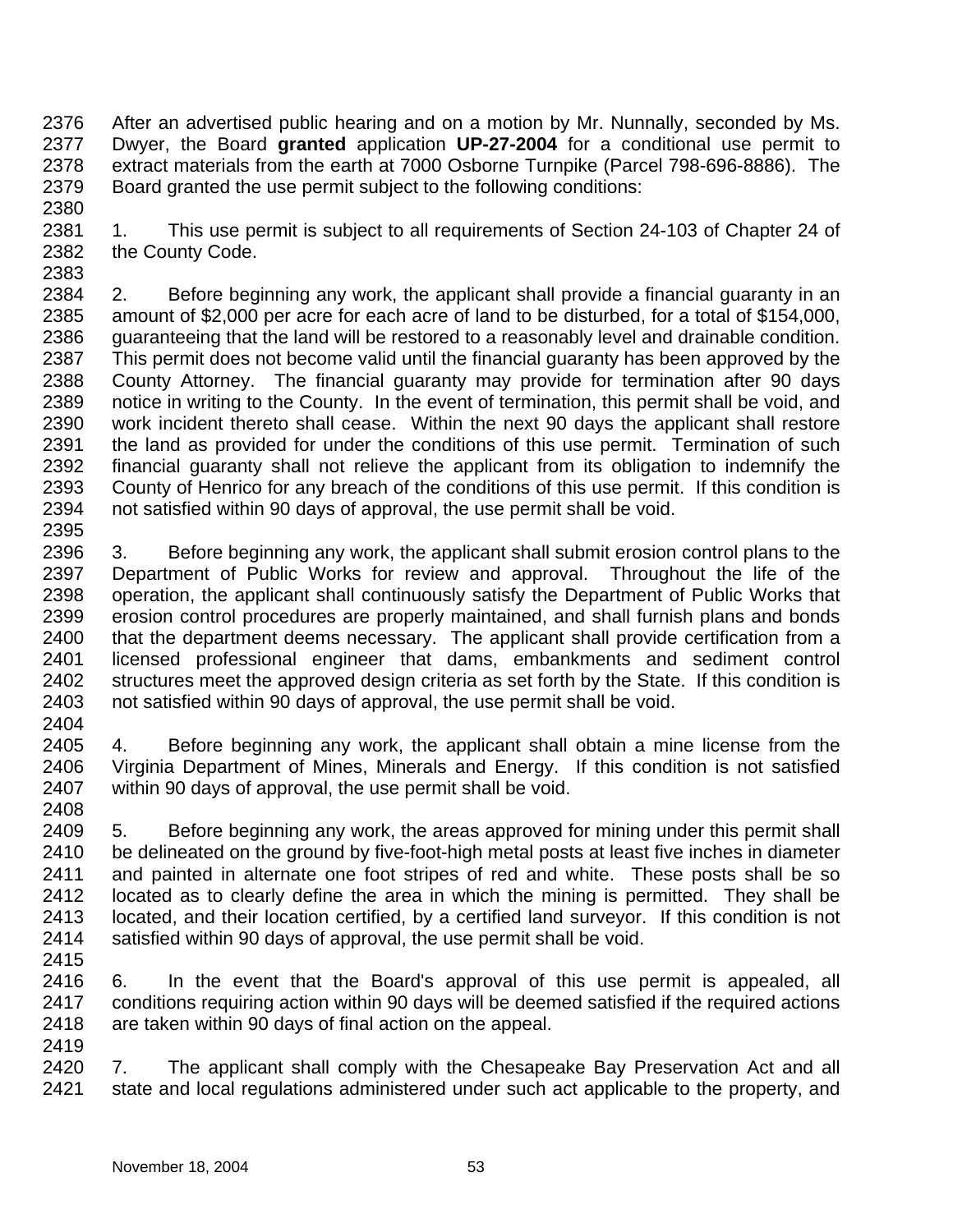- 2422 2423 2424 shall furnish to the Planning Office copies of all reports required by such act or regulations.
- 2425 2426 8. Hours of operation shall be from 6:00 a.m. to 6:00 p.m. when Daylight Savings Time is in effect, and from 7:00 a.m. to 5:00 p.m. at all other times.
- 2428 2429 2430 9. No operations of any kind are to be conducted at the site on Sundays or national holidays.
- 2431 2432 2433 10. All means of access to the property shall be from the established entrance onto Osborne Turnpike.
- 2434 2435 2436 2437 11. The applicant shall erect and maintain gates at all entrances to the property. These gates shall be locked at all times, except when authorized representatives of the applicant are on the property.
- 2438 2439 2440 2441 12. The applicant shall post and maintain a sign at the entrance to the mining site stating the name of the operator, the use permit number, the mine license number, and the telephone number of the operator. The sign shall be 12 square feet in area and the letters shall be three inches high.
- 2443 2444 2445 2446 2447 2448 13. The applicant shall post and maintain "No Trespassing" signs every 250 feet along the perimeter of the property. The letters shall be three inches high. The applicant shall furnish the Chief of Police a letter authorizing the Division of Police to enforce the "No Trespassing" regulations, and agreeing to send a representative to testify in court as required or requested by the Division of Police.
- 2449 2450 2451 14. Standard "Truck Entering Highway" signs shall be erected on Osborne Turnpike on each side of the entrances to the property. These signs will be placed by the County, at the applicant's expense.
- 2453 2454 15. The applicant shall post and maintain a standard stop sign at the entrance to Osborne Turnpike.
- 2456 2457 2458 2459 16. The applicant shall provide a flagman to control traffic from the site onto the public road, with the flagman yielding the right of way to the public road traffic at all times. This flagman will be required whenever the Division of Police deems necessary.
- 2460 2461 17. All roads used in connection with this use permit shall be effectively treated with calcium chloride or other wetting agents to eliminate any dust nuisance.
- 2463 2464 2465 18. The operation shall be so scheduled that trucks will travel at regular intervals and not in groups of three or more.
- 2466 2467 19. Trucks shall be loaded in a way to prevent overloading or spilling of materials of any kind on any public road.

2442

2452

2455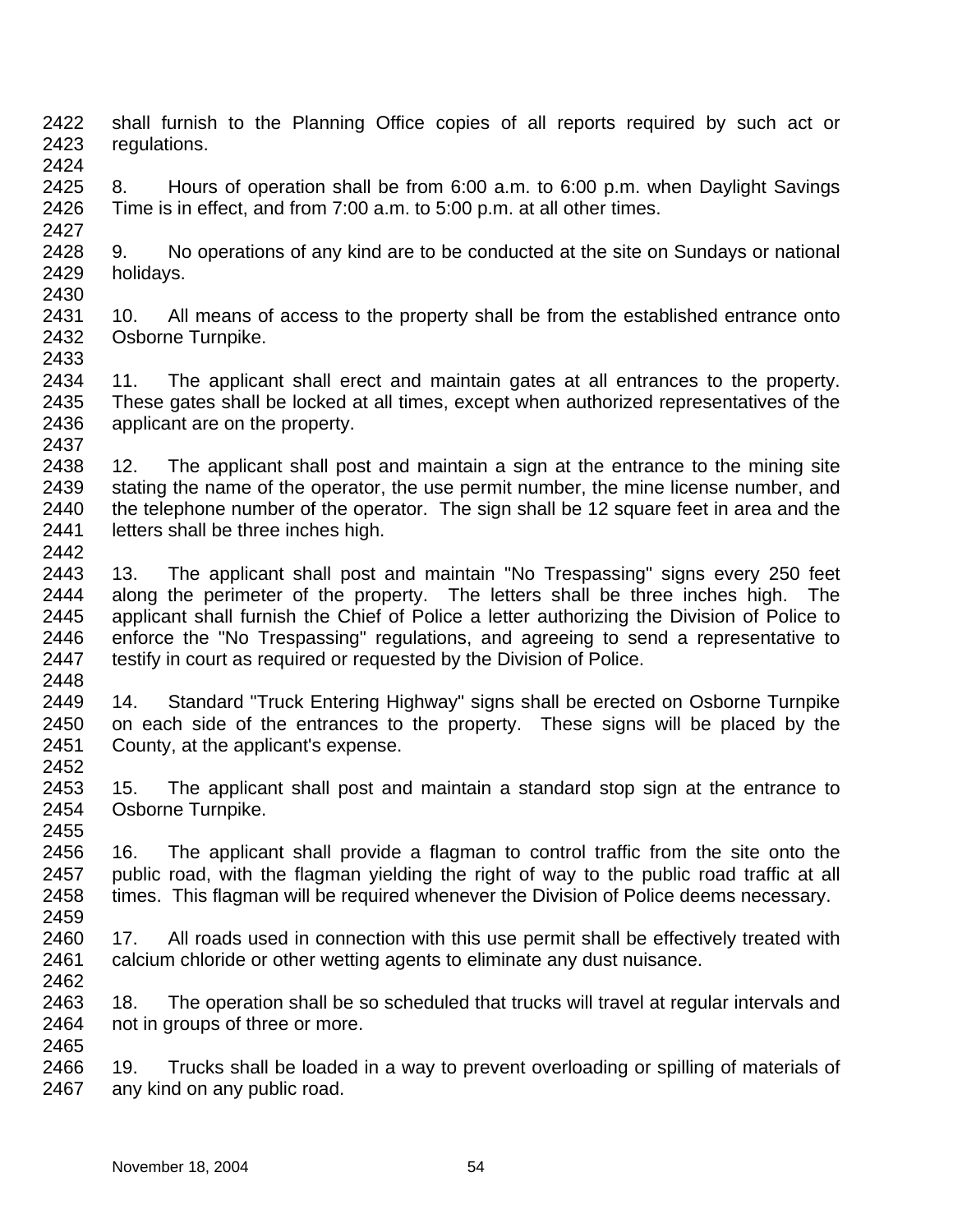2468 2469 2470 2471 20. The applicant shall maintain the property, fences, and roads in a safe and secure condition indefinitely, or convert the property to some other safe use.

2472 2473 2474 2475 2476 2477 21. If, in the course of its preliminary investigation or operations, the applicant discovers evidence of cultural or historical resources, or an endangered species, or a significant habitat, it shall notify appropriate authorities and provide them with an opportunity to investigate the site. The applicant shall report the results of any such investigation to the Planning Department.

2478 2479 2480 2481 2482 2483 22. If water wells located on surrounding properties are adversely affected, and the extraction operations on this site are suspected as the cause, the effected property owners may present to the Board evidence that the extraction operation is a contributing factor. After a hearing by the Board, this use permit may be revoked or suspended, and the operator may be required to correct the problem.

2484 2485 2486 2487 23. Open and vertical excavations having a depth of 10 feet or more, for a period of more than 30 days, shall be effectively sloped to a 2:1 slope or flatter to protect the public safety.

2488 2489 2490 2491 2492 2493 2494 2495 24. Topsoil shall not be removed from any part of the property outside of the area in which mining is authorized. Sufficient topsoil shall be stockpiled on the property for respreading in a layer with five inches of minimum depth. All topsoil shall be stockpiled within the authorized mining area and provided with adequate erosion control protection. If the site does not yield sufficient topsoil, additional topsoil shall be brought to the site to provide the required five-inch layer of cover. All topsoil shall be treated with a mixture of seed, fertilizer, and lime as recommended by the County after soil tests have been provided to the County.

2496

2497 2498 2499 2500 2501 2502 2503 2504 25. No offsite-generated materials shall be deposited on the mining site without prior written approval of the Director of Planning. To obtain such approval, the operator shall submit a request stating the origin, nature and quantity of material to be deposited, and certifying that no contaminated or hazardous material will be included. The material to be deposited on the site shall be limited to imperishable materials such as stone, bricks, tile, sand, gravel, soil, asphalt, concrete and like materials, and shall not include any hazardous materials as defined by the Virginia Hazardous Waste Management Regulations.

2505

2506 2507 2508 2509 2510 26. A superintendent, who shall be personally familiar with all the terms and conditions of Section 24-103 of Chapter 24 of the County Code, as well as the terms and conditions of this use permit, shall be present at the beginning and conclusion of operations each work day to see that all the conditions of the Code and this use permit are observed.

2511

2512 2513 27. A progress report shall be submitted to the Board on November 18, 2005. This progress report must contain information concerning how much property has been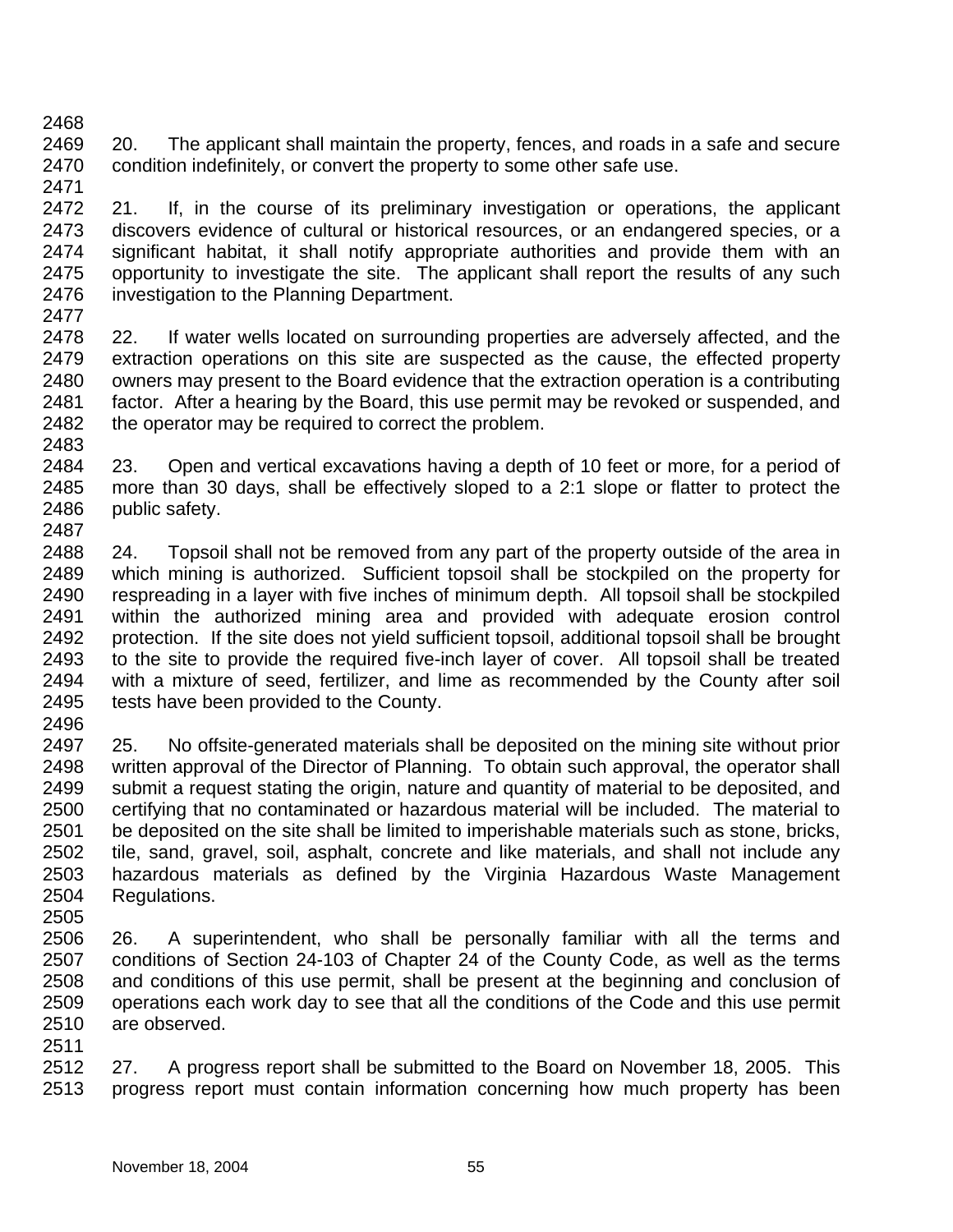- 2514 2515 2516 2517 2518 mined to date of the report, the amount of land left to be mined, how much rehabilitation has been performed, when and how the remaining amount of land will be rehabilitated, and any other pertinent information about the operation that would be helpful to the Board.
- 2519 2520 2521 2522 28. Excavation shall be discontinued by November 18, 2006, and restoration accomplished by not later than November 18, 2007, unless a new permit is granted by the Board of Zoning Appeals.
- 2523 2524 2525 29. The rehabilitation of the property shall take place simultaneously with the mining process. Rehabilitation shall not be considered completed until the mined area is covered completely with permanent vegetation.
- 2527 2528 2529 2530 2531 2532 2533 30. All drainage and erosion and sediment control measures shall conform to the standards and specifications of the Mineral Mining Manual Drainage Handbook. Any drainage structures in place prior to October 14, 1992 and which do not conform to the Mineral Mining Manual Drainage Handbook may remain in place until such time as any reconstruction is required at which time said structures shall be brought into conformance with the Mineral Mining Manual Drainage Handbook.
- 2534 2535 31. Failure to comply with any of the foregoing conditions shall automatically void this permit.
- 2537 2538 2539 Affirmative: Dwyer, Harris, Kirkland, Nunnally, Wright 5 Negative: 0 Absent: 0
- 2540 2541 2542 2543 The Board granted the request because it found the proposed use will be in substantial accordance with the general purpose and objectives of Chapter 24 of the County Code.
- 2544 2545 2546 2547 On a motion by Ms. Dwyer, seconded by Mr. Kirkland, the Board **approved as corrected,** the Minutes of the **June 24, 2004**, Henrico County Board of Zoning Appeals meeting.
- 2548 2549

- 2550 2551 2552 On a motion by Ms. Dwyer, seconded by Mr. Kirkland, the Board **approved** the Minutes of the **July 22, 2004**, Henrico County Board of Zoning Appeals meeting.
- 2553
- 2554 2555 2556 On a motion by Ms. Harris, seconded by Mr. Kirkland, the Board **approved as corrected,** the Minutes of the **August 26, 2004**, Henrico County Board of Zoning Appeals meeting.
- 2557
- 2558